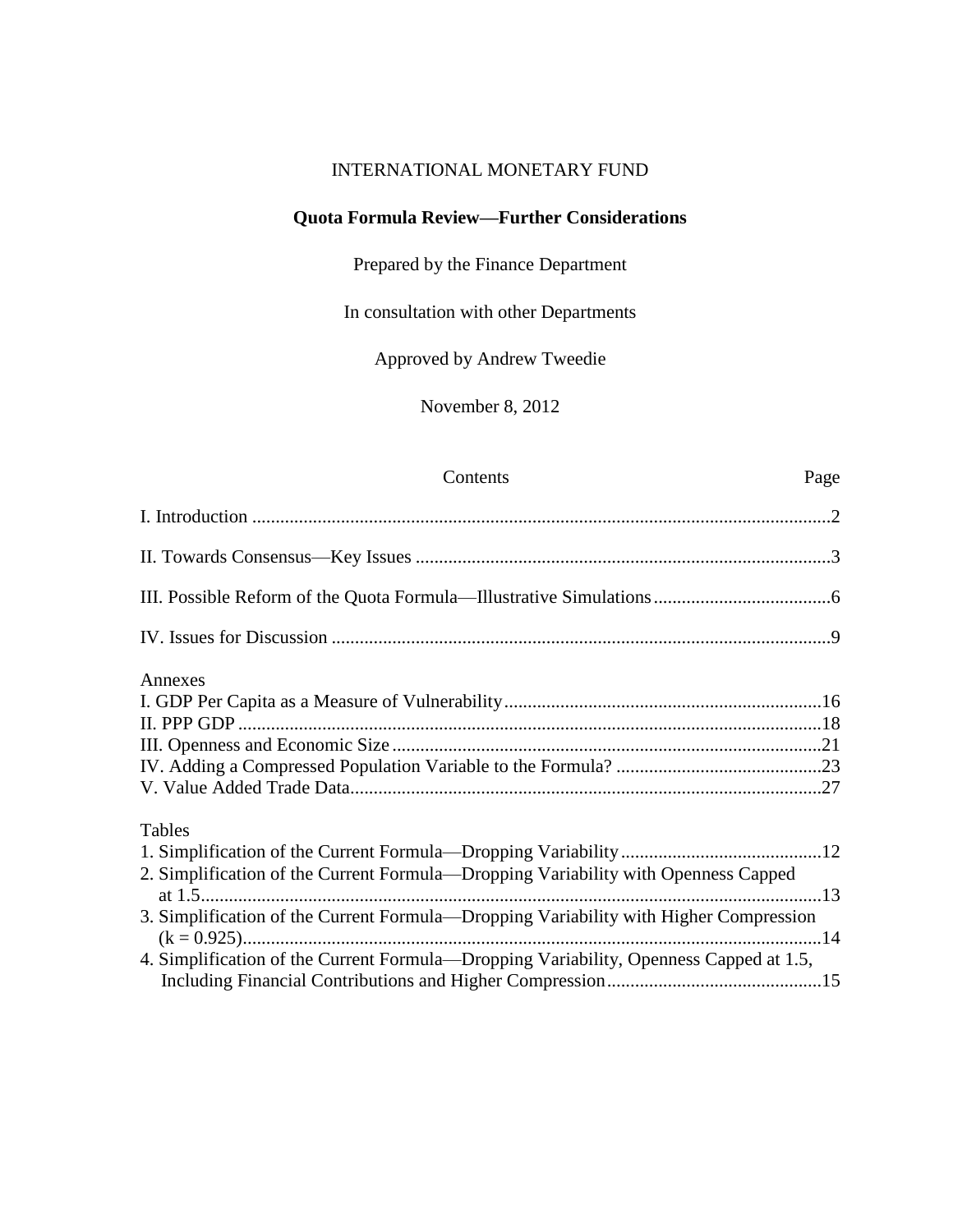### **I. INTRODUCTION<sup>1</sup>**

1. The Executive Board has held three formal meetings on the quota formula review, and discussions have also taken place in other fora including the IMFC Deputies work stream and the G-20 IFA Working Group. <sup>2</sup> Considerable progress has been made in terms of identifying areas of common ground as well as those areas where views differ. At their most recent meeting in late September, Directors reaffirmed their commitment to completing the review by January 2013, and stressed that **achieving this goal will require constructive engagement and a spirit of flexibility and compromise from all sides.**<sup>3</sup> At its subsequent meeting in Tokyo, the IMFC called on the membership to develop the consensus needed through further engagement of the Executive Board, with input from the IMFC Deputies, to complete the review by January 2013.<sup>4,5</sup>

2. **This paper explores the scope for further narrowing differences ahead of the January deadline.** Given the relatively short time remaining for completing the review, it focuses on a narrower range of reform options than considered in previous papers, concentrating on those areas that have generated the most support in the discussions to date. In this context, it must be recognized that a broad consensus is needed for the formula to play its intended role as the key indicator of members' relative economic positions used in allocating quota increases. Otherwise, there is a risk that a formula that does not command broad support will be less widely used.<sup>6</sup> While views clearly differ on the extent to which the formula needs to be reformed, the need for compromise should not be viewed as a call for only limited change, and most Directors have considered that the formula can and should be further improved. This said, while this paper concentrates on the implications of a relatively narrow range of options, it is recognized that other more far-reaching reforms have been

<sup>3</sup> *Quota Formula Review—Additional Considerations* (9/4/12) <http://www.imf.org/external/np/pp/eng/2012/090412.pdf> and *The Chairman's Summing Up—Quota Formula Review—Additional Considerations—Executive Board Meeting 12/95* (10/4/12) [http://www.imf.org/external/np/pp/eng/2012/092812.pdf.](http://www.imf.org/external/np/pp/eng/2012/092812.pdf)

<sup>4</sup> *Communiqué of the Twenty-Sixth Meeting of the International Monetary and Financial Committee*, October 2012.

 $<sup>5</sup>$  At their meeting in Mexico City on 4-5 November, 2012, G-20 Finance Ministers reiterated their commitment</sup> to completing the comprehensive review of the quota formula, to address deficiencies and weaknesses in the current quota formula, by January 2013 [\(http://www.g20.org/en\)](http://www.g20.org/en).

 $6$  In the 14<sup>th</sup> Review, the formula was used to allocate 60 percent of the overall increase; it also played a limited role in the allocation of the remaining 40 percent distributed as ad hoc increases.

<sup>&</sup>lt;sup>1</sup> Prepared by a staff team led by M.S. Kumar and S. Bassett, and comprising H. Treichel, C. Janada, R. Rozenov, R. Zhang, A. Buzaushina, J. Wong, S. Khan, F. Bacall, and A. Perez.

 $2$  There were, in addition, two informal Board meetings on September 6, 2011 and June 13, 2012.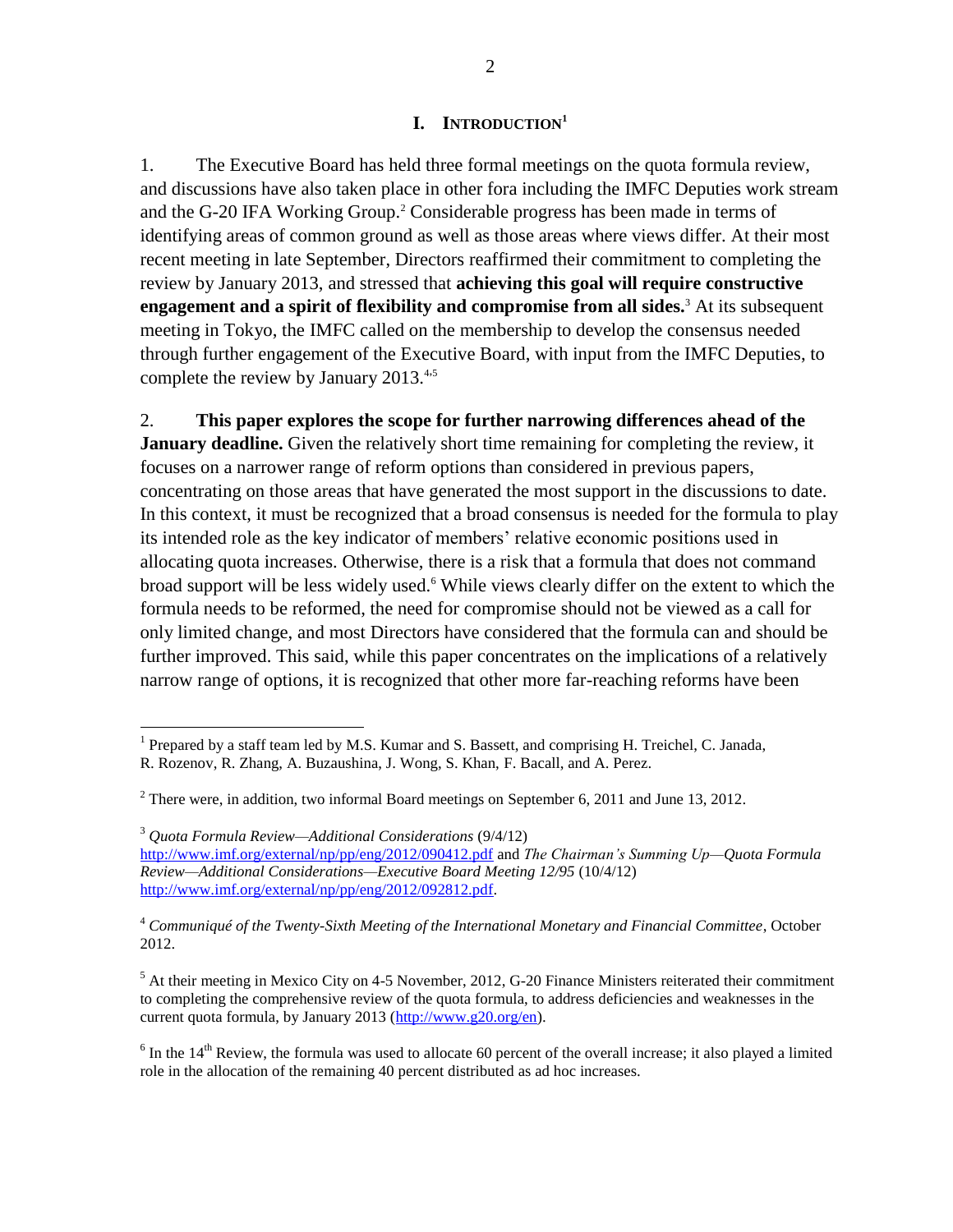discussed as part of the review and continue to be favored by significant parts of the membership.

## **II. TOWARDS CONSENSUS—KEY ISSUES**

## **Taking Stock of the Discussions**

3. **Considerable agreement exists already on a number of issues.** First, there is agreement that the principles that underpinned the 2008 reform should continue to guide the current review. Thus, the formula should be simple and transparent, consistent with the multiple roles of quotas, $\lambda$  result in calculated quota shares that are broadly acceptable to the membership, and be feasible to implement statistically based on timely, high quality, and widely available data. These principles already provide significant guidance as to the direction of the review. In particular, proposals that are either not well anchored in the roles of quotas, add substantial new complexity, rely heavily on estimated data, or result in calculated quota shares that are not broadly acceptable to the membership would seem inconsistent with this guidance.

4. **There is also considerable common ground on specific aspects of the formula.** In this context, it is recognized that a number of Directors have indicated that agreement on further reforms requires a package approach that involves consideration of all relevant issues together. Thus, these Directors have been reluctant to signal agreement in some areas while others remain unresolved. With this important caveat, it nonetheless appears possible to identify certain areas where considerable common ground has emerged. These include:

- **Dropping variability:** Staff technical work has highlighted the shortcomings with the current variability measure as an indicator of potential need for Fund resources, and the difficulties of developing a superior measure. Many Directors have indicated they could support dropping variability from the formula in view of these considerations. Others either believe it is too early to reach such a conclusion pending agreement on other issues, including how its weight would be reallocated, or see a continued role for variability, possibly with a reduced weight. $8$
- **Maintaining GDP as the most important variable:** GDP is currently the most important quota variable, and it is agreed that it should continue to have the largest

 $\overline{a}$  $<sup>7</sup>$  These include their key role in determining the Fund's financial resources, their role in decisions on members'</sup> access to Fund resources, and their close link with members' voting rights (see *Quota Formula Review—Initial Considerations*, page 4) [http://www.imf.org/external/np/pp/eng/2012/021012.pdf.](http://www.imf.org/external/np/pp/eng/2012/021012.pdf)

<sup>&</sup>lt;sup>8</sup> In September, several Directors asked staff to consider whether there are other measures that might better capture potential need. Annex I discusses the possible use of per capita income for this purpose, highlighting a number of drawbacks that would complicate its use in the formula.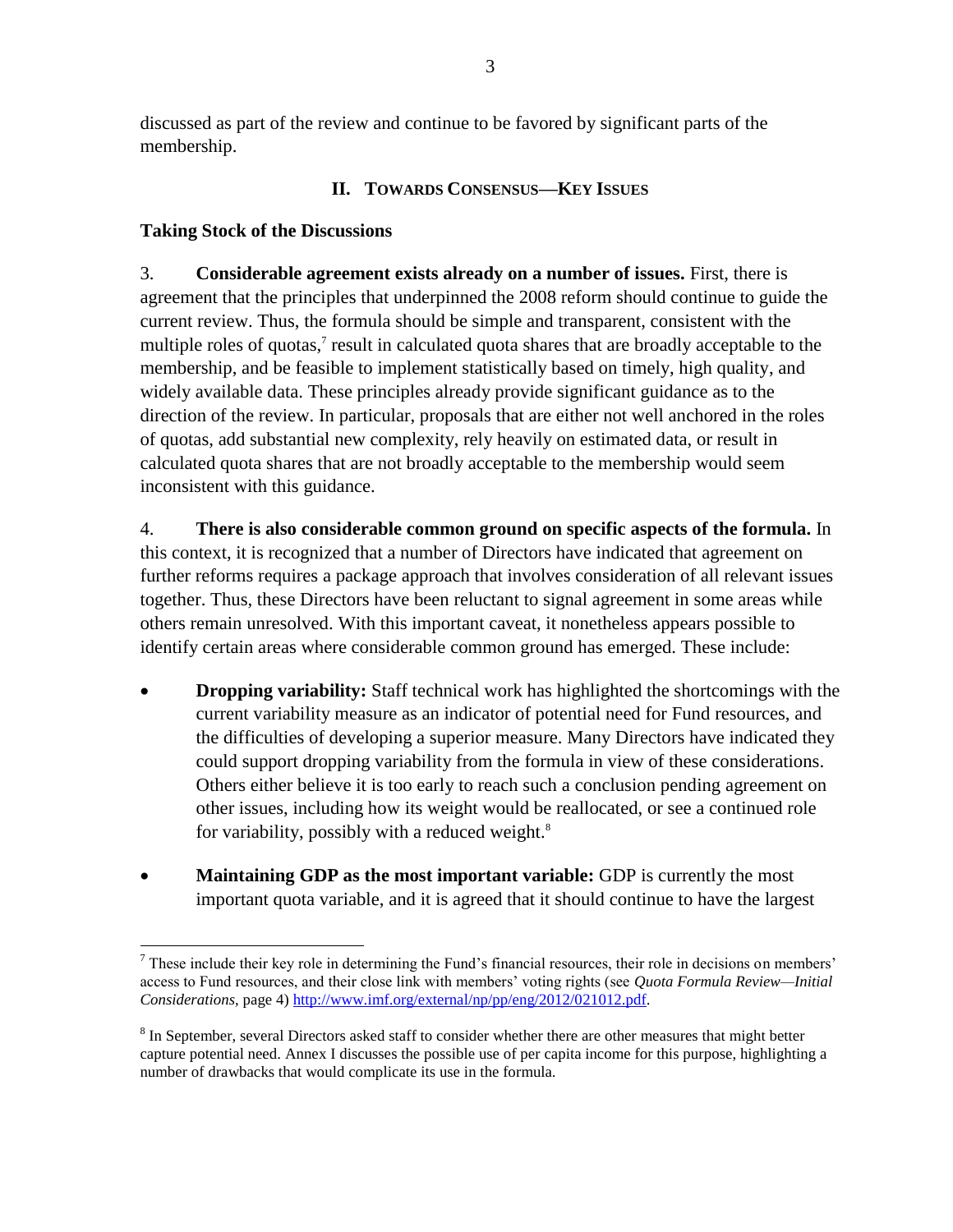weight going forward. One outstanding issue is whether its weight should be increased, which many Directors favor, and if so by how much? A second issue is whether the composition of the GDP blend variable should be changed. On the latter issue, many Directors could support retaining the current blend (with its 60/40 percent shares of market/PPP GDP), while a number of Directors argue that the weight of PPP GDP should be increased. Some others continue to see methodological and data problems with PPP GDP and have called for eliminating it or reducing its share in the blend, particularly if the overall weight of GDP in the formula is increased.<sup>9</sup>

- **Retaining reserves:** While views have been expressed in favor of both raising the weight on reserves and eliminating it, most Directors have indicated that they could support retaining reserves in the formula with its current small weight.
- **Protecting the poorest members:** There is agreement that measures should be taken to protect the voice and representation of the poorest members. Most consider that this should be addressed outside of the quota formula as part of the  $15<sup>th</sup>$  General Review.

5. **Views on openness continue to diverge.** Most Directors favor retaining openness in the formula, with a number calling for giving it a higher weight, possibly in the context of eliminating or reducing the role of variability. These Directors have noted that openness captures members' integration into the global economy, and helps to maintain a balance between the multiple roles of quotas and avoids an undue concentration of quota shares.<sup>10</sup> A number of others have argued that the current openness measure is seriously flawed, reflecting both conceptual and measurement issues, including with respect to intra-currency union trade, and called for its elimination. In September, Directors also considered possible reforms that sought to bridge these differences by limiting members' share of openness relative to that of GDP. While a number who favored retaining openness were open to such approaches, others either did not see their rationale or opposed them on the grounds that they were arbitrary and would add complexity.

6. **Differences of view also remain over the merits of introducing new variables.** One such area is on the possible role for a measure of financial contributions in the formula. While many Directors favor, or are open to, adding financial contributions to the formula, many others oppose such a reform on the grounds that it is inconsistent with the Fund's role as a quota-based institution. A few of these Directors have, nonetheless, indicated that they

 $9$  Annex II discusses the quality of the current data on PPP GDP, noting that substantial improvements were made with the 2005 International Comparison Program (ICP) and the data are now judged to be of high quality. Further improvements are expected in the forthcoming 2011 ICP round, the results of which will be available at end-2013.

 $10$  Annex III further explores the inverse relationship between the degree of openness and economic size.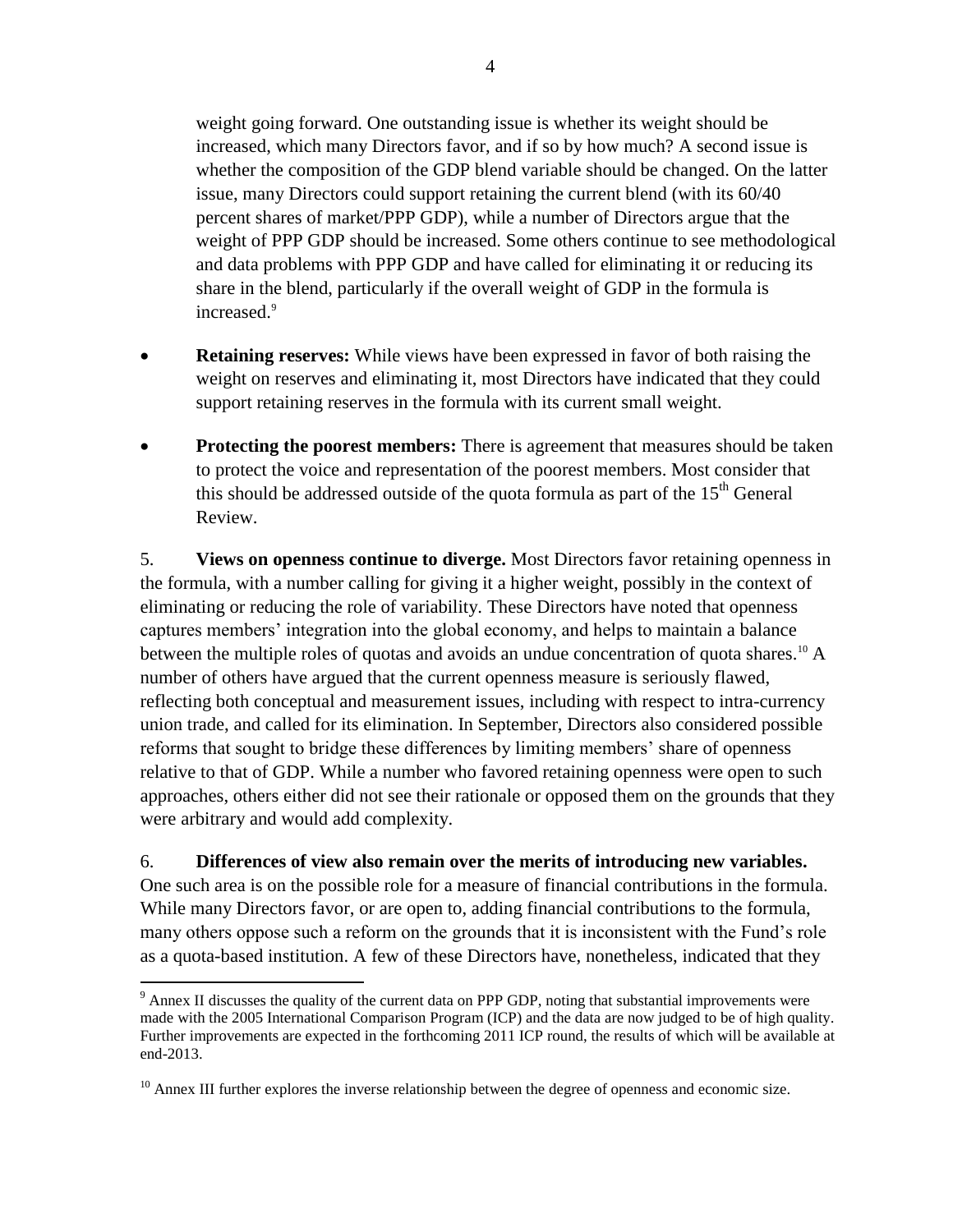are open to recognizing particularly generous contributions outside of the formula. With respect to financial openness a number of Directors favor increasing its weight, but many others oppose such a reform. A few Directors have also called for the introduction of a population variable to protect the poorest members (Annex IV summarizes previous work on this issue and includes some illustrative simulations).

7. **Some differences remain also over the role of compression.**<sup>11</sup> While there is broad support for retaining compression as part of the formula, a number of Directors favor a higher degree of compression, which would benefit smaller economies as well as EMDCs as a group. However, many others note that the current level of compression was a difficult compromise and the view has also been expressed that compression disproportionately benefits small advanced economies and should be eliminated.

## **Possible Ways Forward**

8. **A question going forward is whether it is possible to build a broader consensus by focusing on those areas that have so far generated the most common ground.** To help address this question, the remainder of this paper illustrates the effects of a narrower range of reforms than considered in previous papers. For this purpose, some more far-reaching reforms (such as moving to a GDP-only formula) that have not so far generated broad support are not repeated below.<sup>12</sup> It is not intended to exclude such options, as discussions to date have not progressed to the point where any reforms can be taken off the table. It is also recognized that a willingness to join a consensus for a narrower set of reforms would represent a significant compromise by some members.

9. **The simulations below illustrate the possible impact of alternative reform packages that build on those areas highlighted above where there has been relatively broad support to date.** Some of the simulations combine these elements with others that have so far attracted less support to examine whether such approaches could help broaden the consensus. By clarifying the likely effects of alternative combinations, it is hoped that these simulations can help to build a broader consensus on key elements of a possible reform,

 $\overline{a}$  $11$  A compression factor of 0.95 was introduced in 2008 to adjust for the high correlation of size-related variables that tend to favor large economies. Compression does not affect the relative ranking of members. However, the lower the compression factor, the more compressed the distribution becomes with a proportionately larger decrease for the largest economies and a proportionately larger increase for the smallest members.

<sup>&</sup>lt;sup>12</sup> Previous papers have included simulations that illustrate the impact of moving to a GDP-only formula or one based on GDP and reserves (i.e., dropping both openness and variability). These approaches result in relatively large shifts of shares towards large economies, except for those that have very high openness shares (see, for example, Table 1 of *Quota Formula Review—Additional Considerations*) [http://www.imf.org/external/np/pp/eng/2012/090412.pdf.](http://www.imf.org/external/np/pp/eng/2012/090412.pdf)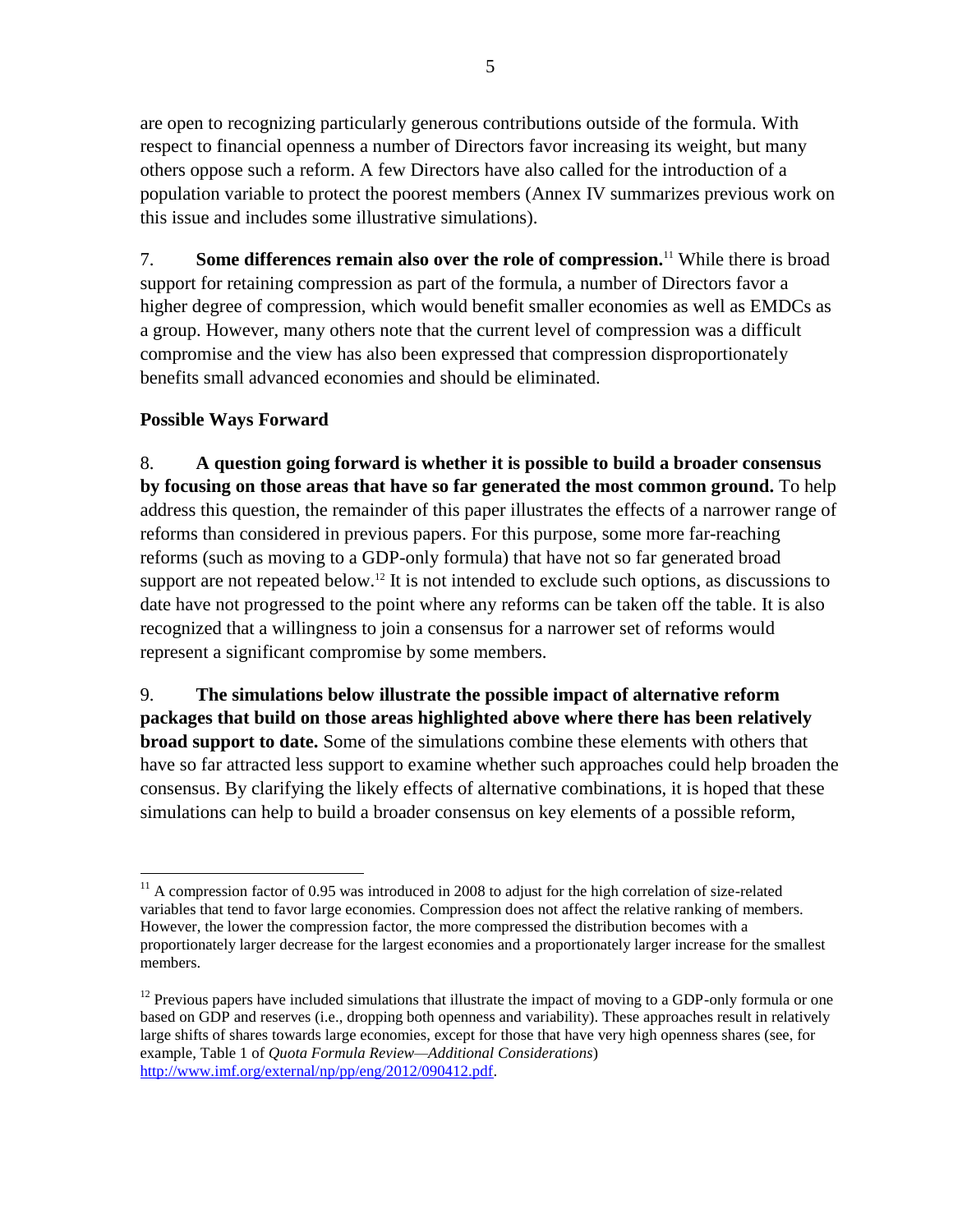including whether some combination of these options could provide a basis for eventual agreement or alternatively whether there is sufficient support for more far-reaching reform.

10. **In this context, staff has reflected further on possible options to bridge the divergent views on openness.** As discussed in the September paper, a fundamental change in the way openness is currently measured from a gross to a value added basis is not feasible to implement statistically at present given that data on value added flows in the balance of payments remain very partial. Staff has examined recent outside work on estimating value added trade flows (see Annex V). This work points to significant differences in the relative magnitudes of trade flows for some members when measured on a value added rather than a gross basis. In particular, available estimates of value added in goods and services exports (excluding investment income) relative to gross exports are relatively low for some countries with very high gross openness shares (while other countries have higher shares of value added relative to gross trade). These estimates are not available on a timely basis and are too partial to allow the development of an alternative openness measure for the quota formula at this time. However, they do lend support to the view that a purely gross measure may overstate the importance of external flows for measuring relative economic positions in some cases.

11. **Against this background, the simulations below include an illustration of an openness cap.** As noted, a cap on openness was explored in the September paper as one possible means of addressing a concern some have raised about the current measure—that it may give an excessive boost to some small highly open economies—at least until value added balance of payments data become more widely available. Under such a cap, relatively open economies would still benefit from openness in the formula but the extent of the boost they receive relative to GDP would be subject to an upper limit. The potential benefits of such an approach would need to be balanced against the concerns that the decision on where to set the cap is inevitably somewhat arbitrary and that it would add some complexity to the formula.

## **III. POSSIBLE REFORM OF THE QUOTA FORMULA—ILLUSTRATIVE SIMULATIONS**

12. **This section illustrates the impact of possible reform packages involving elements that have been discussed in the review to date.** No proposal is included at this stage but the simulations include several common elements where support has been relatively broad, recognizing that there are still diverging views regarding many elements. In particular:

 All the simulations drop variability from the formula and maintain reserves with its current 5 percent weight. Also, GDP continues to have the largest weight and openness is retained with at least its current weight. Simulations involving a higher weight on financial openness are not presented given the limited support received in the discussions to date. The simulations all include a compression factor.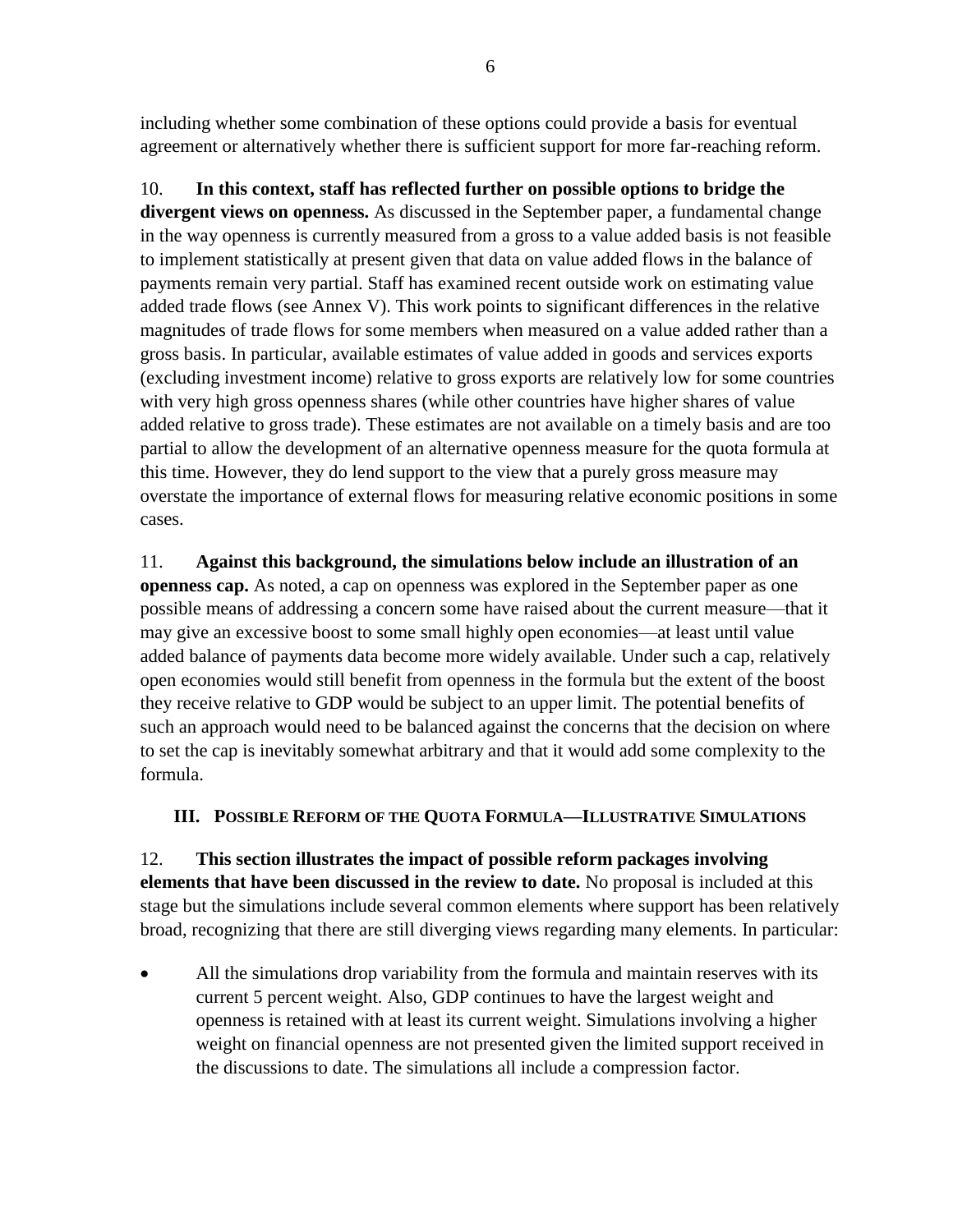- Two options are considered for reallocating the weight freed up by dropping variability: (i) all of the weight is allocated to GDP; or (ii) the weight is allocated between GDP and openness with two-thirds of the available weight going to GDP, thereby broadly maintaining the current proportions. This approach recognizes that views remain strongly divided on the role of openness in the formula.
- The September paper illustrated two options for the GDP blend variable: (i) maintaining the current 60/40 split; and (ii) a higher share for PPP GDP at 50/50. Given the diverging views on the role of PPP GDP, the simulations below also illustrate the implications of two additional options: (iii) a modestly higher share for market GDP at 65/35; and (iv) a modestly higher share for PPP GDP (55/45).

13. **The above combinations are presented in the first set of simulations.** The remaining simulations present possible packages that combine the above elements with other potential reforms that have been discussed as part of the review but have so far attracted more limited support, to assess whether they could help build a broader consensus.

14. **The second set of simulations illustrates the potential impact of adding a cap on openness.** The simulations follow the approach illustrated in the September paper of setting an upper limit on the extent to which a member's share in openness can exceed its share in the GDP blend.<sup>13</sup> A cap on the ratio of openness to GDP shares of 1.5 is used here. This compares with the cap of 2 illustrated in the simulations in the September paper, which some argued did not have a meaningful impact.

15. **The third set illustrates the impact of higher compression.** As discussed, there is broad but not uniform support for retaining compression as part of the formula. Using higher compression (i.e., reducing the compression factor) could provide one possible means of balancing the impact of a higher weight for GDP in the formula, which tends to favor large economies. However, as noted, many Directors have stressed that the current level of compression was a difficult compromise, and there has not so far been sufficient support for such a change. Against this background, the simulation illustrates the impact of a reduction in the compression factor from 0.95 to 0.925.

<sup>13</sup> As discussed in Supplement 1 of *Quota Formula Review—Additional Considerations*, Annex IV, a variety of approaches can be considered, including caps based on the statistical distribution of the absolute ratio of openness to GDP (say at the  $85<sup>th</sup>$  or  $95<sup>th</sup>$  percentile) or a compression approach. A cap could also be considered for reserves, though the concerns with this variable are partly addressed by its small weight in the formula. Between 54 and 67 countries lose calculated quota share as a result of capping openness shares at 1.5 though for roughly half of those members, the changes would be small in absolute terms.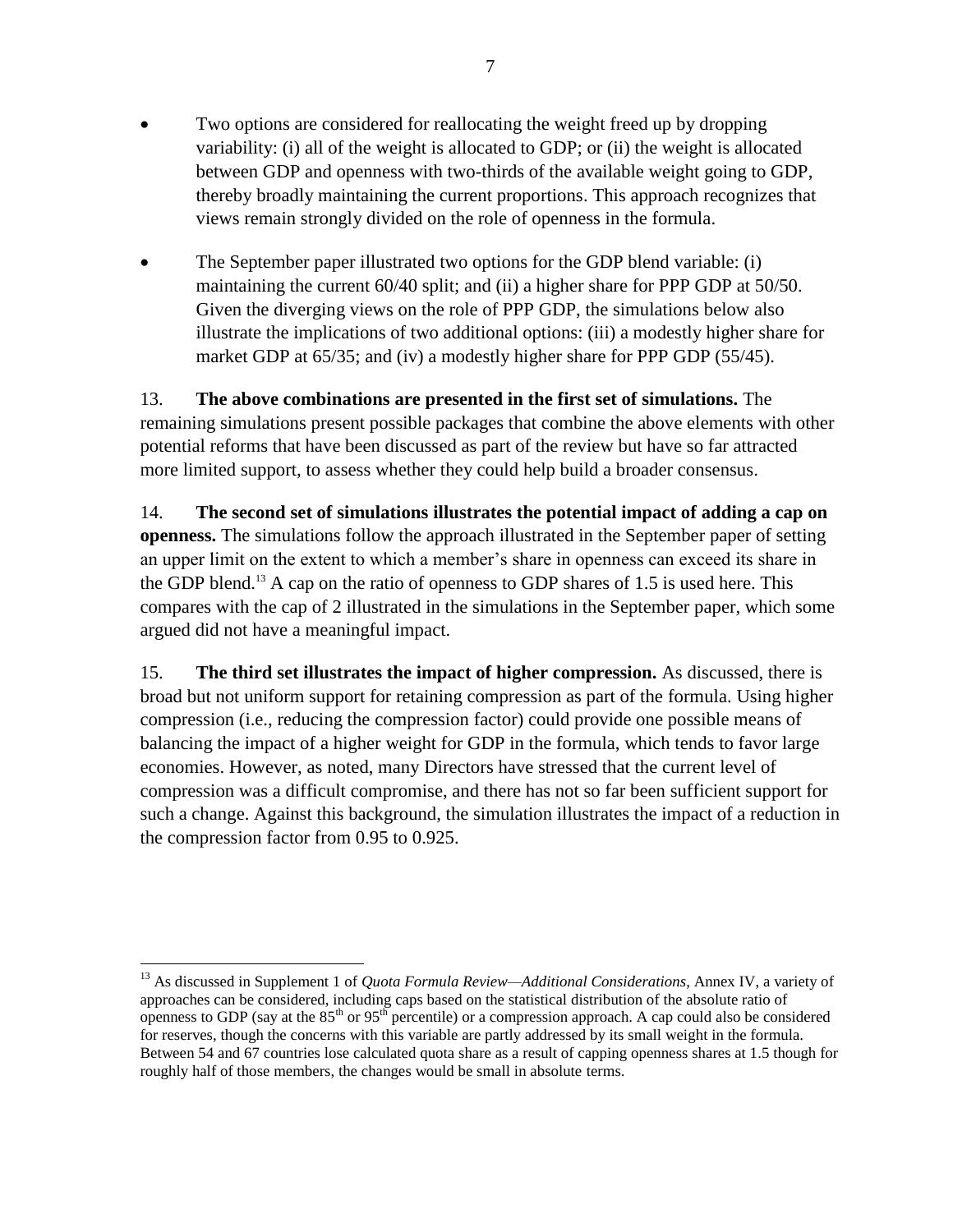16. **The fourth set illustrates the impact of combining the above approaches with a measure of financial contributions.** <sup>14</sup> As discussed in previous papers, including a measure of financial contributions in the formula tends to heavily favor advanced economies.<sup>15</sup> This set of simulations illustrates that it is possible to combine inclusion of a measure of financial contributions with other elements that would tend to offset its impact on overall group shares.

17. **The results of the above simulations are summarized on page 11.** More detailed results for the largest 35 members are shown in Tables 1–4, and individual country results are presented in Statistical Appendix Tables A1–A4. It should be stressed that the results are only indicative as they reflect the current database and could change with the updated data expected to become available in mid-2013. The following points may be noted:

- Most of the simulations presented in this paper result in an overall increase in the aggregate share of EMDCs relative to the results under the current formula. While this has not been agreed as an explicit goal of the formula review, there is an expectation that future quota realignments based on the formula will lead to a further increase in the share of EMDCs as a group.
- Reducing the share of PPP GDP in the blend variable tends to lower the aggregate share of EMDCs unless offset by other changes, e.g., more compression.
- The changes in shares at the aggregate level in all the simulations are relatively moderate, ranging from -0.3 to +0.8 for EMDCs based on the current GDP blend and +0.6 to +1.7 with a higher weight on PPP GDP (50/50). Larger increases in share for EMDCs as a group would require reforms considered in previous papers that have not so far generated sufficiently broad support (e.g., dropping openness or reducing its weight, significantly higher compression).<sup>16</sup>

 $16$  Dropping openness and variability (but retaining reserves) results in a higher CQS for EMDCs as a group. However, the gains are concentrated in a relatively small number of larger EMDCs and others would be negatively affected (see *Quota Formula Review—Additional Considerations*) [http://www.imf.org/external/np/pp/eng/2012/090412.pdf.](http://www.imf.org/external/np/pp/eng/2012/090412.pdf) Compression, on the other hand, increases the CQS of

 $\overline{a}$  $14$  A portion of the variability weight (0.05) is allocated to financial contributions, the remaining 0.10 is allocated as indicated. For illustrative purposes, financial contributions are measured here as the weighted average of a member's share in NAB contributions including new pledges (0.3), FTP participation based on resources (0.3), PRGT loans and subsidies (0.2) and TA activities (0.2) (see FCS III in *Quota Formula Review—Additional Considerations—Annexes* (9/5/12)). [http://www.imf.org/external/np/pp/eng/2012/090412a.pdf.](http://www.imf.org/external/np/pp/eng/2012/090412a.pdf)

<sup>&</sup>lt;sup>15</sup> This could potentially be avoided if the share of EMDCs was explicitly protected, as illustrated in Annex VI of Supplement 1 to the September paper. However, this would represent a significant departure from the traditional approach to quota variables, which have not been differentiated according to groups of countries.

a large number of countries, including smaller EMDCs. The number of countries that gain relative to CQS under the current formula also increases with higher compression.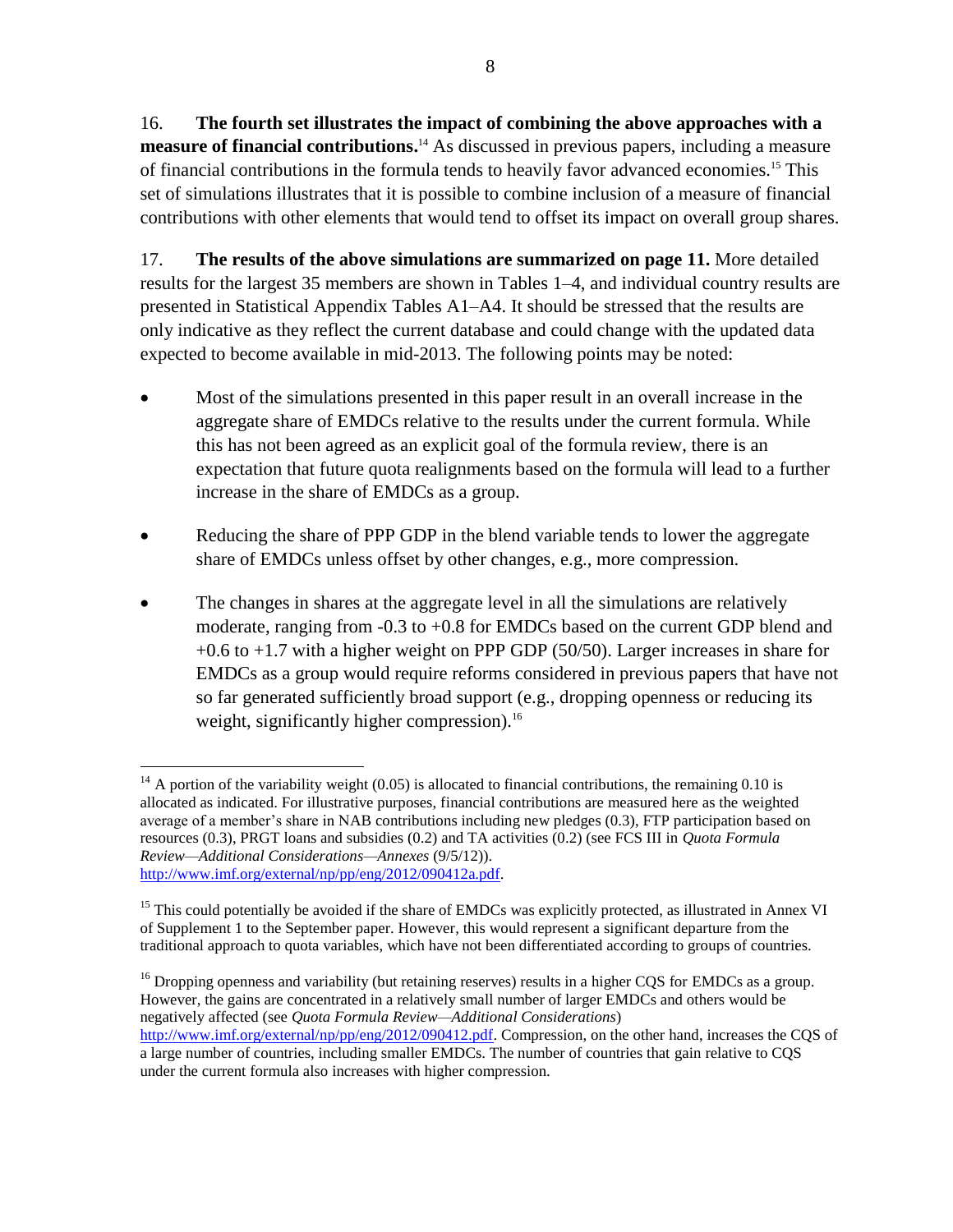- The share of LICs as a group increases with higher compression and, to a lesser extent, a higher share of PPP GDP and an openness cap.
- While the aggregate changes are moderate, the changes for individual members can be sizeable. This is clearly the case with the openness cap, which results in large declines in share for some highly open economies.<sup>17</sup> More generally, some 53-61 countries gain when variability is dropped (with an unchanged GDP blend), of which 45-50 are EMDCs. This number rises to 80-88 with the openness cap used in set 2 (71-77 EMDCs) and to about 110-120 members with the higher compression factor used in set 3 and set 4 (over 100 EMDCs). While some members gain, others clearly stand to lose as a result of the reforms.
- While introducing financial contributions into the formula tends of itself to reduce the share of EMDCs, it is possible that other elements could outweigh this effect, e.g., if financial contributions were included as part of a package with, say, a higher share for PPP GDP, an openness cap, and higher compression (set 4).

## **IV. ISSUES FOR DISCUSSION**

18. **This paper has examined the implications of a range of possible reforms to the quota formula.** Given the relatively short time available for completing the formula review, the focus is on common elements where support in previous discussions has been relatively broad. Some simulations illustrate the impact of combining these elements with others to explore if such combinations could help build a broader consensus. The illustrative simulations include dropping variability from the formula and allocating the freed-up weight to GDP only, or to a combination of GDP and openness. The paper also explores the use of different GDP blends, a cap on openness, different compression factors, and a measure of financial contributions. Given the need for broad consensus, the simulations focus on a narrower range of reform options than previous papers. It is not intended to preclude such more far-reaching options, but to explore whether it is possible to build on those areas that have generally received the broadest support to date.

## 19. **Directors may wish to comment on the following issues:**

 $\overline{a}$ 

 Could Directors support dropping variability from the formula, recognizing that for some this support may be conditioned on other reform elements?

<sup>17</sup> About half of the 15 most open economies identified in the *Quota Formula Review—Additional Considerations* (9/4/12) lose more than 0.05 percentage points in their CQS. [http://www.imf.org/external/np/pp/eng/2012/090412.pdf.](http://www.imf.org/external/np/pp/eng/2012/090412.pdf)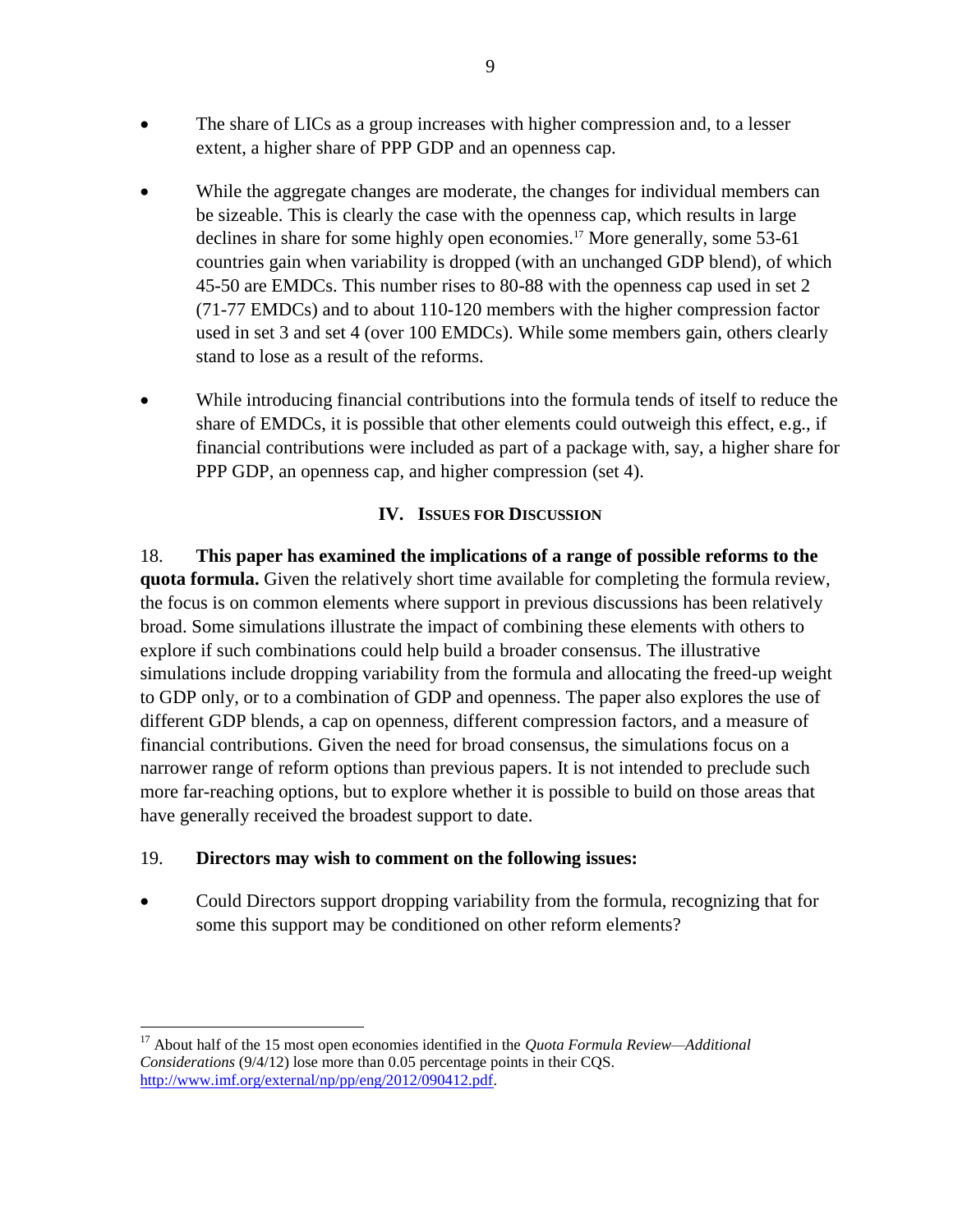- Directors previously agreed that GDP should remain the most important variable in the formula. Given this, and the diverging views on openness, what are Directors' views on how the weight of variability could be reallocated?
- Would Directors be willing to consider a higher weight of PPP GDP in the context of building a broader consensus for reform?
- Do Directors support further consideration of an openness cap in the context of efforts to address the diverging views on this variable, and given the current absence of reliable and comprehensive balance of payments data on value added in trade?
- What are Directors' views on adding new variables to the formula (e.g., a measure of financial contributions, a higher weight for financial openness, a measure of population)? Do they agree that the scope for recognizing particularly generous financial contributions to the Fund should be one of the issues considered as part of the  $15<sup>th</sup>$  General Review?
- Do Directors see any scope for a higher compression factor as part of a reform package, for example, one that includes a higher weight on GDP?
- Given where positions are at this stage, what next steps would Directors consider useful to meet the goal of concluding the review by January 2013?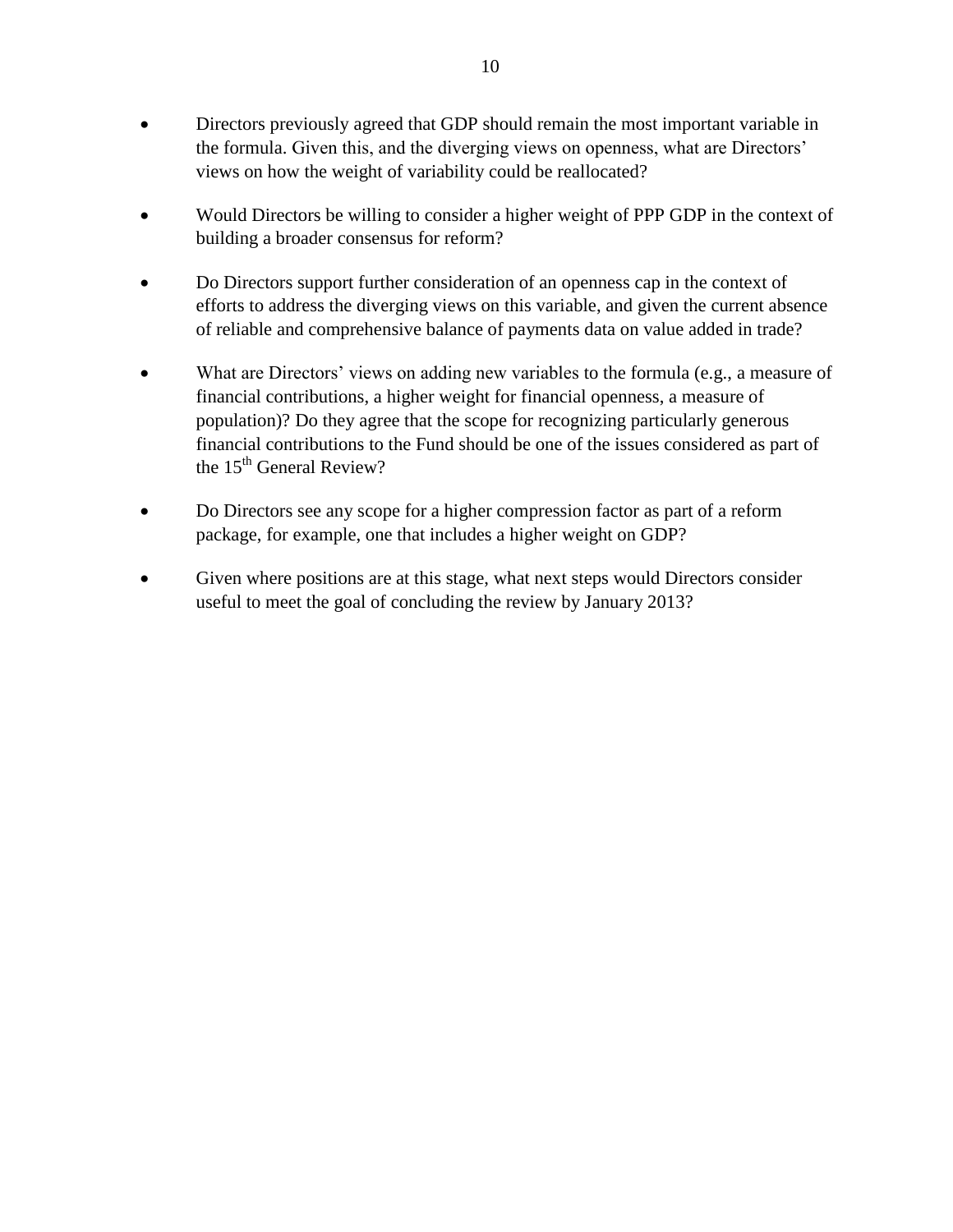### **Summary Table of Illustrative Calculations**

|                                                                                                                                  |                          | Change in CQS 1/         |             |            | <b>Number of Gainers</b> |              |  |
|----------------------------------------------------------------------------------------------------------------------------------|--------------------------|--------------------------|-------------|------------|--------------------------|--------------|--|
|                                                                                                                                  | Major<br><b>Advanced</b> | Other<br><b>Advanced</b> | <b>EMDC</b> | <b>LIC</b> | <b>Total</b>             | <b>EMDCs</b> |  |
| Set 1. Simplification of the Current Formula--Dropping Variability                                                               |                          |                          |             |            |                          |              |  |
| 65/35 GDP blend                                                                                                                  |                          |                          |             |            |                          |              |  |
| (a) All to GDP Blend                                                                                                             | 1.6                      | $-1.1$                   | $-0.5$      | $-0.1$     | 48                       | 40           |  |
| (b) Split b/w GDP blend $(2/3)$ and Openness $(1/3)$                                                                             | 1.3                      | $-0.6$                   | $-0.7$      | $-0.1$     | 51                       | 40           |  |
| 60/40 GDP blend                                                                                                                  |                          |                          |             |            |                          |              |  |
| (a) All to GDP Blend                                                                                                             | 1.3                      | $-1.2$                   | $-0.1$      | $-0.1$     | 53                       | 45           |  |
| (b) Split b/w GDP blend $(2/3)$ and Openness $(1/3)$                                                                             | 1.0                      | $-0.8$                   | $-0.3$      | $-0.1$     | 61                       | 50           |  |
| 55/45 GDP blend<br>(a) All to GDP Blend                                                                                          |                          |                          |             |            |                          |              |  |
|                                                                                                                                  | 1.0<br>0.7               | $-1.3$<br>$-0.9$         | 0.4<br>0.2  | 0.0<br>0.0 | 55                       | 50           |  |
| (b) Split b/w GDP blend $(2/3)$ and Openness $(1/3)$<br>50/50 GDP blend                                                          |                          |                          |             |            | 67                       | 58           |  |
|                                                                                                                                  | 0.6                      |                          | 0.9         | 0.0        | 67                       | 64           |  |
| (a) All to GDP Blend                                                                                                             | 0.4                      | $-1.5$<br>$-1.0$         | 0.6         | 0.0        | 75                       | 68           |  |
| (b) Split b/w GDP blend $(2/3)$ and Openness $(1/3)$                                                                             |                          |                          |             |            |                          |              |  |
| Set 2. Same as Set 1 with Openness Shares Capped at 1.5<br>65/35 GDP blend                                                       |                          |                          |             |            |                          |              |  |
| (a) All to GDP Blend                                                                                                             | 2.8                      | $-2.8$                   | $-0.1$      | 0.0        | 75                       | 66           |  |
| (b) Split b/w GDP blend $(2/3)$ and Openness $(1/3)$                                                                             | 2.8                      | $-2.6$                   | $-0.2$      | 0.0        | 83                       | 72           |  |
| 60/40 GDP blend                                                                                                                  |                          |                          |             |            |                          |              |  |
| (a) All to GDP Blend                                                                                                             | 2.5                      | $-2.9$                   | 0.4         | 0.0        | 80                       | 71           |  |
| (b) Split b/w GDP blend $(2/3)$ and Openness $(1/3)$                                                                             | 2.4                      | $-2.7$                   | 0.3         | 0.0        | 88                       | 77           |  |
| 55/45 GDP blend                                                                                                                  |                          |                          |             |            |                          |              |  |
| (a) All to GDP Blend                                                                                                             | 2.1                      | $-3.1$                   | 1.0         | 0.1        | 87                       | 78           |  |
| (b) Split b/w GDP blend $(2/3)$ and Openness $(1/3)$                                                                             | 2.1                      | $-2.9$                   | 0.8         | 0.1        | 95                       | 85           |  |
| 50/50 GDP blend                                                                                                                  |                          |                          |             |            |                          |              |  |
| (a) All to GDP Blend                                                                                                             | 1.8                      | $-3.3$                   | 1.5         | 0.1        | 97                       | 88           |  |
| (b) Split b/w GDP blend $(2/3)$ and Openness $(1/3)$                                                                             | 1.7                      | $-3.1$                   | 1.3         | 0.1        | 97                       | 88           |  |
| Set 3. Same as Set 1 with Higher Compression $(k = 0.925)$                                                                       |                          |                          |             |            |                          |              |  |
| 65/35 GDP blend                                                                                                                  |                          |                          |             |            |                          |              |  |
| (a) All to GDP Blend                                                                                                             | 0.4                      | $-0.8$                   | 0.3         | 0.1        | 118                      | 106          |  |
| (b) Split b/w GDP blend $(2/3)$ and Openness $(1/3)$                                                                             | 0.2                      | $-0.3$                   | 0.1         | 0.1        | 121                      | 107          |  |
| 60/40 GDP blend                                                                                                                  |                          |                          |             |            |                          |              |  |
| (a) All to GDP Blend                                                                                                             | 0.1                      | $-0.9$                   | 0.8         | 0.2        | 121                      | 109          |  |
| (b) Split b/w GDP blend $(2/3)$ and Openness $(1/3)$                                                                             | $-0.1$                   | $-0.4$                   | 0.6         | 0.2        | 122                      | 108          |  |
| 55/45 GDP blend                                                                                                                  |                          |                          |             |            |                          |              |  |
| (a) All to GDP Blend                                                                                                             | $-0.2$                   | $-1.0$                   | 1.2         | 0.2        | 123                      | 113          |  |
| (b) Split b/w GDP blend $(2/3)$ and Openness $(1/3)$                                                                             | $-0.4$                   | $-0.5$                   | 1.0         | 0.2        | 123                      | 112          |  |
| 50/50 GDP blend                                                                                                                  |                          |                          |             |            |                          |              |  |
| (a) All to GDP Blend                                                                                                             | $-0.5$                   | $-1.1$                   | 1.7         | 0.3        | 122                      | 115          |  |
| (b) Split b/w GDP blend $(2/3)$ and Openness $(1/3)$                                                                             | $-0.7$                   | $-0.6$                   | 1.4         | 0.3        | 127                      | 118          |  |
| Set 4. Combination: Dropping Variability, Openness Capped at 1.5, Fin. Contributions and Higher Compression ( $k = 0.925$ ) $2/$ |                          |                          |             |            |                          |              |  |
| 65/35 GDP blend                                                                                                                  |                          |                          |             |            |                          |              |  |
| (a) All to GDP Blend                                                                                                             | 2.3                      | $-1.9$                   | $-0.4$      | 0.1        | 104                      | 93           |  |
| (b) Split b/w GDP blend $(2/3)$ and Openness $(1/3)$                                                                             | 2.2                      | $-1.8$                   | $-0.4$      | 0.1        | 111                      | 98           |  |
| 60/40 GDP blend                                                                                                                  |                          |                          |             |            |                          |              |  |
| (a) All to GDP Blend                                                                                                             | 2.0                      | $-2.1$                   | 0.1         | 0.2        | 114                      | 103          |  |
| (b) Split b/w GDP blend $(2/3)$ and Openness $(1/3)$                                                                             | 1.9                      | $-2.0$                   | 0.1         | $0.2\,$    | 115                      | 103          |  |
| 55/45 GDP blend                                                                                                                  |                          |                          |             |            |                          |              |  |
| (a) All to GDP Blend                                                                                                             | 1.7                      | $-2.3$                   | 0.6         | 0.2        | 119                      | 108          |  |
| (b) Split b/w GDP blend $(2/3)$ and Openness $(1/3)$                                                                             | 1.6                      | $-2.1$                   | 0.5         | 0.2        | 117                      | 107          |  |
| 50/50 GDP blend                                                                                                                  |                          |                          |             |            |                          |              |  |
| (a) All to GDP Blend                                                                                                             | 1.3                      | $-2.4$                   | 1.1         | 0.3        | 119                      | 109          |  |
| (b) Split b/w GDP blend $(2/3)$ and Openness $(1/3)$                                                                             | 1.3                      | $-2.3$                   | 1.0         | 0.3        | 119                      | 109          |  |
|                                                                                                                                  |                          |                          |             |            |                          |              |  |

Source: Finance Department.

1/ Percentage point change in the calculated quota share (CQS) relative to the CQS under the current formula. 2/ A portion of the variability weight (0.05) is allocated to financial contributions; the remaining 0.10 is allocated as indicated.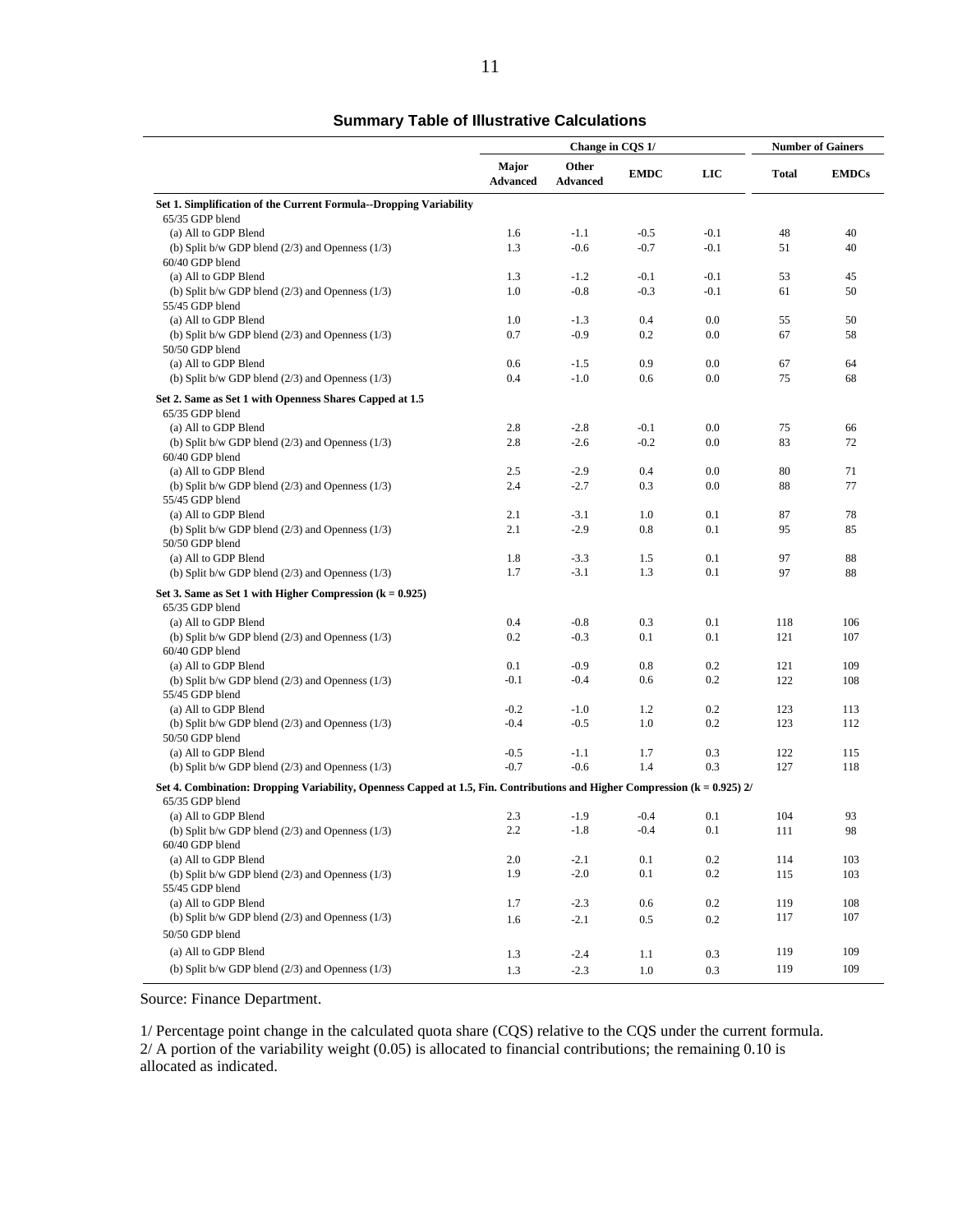|                                             |         | 65/35 GDP blend |            | 60/40 GDP blend |            | 55/45 GDP blend |            | 50/50 GDP blend |            |              |
|---------------------------------------------|---------|-----------------|------------|-----------------|------------|-----------------|------------|-----------------|------------|--------------|
|                                             |         |                 |            | Drop Var,       |            | Drop Var,       |            | Drop Var,       |            | Drop Var,    |
|                                             | 14th    |                 |            | weight split    |            | weight split    |            | weight split    |            | weight split |
|                                             | General | Calculated      | Drop VAR,  | b/w GDP         | Drop VAR,  | b/w GDP         | Drop VAR,  | b/w GDP         | Drop VAR,  | b/w GDP      |
|                                             | Review  | Quota Shares    | all to GDP | $(2/3)$ and     | all to GDP | $(2/3)$ and     | all to GDP | $(2/3)$ and     | all to GDP | $(2/3)$ and  |
|                                             | Quotas  |                 |            | Openness        |            | Openness        |            | Openness        |            | Openness     |
|                                             |         |                 |            | (1/3)           |            | (1/3)           |            | (1/3)           |            | (1/3)        |
|                                             |         |                 |            |                 |            |                 |            |                 |            |              |
| Advanced economies                          | 57.6    | 56.1            | 56.6       | 56.8            | 56.1       | 56.3            | 55.7       | 55.9            | 55.2       | 55.5         |
| Major advanced economies                    | 43.4    | 40.6            | 42.3       | 42.0            | 41.9       | 41.7            | 41.6       | 41.3            | 41.2       | 41.0         |
| <b>United States</b>                        | 17.4    | 15.8            | 16.9       | 16.4            | 16.8       | 16.3            | 16.7       | 16.3            | 16.6       | 16.2         |
| Japan                                       | 6.5     | 6.2             | 6.6        | 6.4             | 6.5        | 6.3             | 6.4        | 6.3             | 6.3        | 6.2          |
| Germany                                     | 5.6     | 5.7             | 5.6        | 5.7             | 5.6        | 5.7             | 5.5        | 5.7             | 5.5        | 5.6          |
| France                                      | 4.2     | 3.6             | 3.9        | 3.9             | 3.8        | 3.9             | 3.8        | 3.8             | 3.7        | 3.8          |
| United Kingdom                              | 4.2     | 4.1             | 4.0        | 4.1             | 4.0        | 4.0             | 3.9        | 4.0             | 3.9        | 4.0          |
| Italy                                       | 3.2     | 3.0             | 3.1        | 3.1             | 3.1        | 3.1             | 3.0        | 3.1             | 3.0        | 3.0          |
| Canada                                      | 2.3     | 2.3             | 2.3        | 2.3             | 2.3        | 2.3             | 2.3        | 2.3             | 2.2        | 2.3          |
| Other advanced economies                    | 14.3    | 15.4            | 14.3       | 14.8            | 14.2       | 14.7            | 14.1       | 14.6            | 14.0       | 14.4         |
|                                             |         |                 |            |                 |            |                 |            |                 |            |              |
| Spain                                       | 2.0     | 2.2             | 2.3        | 2.3             | 2.3        | 2.3             | 2.2        | 2.3             | 2.2        | 2.2          |
| Netherlands                                 | 1.8     | 2.0             | 1.8        | 1.9             | 1.8        | 1.9             | 1.8        | 1.9             | 1.8        | 1.9          |
| Australia                                   | 1.4     | 1.4             | 1.5        | 1.5             | 1.5        | 1.5             | 1.4        | 1.4             | 1.4        | 1.4          |
| Belgium                                     | 1.3     | 1.3             | 1.2        | 1.3             | 1.2        | 1.3             | 1.2        | 1.2             | 1.2        | 1.2          |
| Switzerland                                 | 1.2     | 1.2             | 1.2        | 1.2             | 1.2        | 1.2             | 1.2        | 1.2             | 1.2        | 1.2          |
| Sweden                                      | 0.9     | 1.0             | 0.9        | 0.9             | 0.9        | 0.9             | 0.9        | 0.9             | 0.9        | 0.9          |
| Austria                                     | 0.8     | 0.8             | 0.8        | 0.8             | 0.8        | 0.8             | 0.8        | 0.8             | 0.8        | 0.8          |
| Norway                                      | 0.8     | 0.8             | 0.7        | 0.7             | 0.7        | 0.7             | 0.7        | 0.7             | 0.7        | 0.7          |
| Ireland                                     | 0.7     | 0.9             | 0.7        | 0.8             | 0.7        | 0.8             | 0.7        | 0.8             | 0.7        | 0.8          |
| Denmark                                     | 0.7     | 0.7             | 0.7        | 0.7             | 0.6        | 0.7             | 0.6        | 0.7             | 0.6        | 0.7          |
| Emerging Market and Developing Countries 1/ | 42.4    | 43.9            | 43.4       | 43.2            | 43.9       | 43.7            | 44.3       | 44.1            | 44.8       | 44.5         |
| Africa                                      | 4.4     | 3.3             | 3.1        | 3.1             | 3.1        | 3.1             | 3.2        | 3.2             | 3.2        | 3.2          |
| South Africa                                | 0.6     | 0.6             | 0.6        | 0.6             | 0.6        | 0.6             | 0.6        | 0.6             | 0.6        | 0.6          |
| Nigeria                                     | 0.5     | 0.5             | 0.4        | 0.4             | 0.4        | 0.4             | 0.4        | 0.4             | 0.4        | 0.4          |
| Asia                                        | 16.0    | 19.6            | 20.0       | 20.0            | 20.3       | 20.2            | 20.6       | 20.5            | 20.9       | 20.8         |
| China 2/                                    | 6.4     | 9.4             | 10.0       | 9.9             | 10.1       | 10.0            | 10.3       | 10.1            | 10.4       | 10.2         |
| India                                       | 2.7     | 2.6             | 2.8        | 2.7             | 2.9        | 2.8             | 3.0        | 2.9             | 3.1        | 3.0          |
| Korea                                       | 1.8     | 2.0             | 2.0        | 2.0             | 2.0        | 2.0             | 2.0        | 2.1             | 2.0        | 2.1          |
| Indonesia                                   | 1.0     | 1.0             | 1.0        | 1.0             | 1.0        | 1.0             | 1.1        | 1.0             | 1.1        | 1.0          |
|                                             |         |                 |            |                 |            |                 |            |                 |            |              |
| Singapore                                   | 0.8     | 1.3             | 1.0        | 1.1             | 1.0        | 1.1             | 1.0        | 1.1             | 1.0        | 1.1          |
| Malaysia                                    | 0.8     | 0.8             | 0.7        | 0.7             | 0.7        | 0.7             | 0.7        | 0.7             | 0.7        | 0.7          |
| Thailand                                    | 0.7     | 0.9             | 0.8        | 0.8             | 0.8        | 0.8             | 0.8        | 0.8             | 0.8        | 0.8          |
| Middle East, Malta and Turkey               | 6.7     | 6.2             | 5.8        | 5.8             | 5.9        | 5.9             | 5.9        | 5.9             | 5.9        | 5.9          |
| Saudi Arabia                                | 2.1     | 1.4             | 1.1        | 1.1             | 1.1        | 1.1             | 1.1        | 1.1             | 1.1        | 1.2          |
| Turkey                                      | 1.0     | 1.1             | 1.1        | 1.1             | 1.1        | 1.1             | 1.1        | 1.1             | 1.1        | 1.1          |
| Iran, Islamic Republic of                   | 0.7     | 0.7             | 0.8        | 0.7             | 0.8        | 0.8             | 0.8        | 0.8             | 0.8        | 0.8          |
| Westem Hemisphere                           | 7.9     | 7.1             | 7.3        | 7.2             | 7.4        | 7.2             | 7.4        | 7.2             | 7.4        | 7.3          |
| Brazil                                      | 2.3     | 2.2             | 2.4        | 2.3             | 2.4        | 2.3             | 2.4        | 2.3             | 2.4        | 2.3          |
| Mexico                                      | 1.9     | 1.7             | 1.8        | 1.7             | 1.8        | 1.8             | 1.8        | 1.8             | 1.8        | 1.8          |
| Venezuela, República Bolivariana de         | 0.8     | 0.5             | 0.5        | 0.5             | 0.5        | 0.5             | 0.5        | 0.5             | 0.5        | 0.5          |
| Argentina                                   | 0.7     | 0.6             | 0.6        | 0.6             | 0.6        | 0.6             | 0.6        | 0.6             | 0.6        | 0.6          |
| Transition economies                        | 7.2     | 7.7             | 7.1        | 7.2             | 7.2        | 7.2             | 7.3        | 7.3             | 7.3        | 7.4          |
| Russian Federation                          | 2.7     | 2.6             | 2.6        | 2.6             | 2.6        | 2.6             | 2.6        | 2.6             | 2.7        | 2.6          |
| Poland                                      | 0.9     | 1.0             | 1.0        | 1.0             | 1.0        | 1.0             | 1.0        | 1.0             | 1.0        | 1.0          |
| Total                                       | 100.0   | 100.0           | 100.0      | 100.0           | 100.0      | 100.0           | 100.0      | 100.0           | 100.0      | 100.0        |
| Memorandum items:                           |         |                 |            |                 |            |                 |            |                 |            |              |
| EU27                                        | 30.2    | 30.9            | 29.8       | 30.5            | 29.6       | 30.3            | 29.4       | 30.1            | 29.2       | 29.9         |
| LICs 3/                                     | 4.0     | 2.7             | 2.6        | 2.6             | 2.6        | 2.6             | 2.7        | 2.7             | 2.7        | 2.7          |
| Coefficients for quota variables            |         |                 |            |                 |            |                 |            |                 |            |              |
| GDP                                         |         | 0.30            | 0.42       | 0.39            | 0.39       | 0.36            | 0.36       | 0.33            | 0.33       | 0.30         |
| PPP GDP                                     |         | 0.20            | 0.23       | 0.21            | 0.26       | 0.24            | 0.29       | 0.27            | 0.33       | 0.30         |
| Openness                                    |         | 0.30            | 0.30       | 0.35            | 0.30       | 0.35            | 0.30       | 0.35            | 0.30       | 0.35         |
| Variability                                 |         | 0.15            | 0.00       | 0.00            | 0.00       | 0.00            | 0.00       | 0.00            | 0.00       | 0.00         |
| Reserves                                    |         | 0.05            | 0.05       | 0.05            | 0.05       | 0.05            | 0.05       | 0.05            | 0.05       | 0.05         |
| <b>Compression Factor</b>                   |         | 0.95            | 0.95       | 0.95            | 0.95       | 0.95            | 0.95       | 0.95            | 0.95       | 0.95         |
|                                             |         |                 |            |                 |            |                 |            |                 |            |              |

### **Table 1. Simplification of the Current Formula—Dropping Variability (In percent)**

Source: Finance Department

1/ Including Czech Republic, Estonia, Korea, Malta, Singapore, Slovak Republic, and Slovenia.

2/ Including China, P.R., Hong Kong SAR, and Macao SAR.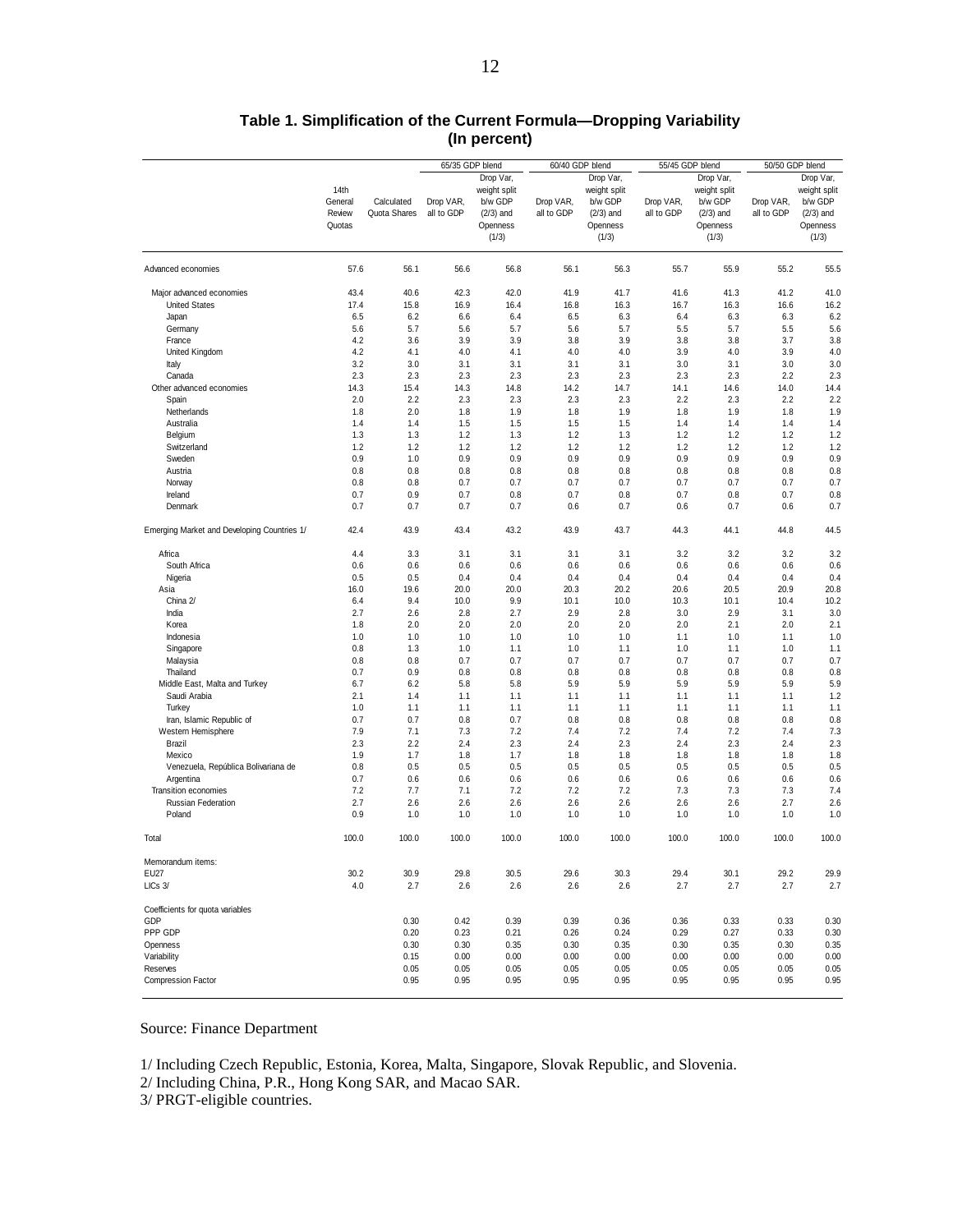#### **Table 2. Simplification of the Current Formula—Dropping Variability with Openness Capped at 1.5 (In percent)**

|                                             |              |              | 65/35 GDP blend |               | 60/40 GDP blend |               | 55/45 GDP blend |               | 50/50 GDP blend |               |
|---------------------------------------------|--------------|--------------|-----------------|---------------|-----------------|---------------|-----------------|---------------|-----------------|---------------|
|                                             |              |              |                 | Drop Var,     |                 | Drop Var,     |                 | Drop Var,     |                 | Drop Var,     |
|                                             | 14th General |              |                 | weight split  |                 | weight split  |                 |               |                 | weight split  |
|                                             |              | Calculated   | Drop VAR, all   |               | Drop VAR, all   |               | Drop VAR, all   | weight split  | Drop VAR, all   | b/w GDP (2/3) |
|                                             | Review       | Quota Shares | to GDP          | b/w GDP (2/3) | to GDP          | b/w GDP (2/3) | to GDP          | b/w GDP (2/3) | to GDP          |               |
|                                             | Quotas       |              |                 | and Openness  |                 | and Openness  |                 | and Openness  |                 | and Openness  |
|                                             |              |              |                 | (1/3)         |                 | (1/3)         |                 | (1/3)         |                 | (1/3)         |
| Advanced economies                          | 57.6         | 56.1         | 56.1            | 56.2          | 55.6            | 55.7          | 55.1            | 55.2          | 54.5            | 54.7          |
| Major advanced economies                    | 43.4         | 40.6         | 43.5            | 43.4          | 43.1            | 43.0          | 42.8            | 42.7          | 42.4            | 42.4          |
| <b>United States</b>                        | 17.4         | 15.8         | 17.5            | 17.2          | 17.4            | 17.1          | 17.3            | 17.0          | 17.2            | 17.0          |
| Japan                                       | 6.5          | 6.2          | 6.8             | 6.7           | 6.7             | 6.6           | 6.6             | 6.5           | 6.6             | 6.5           |
| Germany                                     | 5.6          | 5.7          | 5.4             | 5.6           | 5.4             | 5.5           | 5.3             | 5.4           | 5.2             | 5.3           |
| France                                      | 4.2          | 3.6          | 4.1             | 4.2           | 4.1             | 4.1           | 4.0             | 4.1           | 4.0             | 4.1           |
| United Kingdom                              | 4.2          | 4.1          | 3.9             | 4.0           | 3.9             | 4.0           | 3.9             | 3.9           | 3.8             | 3.9           |
| Italy                                       | 3.2          | 3.0          | 3.3             | 3.3           | 3.3             | 3.3           | 3.2             | 3.3           | 3.2             | 3.2           |
| Canada                                      | 2.3          | 2.3          | 2.4             | 2.5           | 2.4             | 2.5           | 2.4             | 2.4           | 2.4             | 2.4           |
| Other advanced economies                    | 14.3         | 15.4         | 12.7            | 12.9          | 12.5            | 12.7          | 12.3            | 12.5          | 12.1            | 12.3          |
| Spain                                       | 2.0          | 2.2          | 2.4             | 2.4           | 2.4             | 2.4           | 2.4             | 2.4           | 2.4             | 2.4           |
| Netherlands                                 | 1.8          | 2.0          | 1.4             | 1.4           | 1.4             | 1.4           | 1.4             | 1.4           | 1.3             | 1.4           |
| Australia                                   | 1.4          | 1.4          | 1.6             | 1.5           | 1.5             | 1.5           | 1.5             | 1.5           | 1.5             | 1.5           |
|                                             | 1.3          | 1.3          | 0.8             | 0.9           | 0.8             | 0.8           | 0.8             | 0.8           | 0.8             | 0.8           |
| Belgium                                     | 1.2          | 1.2          | 0.9             | 1.0           | 0.9             | 0.9           | 0.9             | 0.9           | 0.9             | 0.9           |
| Switzerland                                 |              |              |                 |               |                 |               |                 |               |                 |               |
| Sweden                                      | 0.9          | 1.0          | 0.8             | 0.8           | 0.8             | 0.8           | 0.8             | 0.8           | 0.8             | 0.8           |
| Austria                                     | 0.8          | 0.8          | 0.7             | 0.7           | 0.7             | 0.7           | 0.7             | 0.7           | 0.7             | 0.7           |
| Norway                                      | 0.8          | 0.8          | 0.7             | 0.7           | 0.7             | 0.7           | 0.7             | 0.7           | 0.7             | 0.7           |
| Ireland                                     | 0.7          | 0.9          | 0.4             | 0.4           | 0.4             | 0.4           | 0.4             | 0.4           | 0.4             | 0.4           |
| Denmark                                     | 0.7          | 0.7          | 0.6             | 0.6           | 0.6             | 0.6           | 0.6             | 0.6           | 0.5             | 0.5           |
| Emerging Market and Developing Countries 1/ | 42.4         | 43.9         | 43.9            | 43.8          | 44.4            | 44.3          | 44.9            | 44.8          | 45.5            | 45.3          |
| Africa                                      | 4.4          | 3.3          | 3.2             | 3.2           | 3.2             | 3.2           | 3.3             | 3.3           | 3.3             | 3.3           |
| South Africa                                | 0.6          | 0.6          | 0.6             | 0.6           | 0.6             | 0.6           | 0.6             | 0.6           | 0.6             | 0.6           |
| Nigeria                                     | 0.5          | 0.5          | 0.4             | 0.5           | 0.5             | 0.5           | 0.5             | 0.5           | 0.5             | 0.5           |
| Asia                                        | 16.0         | 19.6         | 20.1            | 20.0          | 20.4            | 20.3          | 20.7            | 20.6          | 21.1            | 21.0          |
| China 2/                                    | 6.4          | 9.4          | 10.4            | 10.3          | 10.5            | 10.5          | 10.7            | 10.6          | 10.8            | 10.7          |
| India                                       | 2.7          | 2.6          | 2.9             | 2.8           | 3.0             | 2.9           | 3.1             | 3.0           | 3.2             | 3.1           |
| Korea                                       | 1.8          | 2.0          | 2.1             | 2.1           | 2.1             | 2.1           | 2.1             | 2.1           | 2.1             | 2.2           |
| Indonesia                                   | 1.0          | 1.0          | 1.1             | 1.1           | 1.1             | 1.1           | 1.1             | 1.1           | 1.1             | 1.1           |
| Singapore                                   | 0.8          | 1.3          | 0.5             | 0.6           | 0.5             | 0.6           | 0.6             | 0.6           | 0.6             | 0.6           |
| Malaysia                                    | 0.8          | 0.8          | 0.6             | 0.6           | 0.6             | 0.6           | 0.6             | 0.6           | 0.6             | 0.6           |
| Thailand                                    | 0.7          | 0.9          | 0.8             | 0.8           | 0.8             | 0.8           | 0.8             | 0.8           | 0.8             | 0.9           |
| Middle East, Malta and Turkey               | 6.7          | 6.2          | 5.8             | 5.8           | 5.9             | 5.9           | 5.9             | 5.9           | 5.9             | 5.9           |
| Saudi Arabia                                | 2.1          | 1.4          | 1.1             | 1.2           | 1.2             | 1.2           | 1.2             | 1.2           | 1.2             | 1.2           |
| Turkey                                      | 1.0          | 1.1          | 1.2             | 1.2           | 1.2             | 1.2           | 1.2             | 1.2           | 1.2             | 1.2           |
| Iran, Islamic Republic of                   | 0.7          | 0.7          | 0.8             | 0.8           | 0.8             | 0.8           | 0.8             | 0.8           | 0.8             | 0.8           |
| Western Hemisphere                          | 7.9          | 7.1          | 7.6             | 7.5           | 7.6             | 7.5           | 7.7             | 7.6           | 7.7             | 7.6           |
| Brazil                                      | 2.3          | 2.2          | 2.5             | 2.4           | 2.5             | 2.4           | 2.5             | 2.4           | 2.5             | 2.4           |
| Mexico                                      | 1.9          | 1.7          | 1.8             | 1.8           | 1.9             | 1.9           | 1.9             | 1.9           | 1.9             | 1.9           |
| Venezuela, República Bolivariana de         | 0.8          | 0.5          | 0.5             | 0.5           | 0.5             | 0.5           | 0.5             | 0.5           | 0.5             | 0.5           |
| Argentina                                   | 0.7          | 0.6          | 0.6             | 0.6           | 0.6             | 0.6           | 0.6             | 0.6           | 0.7             | 0.6           |
| Transition economies                        | 7.2          | 7.7          | 7.2             | 7.3           | 7.3             | 7.3           | 7.3             | 7.4           | 7.4             | 7.5           |
| Russian Federation                          | 2.7          | 2.6          | 2.7             | 2.7           | 2.7             | 2.7           | 2.8             | 2.7           | 2.8             | 2.8           |
| Poland                                      | 0.9          | 1.0          | 1.0             | 1.0           | 1.0             | 1.0           | 1.0             | 1.1           | 1.0             | 1.1           |
| Total                                       | 100.0        | 100.0        | 100.0           | 100.0         | 100.0           | 100.0         | 100.0           | 100.0         | 100.0           | 100.0         |
| Memorandum items:                           |              |              |                 |               |                 |               |                 |               |                 |               |
| <b>EU27</b>                                 | 30.2         | 30.9         | 28.4            | 28.9          | 28.1            | 28.6          | 27.8            | 28.3          | 27.5            | 28.1          |
| $LICs$ $3/$                                 | 4.0          | 2.7          | 2.7             | 2.7           | 2.7             | 2.7           | 2.8             | 2.8           | 2.8             | 2.8           |
| Coefficients for quota variables<br>GDP     |              | 0.30         | 0.42            | 0.39          | 0.39            | 0.36          | 0.36            | 0.33          | 0.33            | 0.30          |
| PPP GDP                                     |              | 0.20         | 0.23            | 0.21          | 0.26            | 0.24          | 0.29            | 0.27          | 0.33            | 0.30          |
|                                             |              | 0.30         | 0.00            | 0.00          | 0.00            | 0.00          | 0.00            | 0.00          | 0.00            | 0.00          |
| Openness<br>Variability                     |              | 0.15         | 0.00            | 0.00          | 0.00            | 0.00          | 0.00            | 0.00          | 0.00            | 0.00          |
| Reserves                                    |              | 0.05         | 0.05            | 0.05          | 0.05            | 0.05          | 0.05            | 0.05          | 0.05            | 0.05          |
| Openness capped at 1.5 (65/35 blend)        |              | 0.00         | 0.30            | 0.35          | 0.00            | 0.00          | 0.00            | 0.00          | 0.00            | 0.00          |
| Openness capped at 1.5 (60/40 blend)        |              | 0.00         | 0.00            | 0.00          | 0.30            | 0.35          | 0.00            | 0.00          | 0.00            | 0.00          |
| Openness capped at 1.5 (55/45 blend)        |              | 0.00         | 0.00            | 0.00          | 0.00            | 0.00          | 0.30            | 0.35          | 0.00            | 0.00          |
| Compression Factor                          |              | 0.95         | 0.95            | 0.95          | 0.95            | 0.95          | 0.95            | 0.95          | 0.95            | 0.95          |
|                                             |              |              |                 |               |                 |               |                 |               |                 |               |

Source: Finance Department.

1/ Including Czech Republic, Estonia, Korea, Malta, Singapore, Slovak Republic, and Slovenia.

2/ Including China, P.R., Hong Kong SAR, and Macao SAR.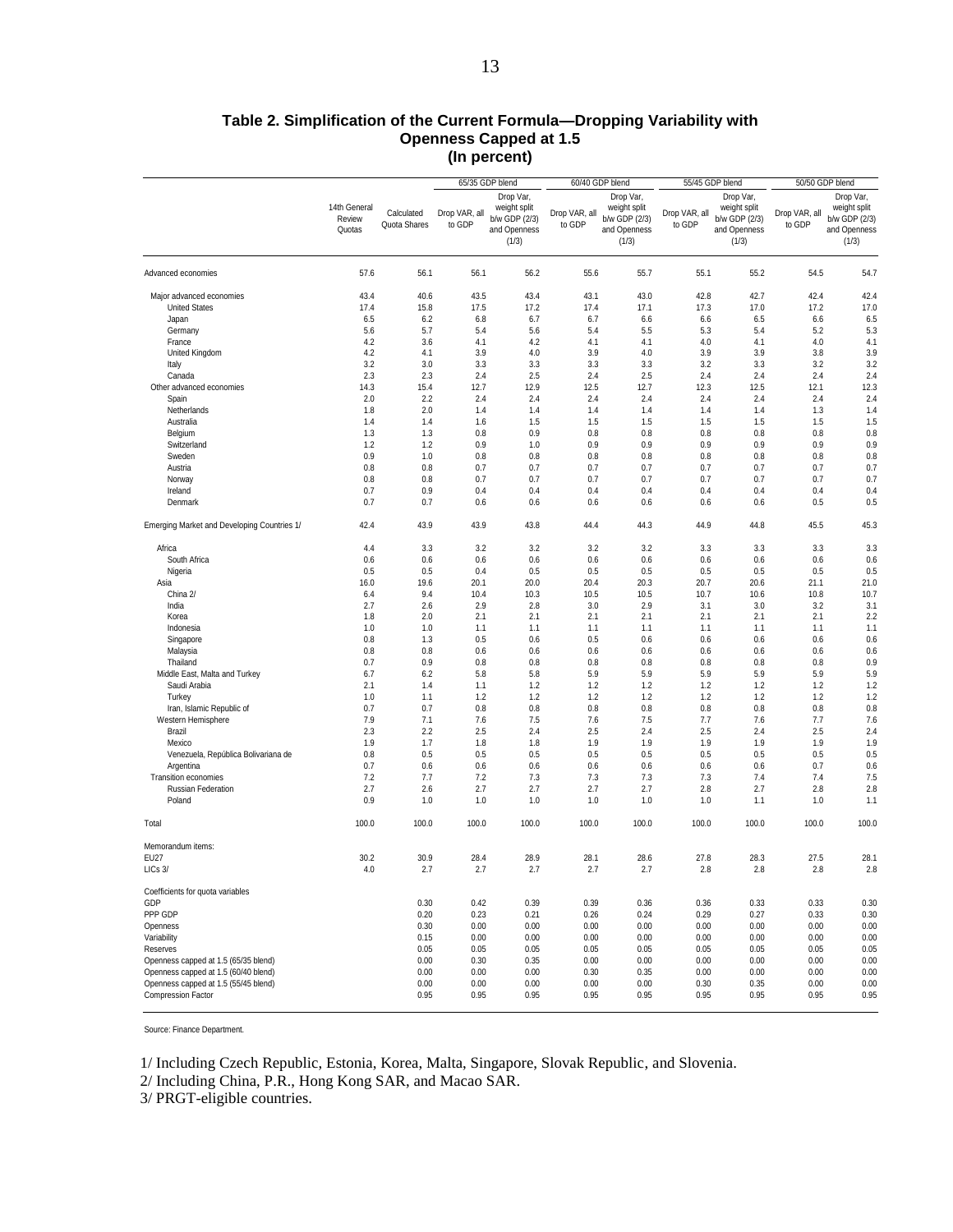|                                             |         |              | 65/35 GDP blend |              | 60/40 GDP blend |              | 55/45 GDP blend |              | 50/50 GDP blend |              |
|---------------------------------------------|---------|--------------|-----------------|--------------|-----------------|--------------|-----------------|--------------|-----------------|--------------|
|                                             |         |              |                 | Drop Var,    |                 | Drop Var,    |                 | Drop Var,    |                 | Drop Var,    |
|                                             | 14th    |              |                 | weight split |                 | weight split |                 | weight split |                 | weight split |
|                                             | General | Calculated   | Drop VAR,       | b/w GDP      | Drop VAR,       | b/w GDP      | Drop VAR,       | b/w GDP      | Drop VAR,       | b/w GDP      |
|                                             | Review  | Quota Shares | all to GDP      | $(2/3)$ and  | all to GDP      | $(2/3)$ and  | all to GDP      | $(2/3)$ and  | all to GDP      | $(2/3)$ and  |
|                                             | Quotas  |              |                 |              |                 |              |                 |              |                 |              |
|                                             |         |              |                 | Openness     |                 | Openness     |                 | Openness     |                 | Openness     |
| Advanced economies                          | 57.6    | 56.1         | 55.7            | 55.9         | 55.3            | 55.5         | 54.8            | 55.1         | 54.4            | 54.7         |
| Major advanced economies                    | 43.4    | 40.6         | 41.1            | 40.8         | 40.7            | 40.5         | 40.4            | 40.2         | 40.1            | 39.9         |
| <b>United States</b>                        | 17.4    | 15.8         | 16.0            | 15.6         | 15.9            | 15.6         | 15.9            | 15.5         | 15.8            | 15.4         |
| Japan                                       | 6.5     | 6.2          | 6.4             | 6.3          | 6.3             | 6.2          | 6.3             | 6.1          | 6.2             | 6.1          |
| Germany                                     | 5.6     | 5.7          | 5.5             | 5.6          | 5.4             | 5.6          | 5.4             | 5.5          | 5.3             | 5.5          |
| France                                      | 4.2     | 3.6          | 3.8             | 3.9          | 3.8             | 3.8          | 3.7             | 3.8          | 3.7             | 3.7          |
| <b>United Kingdom</b>                       | 4.2     | 4.1          | 3.9             | 4.0          | 3.9             | 4.0          | 3.9             | 4.0          | 3.9             | 3.9          |
| Italy                                       | 3.2     | 3.0          | 3.1             | 3.1          | 3.1             | 3.1          | 3.0             | 3.0          | 3.0             | 3.0          |
| Canada                                      | 2.3     | 2.3          | 2.3             | 2.3          | 2.3             | 2.3          | 2.3             | 2.3          | 2.2             | 2.3          |
| Other advanced economies                    | 14.3    | 15.4         | 14.7            | 15.1         | 14.5            | 15.0         | 14.4            | 14.9         | 14.3            | 14.8         |
|                                             | 2.0     | 2.2          | 2.3             | 2.3          | 2.3             | 2.3          | 2.2             | 2.3          | 2.2             | 2.2          |
| Spain                                       |         |              |                 |              |                 |              |                 |              |                 |              |
| Netherlands                                 | 1.8     | 2.0          | 1.8             | 1.9          | 1.8             | 1.9          | 1.8             | 1.9          | 1.8             | 1.9          |
| Australia                                   | 1.4     | 1.4          | 1.5             | 1.5          | 1.5             | 1.5          | 1.5             | 1.5          | 1.5             | 1.4          |
| Belgium                                     | 1.3     | 1.3          | 1.2             | 1.3          | 1.2             | 1.3          | 1.2             | 1.3          | 1.2             | 1.3          |
| Switzerland                                 | 1.2     | 1.2          | 1.2             | 1.3          | 1.2             | 1.3          | 1.2             | 1.2          | 1.2             | 1.2          |
| Sweden                                      | 0.9     | 1.0          | 0.9             | 0.9          | 0.9             | 0.9          | 0.9             | 0.9          | 0.9             | 0.9          |
| Austria                                     | 0.8     | 0.8          | 0.8             | 0.8          | 0.8             | 0.8          | 0.8             | 0.8          | 0.8             | 0.8          |
| Norway                                      | 0.8     | 0.8          | 0.7             | 0.8          | 0.7             | 0.7          | 0.7             | 0.7          | 0.7             | 0.7          |
| Ireland                                     | 0.7     | 0.9          | 0.7             | 0.8          | 0.7             | 0.8          | 0.7             | 0.8          | 0.7             | 0.8          |
| Denmark                                     | 0.7     | 0.7          | 0.7             | 0.7          | 0.7             | 0.7          | 0.7             | 0.7          | 0.7             | 0.7          |
| Emerging Market and Developing Countries 1/ | 42.4    | 43.9         | 44.3            | 44.1         | 44.7            | 44.5         | 45.2            | 44.9         | 45.6            | 45.3         |
| Africa                                      | 4.4     | 3.3          | 3.3             | 3.3          | 3.4             | 3.4          | 3.4             | 3.4          | 3.4             | 3.4          |
| South Africa                                | 0.6     | 0.6          | 0.6             | 0.6          | 0.6             | 0.6          | 0.6             | 0.6          | 0.6             | 0.6          |
| Nigeria                                     | 0.5     | 0.5          | 0.4             | 0.4          | 0.5             | 0.5          | 0.5             | 0.5          | 0.5             | 0.5          |
| Asia                                        | 16.0    | 19.6         | 19.9            | 19.8         | 20.2            | 20.1         | 20.5            | 20.4         | 20.8            | 20.6         |
| China 2/                                    | 6.4     | 9.4          | 9.6             | 9.5          | 9.8             | 9.6          | 9.9             | 9.7          | 10.0            | 9.9          |
| India                                       | 2.7     | 2.6          | 2.8             | 2.7          | 2.9             | 2.8          | 3.0             | 2.9          | 3.1             | 3.0          |
| Korea                                       | 1.8     | 2.0          | 2.0             | 2.0          | 2.0             | 2.1          | 2.0             | 2.1          | 2.1             | 2.1          |
| Indonesia                                   | 1.0     | 1.0          | 1.1             | 1.0          | 1.1             | 1.0          | 1.1             | 1.1          | 1.1             | 1.1          |
| Singapore                                   | 0.8     | 1.3          | 1.0             | 1.1          | 1.0             | 1.1          | 1.0             | 1.1          | 1.0             | 1.1          |
| Malaysia                                    | 0.8     | 0.8          | 0.7             | 0.7          | 0.7             | 0.7          | 0.7             | 0.7          | 0.7             | 0.7          |
| Thailand                                    | 0.7     | 0.9          | 0.8             | 0.8          | 0.8             | 0.9          | 0.8             | 0.9          | 0.9             | 0.9          |
| Middle East, Malta and Turkey               | 6.7     | 6.2          | 6.1             | 6.1          | 6.1             | 6.1          | 6.1             | 6.1          | 6.2             | 6.2          |
| Saudi Arabia                                | 2.1     | 1.4          | 1.2             | 1.2          | 1.2             | 1.2          | 1.2             | 1.2          | 1.2             | 1.2          |
| Turkey                                      | 1.0     | 1.1          | 1.1             | 1.1          | 1.2             | 1.1          | 1.2             | 1.1          | 1.2             | 1.1          |
| Iran, Islamic Republic of                   | 0.7     | 0.7          | 0.8             | 0.8          | 0.8             | 0.8          | 0.8             | 0.8          | 0.8             | 0.8          |
| Western Hemisphere                          | 7.9     | 7.1          | 7.5             | 7.4          | 7.6             | 7.4          | 7.6             | 7.5          | 7.7             | 7.5          |
| Brazil                                      | 2.3     | 2.2          | 2.4             | 2.3          | 2.4             | 2.3          | 2.4             | 2.3          | 2.4             | 2.3          |
| Mexico                                      | 1.9     | 1.7          | 1.8             | 1.8          | 1.8             | 1.8          | 1.8             | 1.8          | 1.8             | 1.8          |
| Venezuela, República Bolivariana de         | 0.8     | 0.5          | 0.5             | 0.5          | 0.5             | 0.5          | 0.5             | 0.5          | 0.5             | 0.5          |
| Argentina                                   | 0.7     | 0.6          | 0.6             | 0.6          | 0.6             | 0.6          | 0.7             | 0.6          | 0.7             | 0.6          |
| Transition economies                        | 7.2     | 7.7          | 7.4             | 7.5          | 7.5             | 7.5          | 7.5             | 7.6          | 7.6             | 7.6          |
| Russian Federation                          | 2.7     | 2.6          | 2.6             | 2.6          | 2.6             | 2.6          | 2.6             | 2.6          | 2.7             | 2.6          |
| Poland                                      | 0.9     | 1.0          | 1.0             | 1.0          | 1.0             | 1.0          | 1.0             | 1.0          | 1.0             | 1.0          |
| Total                                       | 100.0   | 100.0        | 100.0           | 100.0        | 100.0           | 100.0        | 100.0           | 100.0        | 100.0           | 100.0        |
| Memorandum items:                           |         |              |                 |              |                 |              |                 |              |                 |              |
| EU27                                        | 30.2    | 30.9         | 30.0            | 30.7         | 29.8            | 30.5         | 29.5            | 30.3         | 29.3            | 30.1         |
| LICs 3/                                     | 4.0     | 2.7          | 2.8             | 2.8          | 2.9             | 2.9          | 2.9             | 2.9          | 3.0             | 3.0          |
| Coefficients for quota variables            |         |              |                 |              |                 |              |                 |              |                 |              |
| GDP                                         |         | 0.30         | 0.42            | 0.39         | 0.39            | 0.36         | 0.36            | 0.33         | 0.33            | 0.30         |
| PPP GDP                                     |         | 0.20         | 0.23            | 0.21         | 0.26            | 0.24         | 0.29            | 0.27         | 0.33            | 0.30         |
| Openness                                    |         | 0.30         | 0.30            | 0.35         | 0.30            | 0.35         | 0.30            | 0.35         | 0.30            | 0.35         |
| Variability                                 |         | 0.15         | 0.00            | 0.00         | 0.00            | 0.00         | 0.00            | 0.00         | 0.00            | 0.00         |
| Reserves                                    |         | 0.05         | 0.05            | 0.05         | 0.05            | 0.05         | 0.05            | 0.05         | 0.05            | 0.05         |
| Compression Factor                          |         | 0.95         | 0.93            | 0.93         | 0.93            | 0.93         | 0.93            | 0.93         | 0.93            | 0.93         |
|                                             |         |              |                 |              |                 |              |                 |              |                 |              |

#### **Table 3. Simplification of the Current Formula—Dropping Variability with Higher Compression (k = 0.925) (In percent)**

Source: Finance Department

1/ Including Czech Republic, Estonia, Korea, Malta, Singapore, Slovak Republic, and Slovenia.

2/ Including China, P.R., Hong Kong SAR, and Macao SAR.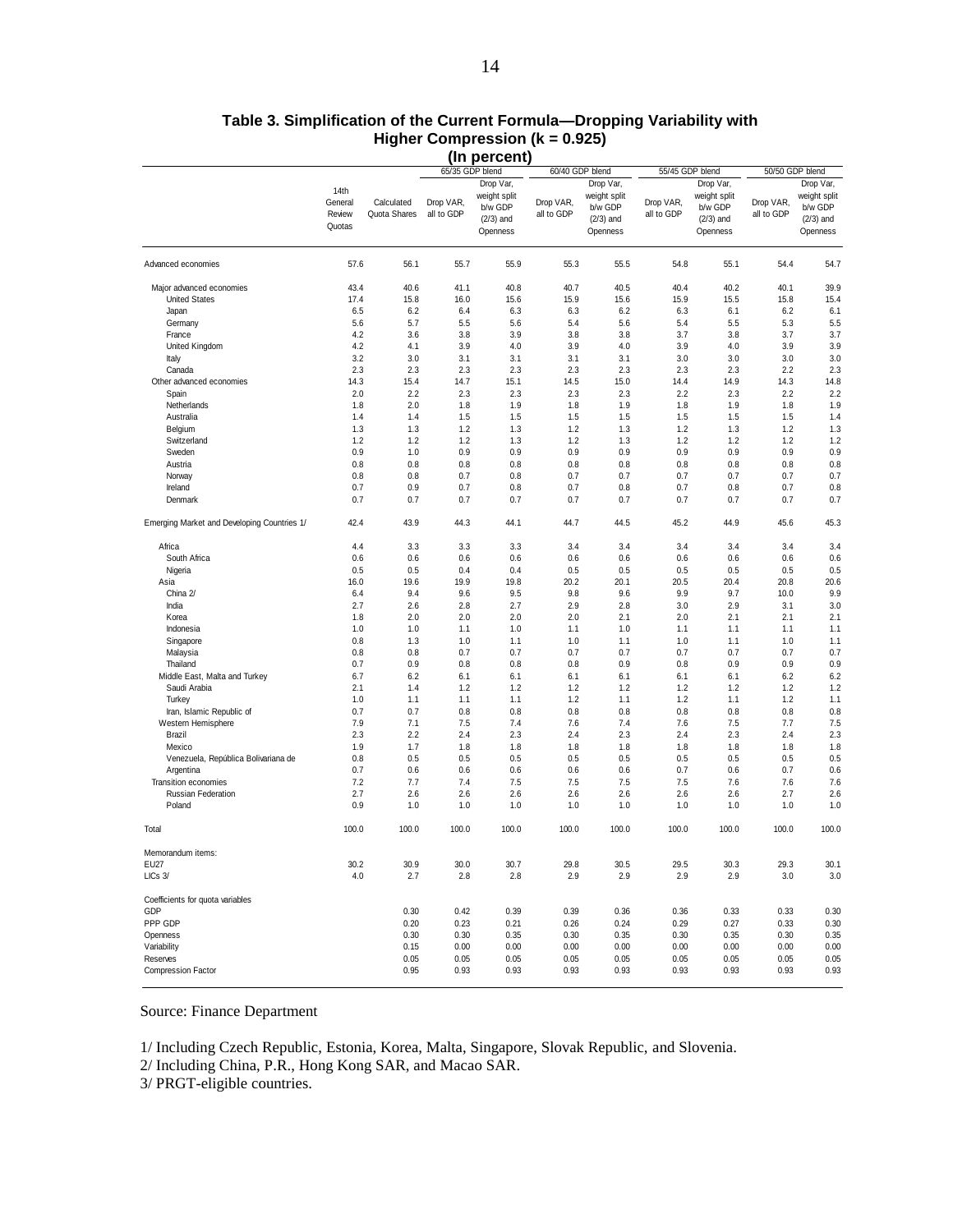#### **Table 4. Simplification of the Current Formula—Dropping Variability, Openness Capped at 1.5, Including Financial Contributions and Higher Compression 1/ (In percent)**

|                                                                              |                                  |                            | 65/35 GDP blend         |                                                                     | 60/40 GDP blend         |                                                                     | 55/45 GDP blend         |                                                                     | 50/50 GDP blend         |                                                                     |
|------------------------------------------------------------------------------|----------------------------------|----------------------------|-------------------------|---------------------------------------------------------------------|-------------------------|---------------------------------------------------------------------|-------------------------|---------------------------------------------------------------------|-------------------------|---------------------------------------------------------------------|
|                                                                              | 14th General<br>Review<br>Quotas | Calculated<br>Quota Shares | Drop VAR, all<br>to GDP | Drop Var,<br>weight split<br>b/w GDP (2/3)<br>and Openness<br>(1/3) | Drop VAR, all<br>to GDP | Drop Var,<br>weight split<br>b/w GDP (2/3)<br>and Openness<br>(1/3) | Drop VAR, all<br>to GDP | Drop Var,<br>weight split<br>b/w GDP (2/3)<br>and Openness<br>(1/3) | Drop VAR, all<br>to GDP | Drop Var,<br>weight split<br>b/w GDP (2/3)<br>and Openness<br>(1/3) |
| Advanced economies                                                           | 57.6                             | 56.1                       | 56.4                    | 56.5                                                                | 55.9                    | 56.0                                                                | 55.4                    | 55.5                                                                | 54.9                    | 55.1                                                                |
| Major advanced economies                                                     | 43.4                             | 40.6                       | 42.9                    | 42.9                                                                | 42.6                    | 42.6                                                                | 42.3                    | 42.3                                                                | 42.0                    | 41.9                                                                |
| <b>United States</b>                                                         | 17.4                             | 15.8                       | 16.2                    | 16.0                                                                | 16.1                    | 15.9                                                                | 16.0                    | 15.8                                                                | 15.9                    | 15.8                                                                |
| Japan                                                                        | 6.5                              | 6.2                        | 7.2                     | 7.2                                                                 | 7.2                     | 7.1                                                                 | 7.1                     | 7.0                                                                 | 7.1                     | 7.0                                                                 |
| Germany                                                                      | 5.6                              | 5.7<br>3.6                 | 5.5                     | 5.5                                                                 | 5.4                     | 5.4                                                                 | 5.3                     | 5.4                                                                 | 5.2                     | 5.3                                                                 |
| France<br>United Kingdom                                                     | 4.2<br>4.2                       | 4.1                        | 4.2<br>4.0              | 4.3<br>4.1                                                          | 4.2<br>4.0              | 4.2<br>4.0                                                          | 4.1<br>3.9              | 4.2<br>4.0                                                          | 4.1<br>3.9              | 4.2<br>4.0                                                          |
| Italy                                                                        | 3.2                              | 3.0                        | 3.3                     | 3.4                                                                 | 3.3                     | 3.3                                                                 | 3.3                     | 3.3                                                                 | 3.2                     | 3.3                                                                 |
| Canada                                                                       | 2.3                              | 2.3                        | 2.5                     | 2.5                                                                 | 2.5                     | 2.5                                                                 | 2.5                     | 2.5                                                                 | 2.5                     | 2.5                                                                 |
| Other advanced economies                                                     | 14.3                             | 15.4                       | 13.5                    | 13.6                                                                | 13.3                    | 13.4                                                                | 13.2                    | 13.3                                                                | 13.0                    | 13.1                                                                |
| Spain                                                                        | 2.0                              | 2.2                        | 2.4                     | 2.4                                                                 | 2.4                     | 2.4                                                                 | 2.4                     | 2.4                                                                 | 2.4                     | 2.4                                                                 |
| Netherlands<br>Australia                                                     | 1.8<br>1.4                       | 2.0<br>1.4                 | 1.5<br>1.6              | 1.5<br>1.6                                                          | 1.5<br>1.6              | 1.5<br>1.6                                                          | 1.5<br>1.6              | 1.5<br>1.6                                                          | 1.5<br>1.5              | 1.5<br>1.5                                                          |
| Belgium                                                                      | 1.3                              | 1.3                        | 1.0                     | 1.0                                                                 | 0.9                     | 1.0                                                                 | 0.9                     | 0.9                                                                 | 0.9                     | 0.9                                                                 |
| Switzerland                                                                  | 1.2                              | 1.2                        | 1.1                     | 1.1                                                                 | 1.1                     | 1.1                                                                 | 1.1                     | 1.1                                                                 | 1.0                     | 1.0                                                                 |
| Sweden                                                                       | 0.9                              | 1.0                        | 0.9                     | 0.9                                                                 | 0.9                     | 0.9                                                                 | 0.8                     | 0.9                                                                 | 0.8                     | 0.8                                                                 |
| Austria                                                                      | 0.8                              | 0.8                        | 0.7                     | 0.8                                                                 | 0.7                     | 0.7                                                                 | 0.7                     | 0.7                                                                 | 0.7                     | 0.7                                                                 |
| Norway                                                                       | 0.8                              | 0.8                        | 0.8                     | 0.8                                                                 | 0.8                     | 0.8                                                                 | 0.7                     | 0.8                                                                 | 0.7                     | 0.7                                                                 |
| Ireland<br>Denmark                                                           | 0.7<br>0.7                       | 0.9<br>0.7                 | 0.4<br>0.6              | 0.4<br>0.7                                                          | 0.4<br>0.6              | 0.4<br>0.6                                                          | 0.4<br>0.6              | 0.4<br>0.6                                                          | 0.4<br>0.6              | 0.4<br>0.6                                                          |
| Emerging Market and Developing Countries 2/                                  | 42.4                             | 43.9                       | 43.6                    | 43.5                                                                | 44.1                    | 44.0                                                                | 44.6                    | 44.5                                                                | 45.1                    | 44.9                                                                |
| Africa                                                                       | 4.4                              | 3.3                        | 3.3                     | 3.3                                                                 | 3.4                     | 3.4                                                                 | 3.4                     | 3.4                                                                 | 3.5                     | 3.5                                                                 |
| South Africa                                                                 | 0.6                              | 0.6                        | 0.6                     | 0.6                                                                 | 0.6                     | 0.6                                                                 | 0.6                     | 0.6                                                                 | 0.6                     | 0.6                                                                 |
| Nigeria                                                                      | 0.5                              | 0.5                        | 0.5                     | 0.5                                                                 | 0.5                     | 0.5                                                                 | 0.5                     | 0.5                                                                 | 0.5                     | 0.5                                                                 |
| Asia                                                                         | 16.0                             | 19.6                       | 19.4                    | 19.4                                                                | 19.7                    | 19.7                                                                | 20.0                    | 20.0                                                                | 20.3                    | 20.3                                                                |
| China 3/                                                                     | 6.4                              | 9.4                        | 9.8                     | 9.7                                                                 | 9.9                     | 9.8                                                                 | 10.0                    | 10.0                                                                | 10.1                    | 10.1                                                                |
| India                                                                        | 2.7                              | 2.6                        | 2.8                     | 2.7                                                                 | 2.9                     | 2.8                                                                 | 3.0                     | 2.9                                                                 | 3.0                     | 3.0                                                                 |
| Korea<br>Indonesia                                                           | 1.8<br>1.0                       | 2.0<br>1.0                 | 2.1<br>1.0              | 2.1<br>1.0                                                          | 2.1<br>1.1              | 2.1<br>1.0                                                          | 2.1<br>1.1              | 2.1<br>1.1                                                          | 2.1<br>1.1              | 2.2<br>1.1                                                          |
| Singapore                                                                    | 0.8                              | 1.3                        | 0.6                     | 0.6                                                                 | 0.6                     | 0.6                                                                 | 0.6                     | 0.6                                                                 | 0.6                     | 0.6                                                                 |
| Malaysia                                                                     | 0.8                              | 0.8                        | 0.6                     | 0.6                                                                 | 0.6                     | 0.6                                                                 | 0.6                     | 0.6                                                                 | 0.6                     | 0.6                                                                 |
| Thailand                                                                     | 0.7                              | 0.9                        | 0.8                     | 0.8                                                                 | 0.8                     | 0.8                                                                 | 0.8                     | 0.8                                                                 | 0.8                     | 0.9                                                                 |
| Middle East, Malta and Turkey                                                | 6.7                              | 6.2                        | 6.0                     | 6.0                                                                 | 6.1                     | 6.1                                                                 | 6.1                     | 6.1                                                                 | 6.1                     | 6.1                                                                 |
| Saudi Arabia                                                                 | 2.1                              | 1.4                        | 1.2                     | 1.3                                                                 | 1.3                     | 1.3                                                                 | 1.3                     | 1.3                                                                 | 1.3                     | 1.3                                                                 |
| Turkey                                                                       | 1.0                              | 1.1                        | 1.1                     | 1.1                                                                 | 1.2                     | 1.1                                                                 | 1.2                     | 1.2<br>0.8                                                          | 1.2                     | 1.2                                                                 |
| Iran, Islamic Republic of<br>Western Hemisphere                              | 0.7<br>7.9                       | 0.7<br>7.1                 | 0.8<br>7.5              | 0.8<br>7.5                                                          | 0.8<br>7.6              | 0.8<br>7.5                                                          | 0.8<br>7.6              | 7.5                                                                 | 0.8<br>7.7              | 0.8<br>7.6                                                          |
| Brazil                                                                       | 2.3                              | 2.2                        | 2.4                     | 2.3                                                                 | 2.4                     | 2.3                                                                 | 2.4                     | 2.3                                                                 | 2.4                     | 2.3                                                                 |
| Mexico                                                                       | 1.9                              | 1.7                        | 1.8                     | 1.8                                                                 | 1.8                     | 1.8                                                                 | 1.9                     | 1.8                                                                 | 1.9                     | 1.9                                                                 |
| Venezuela, República Bolivariana de                                          | 0.8                              | 0.5                        | 0.5                     | 0.5                                                                 | 0.5                     | 0.5                                                                 | 0.5                     | 0.5                                                                 | 0.5                     | 0.5                                                                 |
| Argentina                                                                    | 0.7                              | 0.6                        | 0.6                     | 0.6                                                                 | 0.6                     | 0.6                                                                 | 0.6                     | 0.6                                                                 | 0.7                     | 0.6                                                                 |
| Transition economies<br><b>Russian Federation</b>                            | 7.2<br>2.7                       | 7.7<br>2.6                 | 7.3<br>2.6              | 7.3<br>2.6                                                          | 7.4<br>2.7              | 7.4<br>2.7                                                          | 7.4<br>2.7              | 7.5<br>2.7                                                          | 7.5<br>2.7              | 7.5<br>2.7                                                          |
| Poland                                                                       | 0.9                              | 1.0                        | 1.0                     | 1.0                                                                 | 1.0                     | 1.1                                                                 | 1.0                     | 1.1                                                                 | 1.1                     | 1.1                                                                 |
| Total                                                                        | 100.0                            | 100.0                      | 100.0                   | 100.0                                                               | 100.0                   | 100.0                                                               | 100.0                   | 100.0                                                               | 100.0                   | 100.0                                                               |
| Memorandum items:                                                            |                                  |                            |                         |                                                                     |                         |                                                                     |                         |                                                                     |                         |                                                                     |
| <b>EU27</b>                                                                  | 30.2                             | 30.9                       | 29.2                    | 29.6                                                                | 29.0                    | 29.3                                                                | 28.7                    | 29.0                                                                | 28.5                    | 28.8                                                                |
| LICs 4/                                                                      | 4.0                              | 2.7                        | 2.8                     | 2.8                                                                 | 2.9                     | 2.9                                                                 | 2.9                     | 2.9                                                                 | 3.0                     | 3.0                                                                 |
| Coefficients for quota variables<br>GDP                                      |                                  | 0.30                       | 0.39                    | 0.37                                                                | 0.36                    | 0.34                                                                | 0.33                    | 0.31                                                                | 0.30                    | 0.28                                                                |
| PPP GDP                                                                      |                                  | 0.20                       | 0.21                    | 0.20                                                                | 0.24                    | 0.23                                                                | 0.27                    | 0.26                                                                | 0.30                    | 0.28                                                                |
| Openness                                                                     |                                  | 0.30                       | 0.00                    | 0.00                                                                | 0.00                    | 0.00                                                                | 0.00                    | 0.00                                                                | 0.00                    | 0.00                                                                |
| Variability                                                                  |                                  | 0.15                       | 0.00                    | 0.00                                                                | 0.00                    | 0.00                                                                | 0.00                    | 0.00                                                                | 0.00                    | 0.00                                                                |
| Reserves                                                                     |                                  | 0.05                       | 0.05                    | 0.05                                                                | 0.05                    | 0.05                                                                | 0.05                    | 0.05                                                                | 0.05                    | 0.05                                                                |
| Openness capped at 1.5 (65/35 blend)                                         |                                  | 0.00                       | 0.30                    | 0.33                                                                | 0.00                    | 0.00                                                                | 0.00                    | 0.00                                                                | 0.00                    | 0.00                                                                |
| Openness capped at 1.5 (60/40 blend)<br>Openness capped at 1.5 (55/45 blend) |                                  | 0.00<br>0.00               | 0.00<br>0.00            | 0.00<br>0.00                                                        | 0.30<br>0.00            | 0.33<br>0.00                                                        | 0.00<br>0.30            | 0.00<br>0.33                                                        | 0.00<br>0.00            | 0.00<br>0.00                                                        |
| Openness capped at 1.5 (50/50 blend)                                         |                                  | 0.00                       | 0.00                    | 0.00                                                                | 0.00                    | 0.00                                                                | 0.00                    | 0.00                                                                | 0.30                    | 0.33                                                                |
| Financial contributions (FCS III)                                            |                                  | 0.00                       | 0.05                    | 0.05                                                                | 0.05                    | 0.05                                                                | 0.05                    | 0.05                                                                | 0.05                    | 0.05                                                                |
| <b>Compression Factor</b>                                                    |                                  | 0.95                       | 0.93                    | 0.93                                                                | 0.93                    | 0.93                                                                | 0.93                    | 0.93                                                                | 0.93                    | 0.93                                                                |
|                                                                              |                                  |                            |                         |                                                                     |                         |                                                                     |                         |                                                                     |                         |                                                                     |

Source: Finance Department.

1/ A portion of the variability weight (0.05) is allocated to financial contributions, the remaining 0.10 is allocated as indicated.

2/ Including Czech Republic, Estonia, Korea, Malta, Singapore, Slovak Republic, and Slovenia.

3/ Including China, P.R., Hong Kong SAR, and Macao SAR.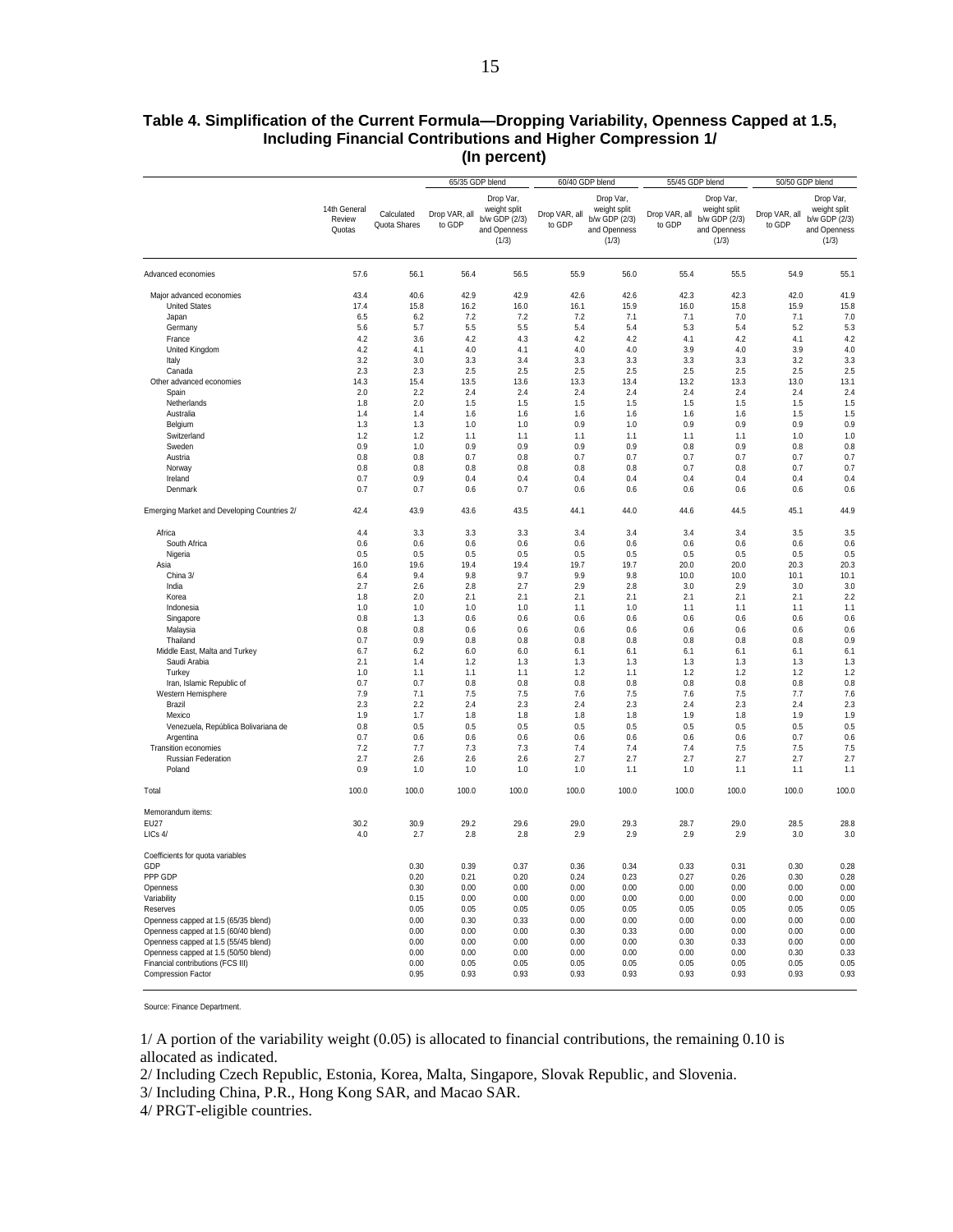### **Annex I. GDP Per Capita as a Measure of Vulnerability**

*In response to several Directors' requests at the September Board meeting to explore further ways to improve on the current measure of variability in the formula, this annex considers the possible use of per capita income as a measure of vulnerability. The analysis highlights important conceptual and practical issues and does not suggest a strong basis for including this measure in the formula.* 

**At the September Board meeting, several Directors suggested that staff continue their efforts to find a better measure of variability to be included in the quota formula.** In Annex I of*Quota Formula Review—Additional Considerations*, staff provided a summary of recent work on variability, including a brief description of the many alternatives explored so far; none of which clearly improves on the current measure.

**In further exploring measures that may better capture members' vulnerability, staff examined the possible use of per capita income in the quota formula.** As shown in Annex II of *Quota Formula Review—Data Update and Further Considerations* (Figure A2.2), among the macroeconomic variables most frequently shown in the literature as determinants of the use of Fund resources, GDP per capita exhibits the highest correlation with the approval of an IMF arrangement.<sup>1</sup> Historically, the majority of members with IMF arrangements are clustered in the low end of the per capita income distribution. Figure A1.1 illustrates this point: in 92 percent of the cases, the country seeking financial assistance from the IMF had per capita GDP below the average and in 81 percent of the cases its per capita GDP was less than 50 percent of the average. $2$ 

**Past proposals to consider per capita income in the quota formula have not received sufficient support.** Per capita income has been considered as a potential candidate for inclusion in the quota formula in the past. In *Economic Criteria Entering Quota Calculations*, for example, staff noted that "consideration could be given to the possibility of including some form of "poverty index" in the formula". It was also considered by the external Quota Formula Review Group (QFRG) "on the grounds that IMF quotas provide a contingent substitute for holding international reserves, and the opportunity cost of holding reserves is (very roughly) inversely proportional to per capita income".<sup>3</sup> Low-income

 $\overline{a}$ 

 $3$  See External Review of the Quota Formula (5/1/00), p.61 [http://www.imf.org/external/np/tre/quota/2000/eng/qfrg/report.](http://www.imf.org/external/np/tre/quota/2000/eng/qfrg/report)In the context of work on the 2008 Reform, per capita GDP was used to scale variability rather than as a stand-alone variable (See *Quota and Voice Reform – Stocktaking and Further Considerations* (7/11/07 )) [http://www.imf.org/external/np/pp/2007/eng/071107a.pdf.](http://www.imf.org/external/np/pp/2007/eng/071107a.pdf)

<sup>&</sup>lt;sup>1</sup> Using binary variable taking the value of one if an arrangement is approved for a member in a given year and zero otherwise, the correlation between the approval of a Fund arrangement and per capita GDP is estimated at -0.16 for the period 1990-2010 and is statistically significant at the 1% level. For LICs only, the correlation coefficient is lower (-0.07) but it remains significant.

<sup>&</sup>lt;sup>2</sup> Using median per capita GDP for scaling instead of the average does not change qualitatively the results.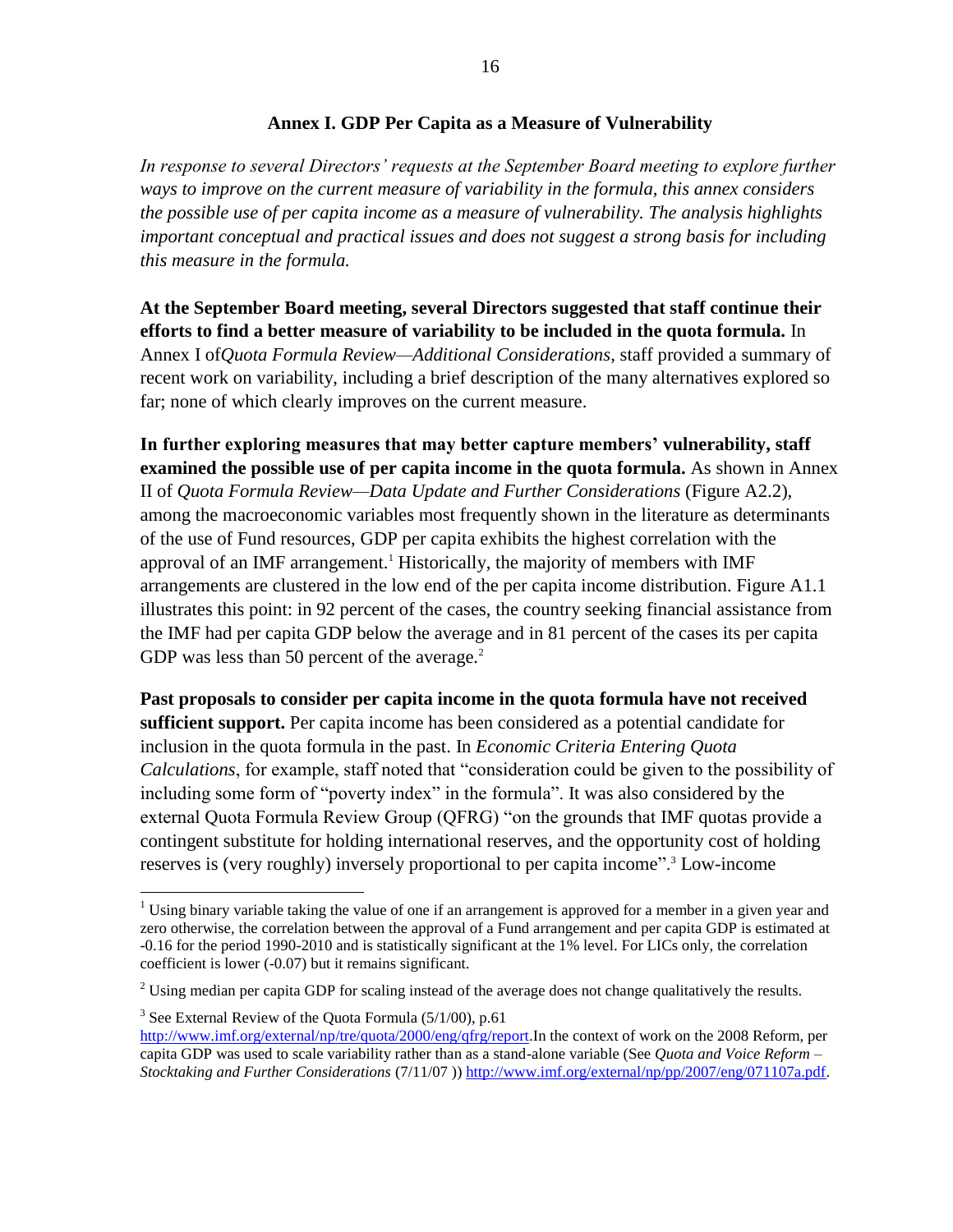countries are also likely to be more vulnerable since they generally have less diverse economic structures and lower capacity to cope with the consequences of shocks. These proposals have, however, not received sufficient support in the past, reflecting both conceptual and practical problems.



**Figure A1.1. Distribution of Countries with IMF Arrangements in the Period 1990-2010 According to their GDP per Capita 1/**

1/ GDP per capita is measured in percent of average GDP per capita for the entire membership in the respective year. Includes members with GRA or PRGT arrangements (drawing and precautionary).

Source: Finance Department

 $\overline{a}$ 

**Incorporating GDP per capita in the quota formula as an indicator of economic vulnerability raises important conceptual and practical issues.** First, as indicated in staff's earlier analysis, no single variable (including per capita income) is a strong proxy for the use of Fund financing (see Annex II of *Quota Formula Review—Data Update and Further Considerations*). While the correlation between per capita income and Fund financing is stronger than for the quota formula's variability measure, the correlation remains low (-0.16 for all Fund members). Second, it is not straightforward to include a measure of per capita income in the current quota formula. Since countries with lower per capita income tend to be more vulnerable and more likely to have balance of payments need, this should be reflected in an inverse relationship in the formula. A negative coefficient, as suggested by the QFRG, could result in negative calculated quota shares for some members with the current formula.<sup>4</sup>

<sup>&</sup>lt;sup>4</sup> Since all variables in the formula are expressed as shares in global totals, calculated quota shares could become negative for some small members if their share in GDP per capita is substantially higher than their shares in the other variables.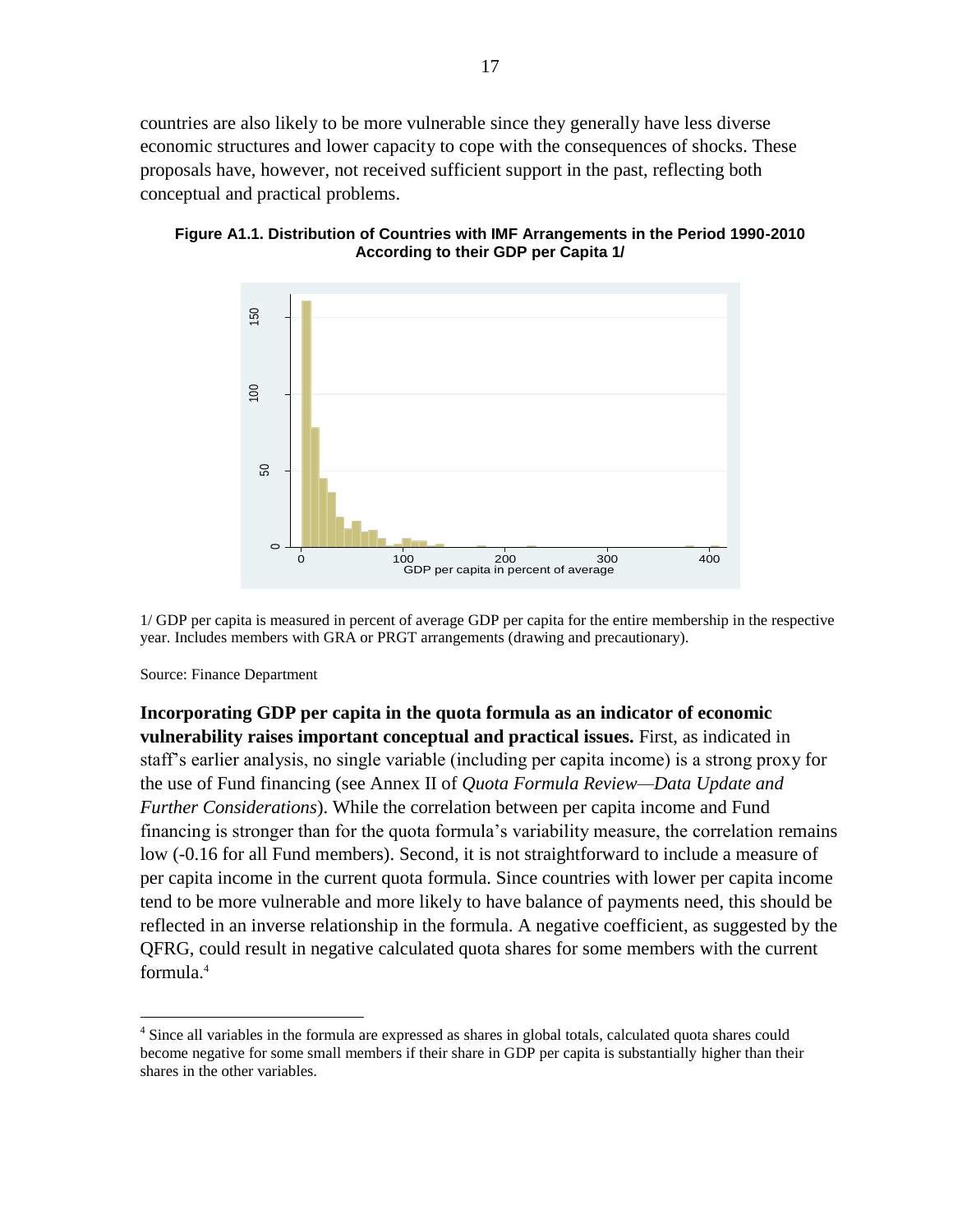#### **Annex II. PPP GDP**<sup>1</sup>

*In response to queries from a number of Directors, this Annex discusses a number of issues relating to the compilation of PPP GDP data and its quality. Directors noted in particular the issue of producing PPP GDP data that are comparable across regions with very different living standards, types of products, and the quality of services. While there have been indeed a variety of measurement challenges, the World Bank's International Comparison Program, which has been working on the methodology for estimating PPPs for over four decades, has vastly improved the PPP GDP data. These data are now of high quality and many major international organizations, governments and private sector organizations use them as benchmarks for a variety of purposes.*

### **A. PPP GDP Measure**

**Purchasing Power Parity (PPP) refers to the purchasing power to buy a given amount of goods and services in a given country (compared with the numéraire country).**<sup>2</sup> While it has the same unit of measure as a market exchange rate it is conceptually quite different, since the market exchange rate only measures the current exchange of a unit of currency of the country in question per unit of numeraire currency. <sup>3</sup> PPP GDP is obtained by deflating the GDP of a country measured in its national currency by the associated PPP relative to the United States. It therefore measures the relative volume of goods and services between two countries. PPP-adjusted GDP data thus are used to assess countries' relative importance in world production of goods and services for final uses. PPPs also are produced for the final consumption sub-aggregate of GDP; PPP-adjusted final consumption data measure the relative volume of final consumption and thus are used to assess and compare the relative living standards of countries.

**Differences in GDP on a PPP basis and using market exchange rates reflect a variety of**  factors. GDP conversions into a common unit using market exchange rates are generally regarded as producing measures of countries' *ability to pay* in a common currency of conversion. Market exchange rates are somewhat more applicable to internationally traded goods and services price comparisons, because the price of an internationally traded product measured in given currency units tends toward the same level from country to country. On the other hand, items that are only domestically consumed, particularly services, may have persistently differing prices from country to country when measured in a given currency. Empirically, applying market exchange rates tends to underestimate the purchasing power of

<sup>&</sup>lt;sup>1</sup> Prepared by the Statistics Department, in cooperation with the Finance Department.

 $2^2$  The numéraire country for the PPP estimates is the United States.

<sup>&</sup>lt;sup>3</sup> Technically then, the PPP should not be referred to as an exchange rate, but rather a goods and services price index.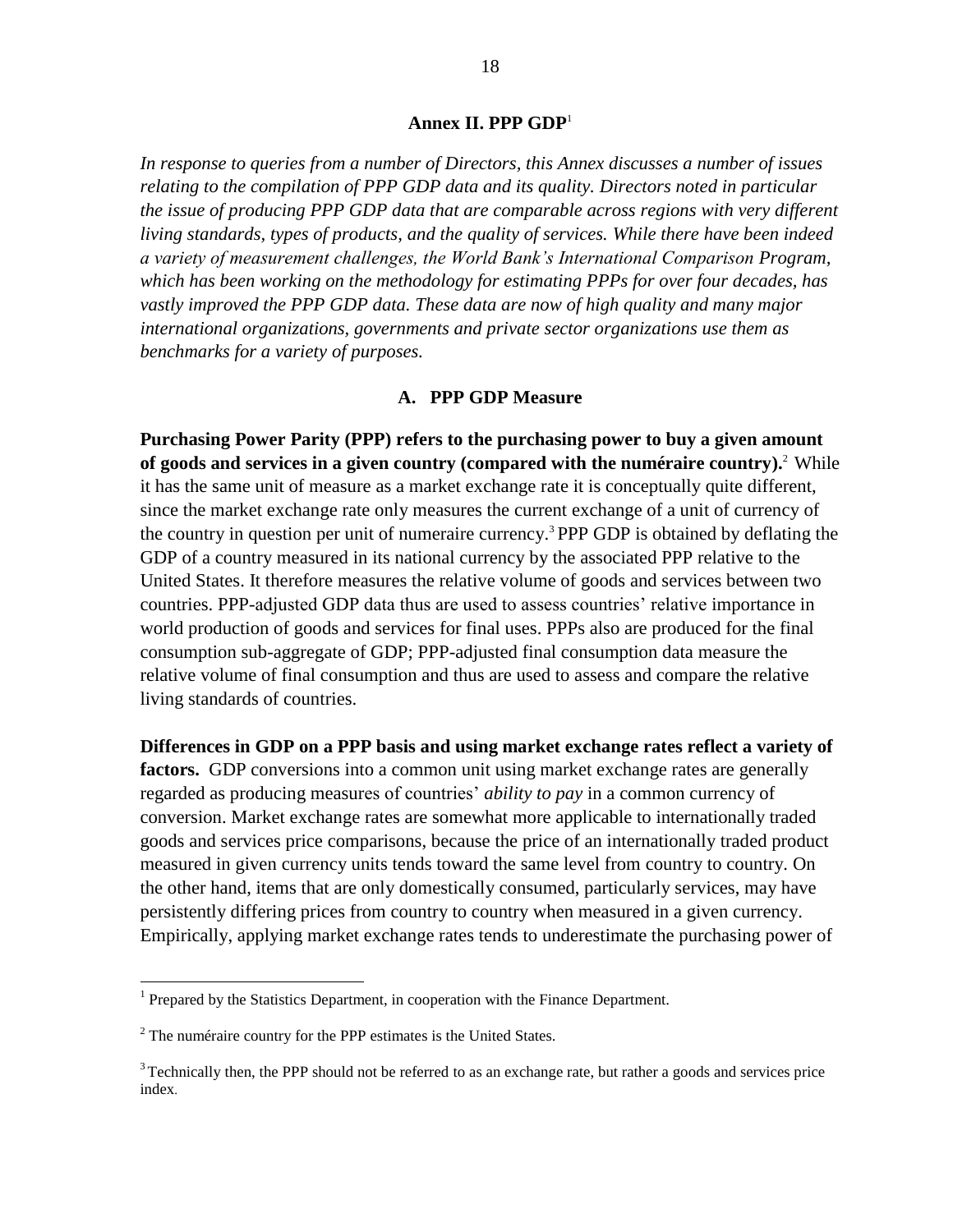money in the developing countries and, thereby, the purchasing power of their economies relative to the more advanced economies. PPPs also are more stable than currency exchange rates. A wide variety of temporary factors influence currency exchange rates including the stance of monetary policy, currency speculation, temporary changes in the current and capital accounts, and official exchange market interventions. PPPs on the other hand provide more stable underlying valuations.

### **In addition to being included in the IMF's quota formula, PPP data are widely used**.

These data are used, and have been used for quite some time, by academic and policy researchers throughout the world as well as a large number of international and regional organizations, including for poverty headcounts (World Bank), *WEO* (IMF), allocation of structural and cohesion funds (European Commission), Human Development Index (UNDP), health inequality assessment (WHO), and assessing per capita expenditures in education (UNESCO). In short, these data are used very widely, reflect a significant amount of interest among policy makers, private sector and international organizations, and therefore have been subject to extensive scrutiny.

## **B. Data Quality**

**The quota data for PPP GDP are obtained from the World Economic Outlook (WEO) database**. The WEO uses these data to compute weights to produce aggregate ratios and growth rates for country groups. The WEO PPP price indices are based on the International Comparison Program (ICP) survey.<sup>4</sup>

**The work of the International Comparison Program (ICP) extends back over 40 years.**  It began in 1968 as a research project jointly conducted by the United Nations Statistical Division and the International Comparisons Unit of the University of Pennsylvania. The first round of the ICP in 1970 included only 10 countries. Regionalization of the effort began after the 1975 comparison and the Eurostat-OECD PPP Program became part of the ICP in the early 1980s. The first time all regions of the world were covered was in 1993. Since 1993, the World Bank has been the global coordinator for the ICP. The last round of the ICP was the 2005 comparison, but work on a 2011 round is near completion. The IMF Statistics Department contributes to this work by building capacity in the Asia-Pacific on GDP estimates, used for ICP weights, under a three-year project funded by the Japan Government. This is in addition to Fund technical assistance on real sector statistics and Fund staff serving on the ICP Technical Advisory Committee.

## **PPP data are as reliable as the national GDP and price statistics from which they are constructed, and are broadly comparable in quality to the other data used in the quota**

<sup>4</sup> Comprehensive information on the ICP can be found at the following website:

[http://web.worldbank.org/WBSITE/EXTERNAL/DATASTATISTICS/ICPEXT/0,,contentMDK:22377119~menuPK:6782247~pagePK:600](http://web.worldbank.org/WBSITE/EXTERNAL/DATASTATISTICS/ICPEXT/0,,contentMDK:22377119~menuPK:6782247~pagePK:60002244~piPK:62002388~theSitePK:270065,00.html) [02244~piPK:62002388~theSitePK:270065,00.html.](http://web.worldbank.org/WBSITE/EXTERNAL/DATASTATISTICS/ICPEXT/0,,contentMDK:22377119~menuPK:6782247~pagePK:60002244~piPK:62002388~theSitePK:270065,00.html)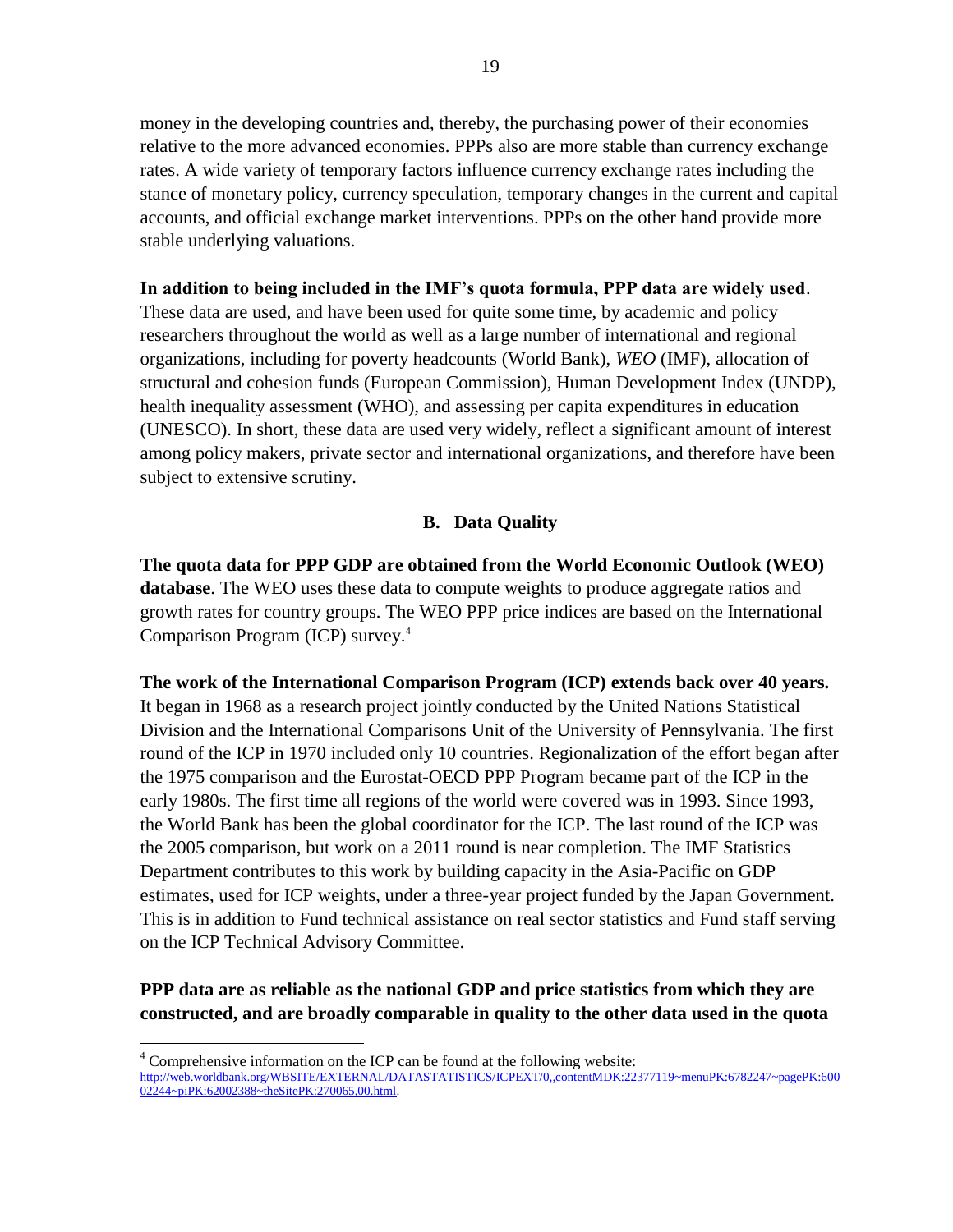**formula.** The 2005 ICP round on which the current PPP estimates are based was an unprecedented global statistical effort and represented a further major overhaul of methods used. Data collection was overseen by regional coordinating agencies, which compiled the results and produced regional estimates of PPPs. The strong partnership with Eurostat and the OECD and their parallel programs for their members made it possible to combine the results from the two efforts with the worldwide effort, thereby producing coverage for 146 economies, far exceeding the number of participants in any previous ICP survey. Work was done in six "regions" of the world (Africa, Asia, CIS, OECD-Eurostat, South America, and West Asia), overseen by the ICP Global Office in the World Bank. National agencies were responsible for conducting surveys and regional agencies worked on regional comparisons. The 2005 survey introduced the technique known as "ring comparison," whereby regional estimates of PPPs were linked into a global data set so that economic activity and price levels could be compared directly and accurately between economies in different regions. This was a major innovation and it allayed any issues regarding the validity of comparisons across countries with differing standards of living. The forthcoming 2011 round of the ICP seeks to make further headway in strengthening the PPP data, and the results are expected to become available at end-2013. This will update the underlying price surveys from 2005 to 2011 and further broaden the coverage to at least 154 countries. The quality of the price surveys has been enhanced by improving the survey frameworks, designating homogenous set of products to be surveyed, and coverage has been expanded to better include rural areas.

**Nonetheless, as for any set of economic statistics, the implementation of PPPs confronts certain measurement challenges.** The most difficult components of GDP by expenditure to measure at *both* current (national) prices *and* at purchasing power parity, are (i) those resulting from nonmarket production, such as general government services (e.g., education, health, and public administration), (ii) the value of housing services yielded from rented and, especially, owned dwellings, and (iii) the value of work in progress, construction, and fixed capital formation in the form of structures. In (i), final expenditures are measured as a sum of costs of production, and it is necessary to establish how productively inputs are used to generate the nonmarket public service outputs on which final expenditures are made. The level of GDP arising from nonmarket production is affected by productivity of inputs, and the productivity of inputs is notably affected by capital intensity, and differing productivities between countries compared should be accounted for in factoring the price and volume components of a nominal GDP ratio. In (ii), housing characteristics vary around the world and should be adjusted for in comparing rentals and, for owner occupied dwellings, imputed rentals. The latter affects both the imputed level and price of owner-occupied housing, as well as the price of rental housing. Different housing characteristics are part of the relative volume (PPP GDP) rather than price (PPP) component of the above factorization of a nominal GDP ratio between countries. Similar considerations apply to comparing fixed capital formation between countries in (iii). Although addressing each of these issues is conceptually reasonably well understood, the data for implementing methodologies to address them are not always readily available.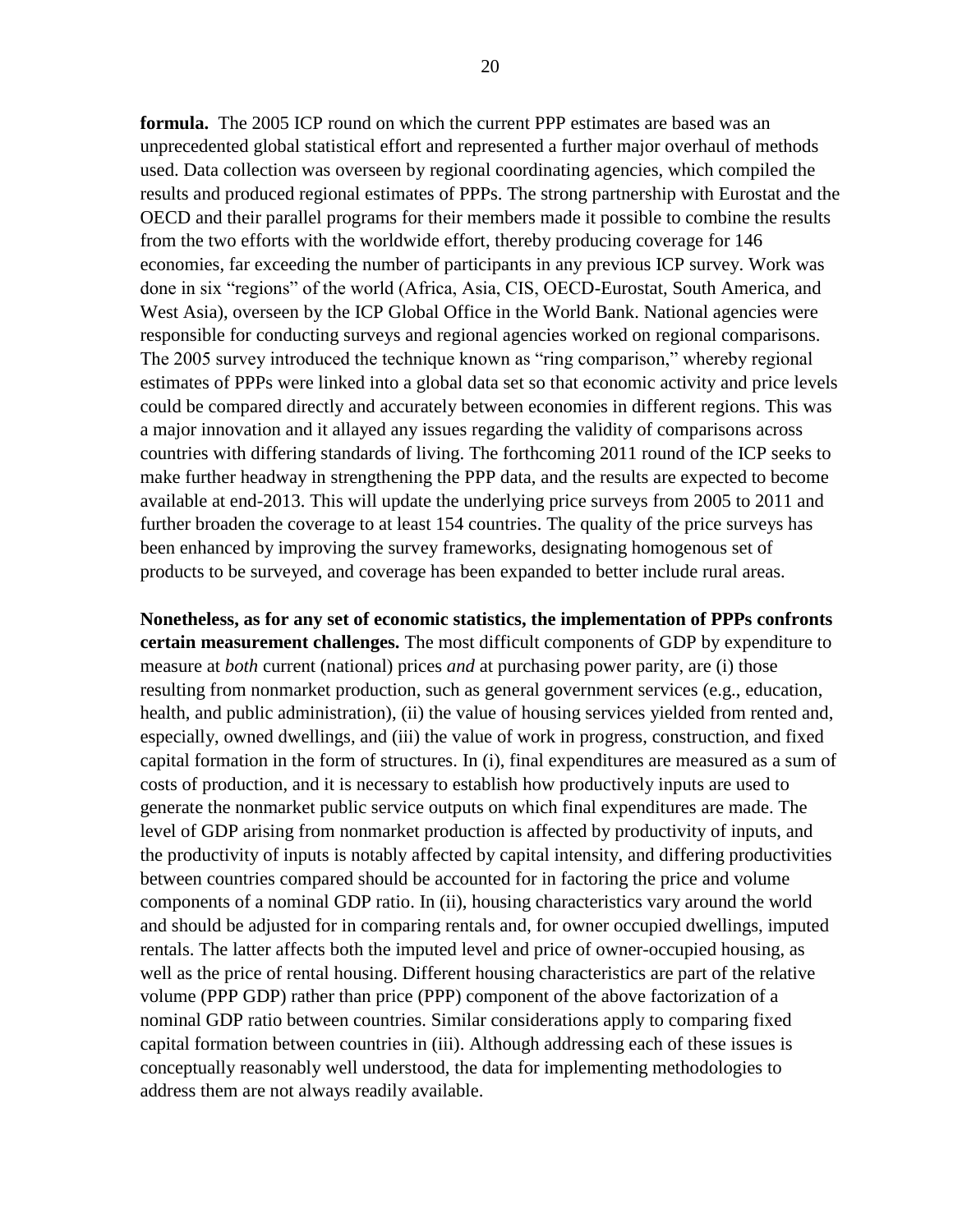### **Annex III. Openness and Economic Size**

*This annex provides evidence on the relationship between the degree of openness and economic size. It shows an inverse relationship between the two, and that relatively small countries tend to benefit from including openness in the formula compared to larger countries.*

**There is an inverse relationship between a country's size as measured by GDP blend**  share, and its openness to market GDP ratio.<sup>1</sup> Although the negative correlation between the GDP share and openness-to-GDP ratio (-0.14) is not very large in absolute value, it is statistically significant, indicating that relatively large economic size is associated with relatively less economic openness. (Figure A3.1).



**Figure A3.1: Nominal Openness-to-GDP Ratios and GDP Blend Shares**

 $1$  To be consistent with the variables used in the quota formula, openness is defined as the annual average of the sum of current payments and current receipts (goods, services, income, and transfers) over the period 2006- 2010; market GDP and GDP blend are averaged over 2008-2010.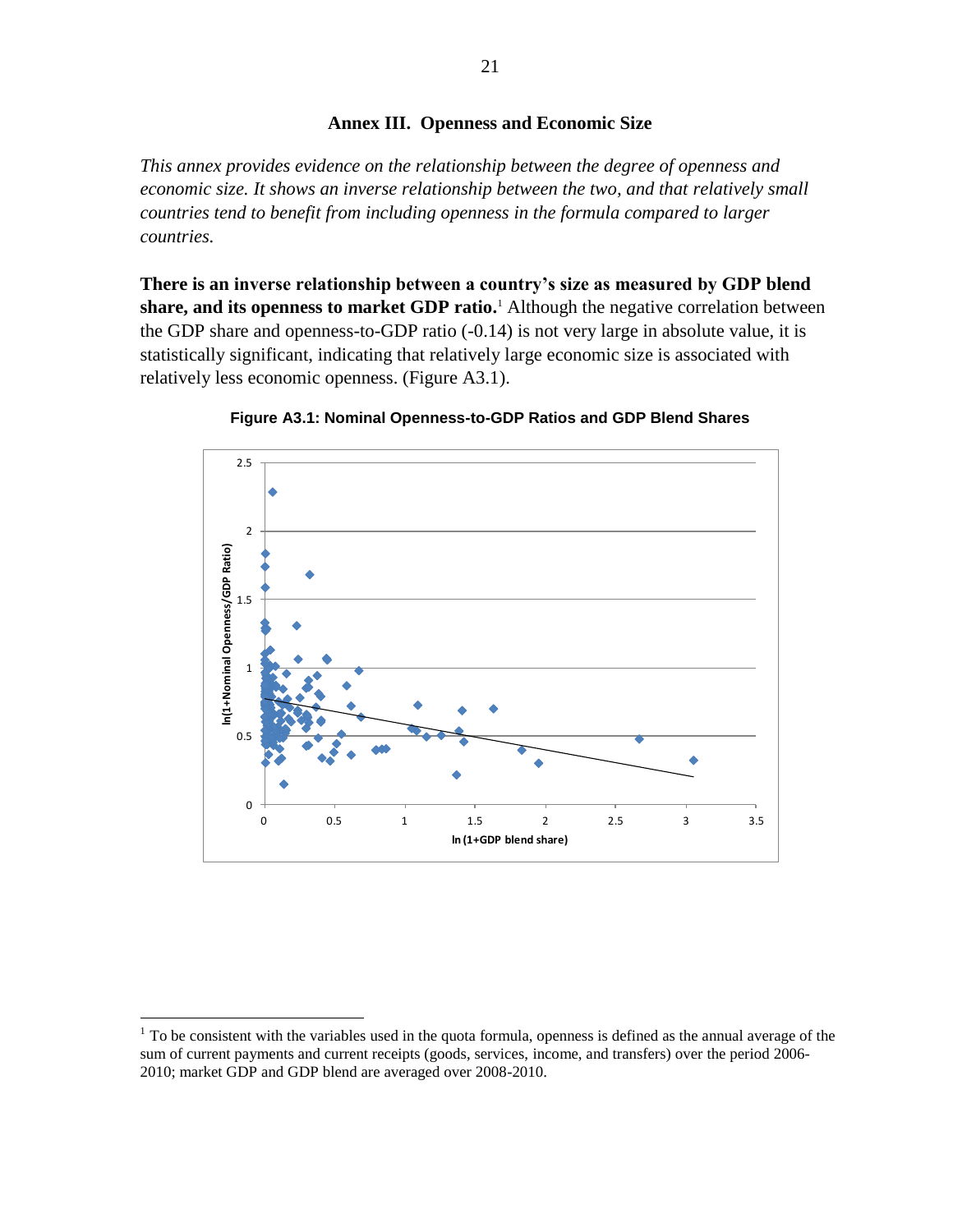**The inverse relationship between size and openness is also evident when members are** 

**grouped by size** (Table A3.1).<sup>2</sup> In particular, for the 10 largest countries, the openness-to-GDP ratios are all below 1.0 (with the exception of Germany that is slightly above 1.0) with an average ratio of 0.61; while the group of the smallest economies has the highest average openness to GDP ratio at 1.52.

| Table A3.1. Nominal Openness-to-GDP Ratio |                        |                                       |  |  |  |  |  |  |
|-------------------------------------------|------------------------|---------------------------------------|--|--|--|--|--|--|
|                                           | Number of<br>Countries | Average Nominal<br>Openness/GDP Ratio |  |  |  |  |  |  |
| Large Countries                           | 10                     | 0.61                                  |  |  |  |  |  |  |
| <b>Medium Countries</b>                   | 8                      | 0.80                                  |  |  |  |  |  |  |
| <b>Small Countries</b>                    | 127                    | 1.13                                  |  |  |  |  |  |  |
| <b>Very Small Countries</b>               | 43                     | 1.52                                  |  |  |  |  |  |  |
| <b>Total</b>                              | 188                    | 1.17                                  |  |  |  |  |  |  |

**Staff also explored whether smaller members benefit more from openness than larger members in the quota formula.** To examine this, the difference between a country's openness share and its "uncompressed"  $CQS (CQS^*)$  is used to determine if it "gains" from openness.<sup>3</sup> A positive difference between openness and CQS\* implies that a country gains from the inclusion of the openness variable. As shown in Table A3.2, smaller countries tend to gain more than larger countries from including openness in the quota formula, with about 74 percent of the smallest members gaining, compared to about 40 percent of the largest ones.

|                                                      | Number of<br>Countries | <b>GDP Blend</b><br>Share1/ | <b>Openness</b><br>Share><br>$CQS*2/$ | Openness<br>Share<<br>$CQS*2/$ | Pencentage of<br><b>Countries Gaining</b><br>from Openness |
|------------------------------------------------------|------------------------|-----------------------------|---------------------------------------|--------------------------------|------------------------------------------------------------|
| <b>Large Countries</b><br>GDP blend share $> 2.5\%$  | 10                     | 65.0%                       | 4                                     | 6                              | 40%                                                        |
| <b>Medium Countries</b><br>2.5%>GDP blend share>1%   | 8                      | 13.1%                       | 4                                     | $\overline{4}$                 | 50%                                                        |
| <b>Small Countries</b><br>1%>GDP blend share>0.01%   | 127                    | 21.8%                       | 70                                    | 57                             | 55%                                                        |
| <b>Very Small Countries</b><br>GDP blend share<0.01% | 43                     | 0.1%                        | 32                                    | 11                             | 74%                                                        |
| Total                                                | 188                    | 100%                        | 110                                   | 78                             | 59%                                                        |

#### **Table A3.2. Countries Gaining from Openness in the Quota Formula**

1/Percentage of group in global GDP blend.

 $\overline{a}$ 

2/CQS\* is defined as the uncompressed calculated quota share. Column shows the number of countries that meet the criteria.

 $2$  Given that the GDP blend distribution is highly skewed, a threshold approach is used to divide countries into 4 groups: large countries are those with GDP blend shares larger than 2.5%; medium countries with GDP blend shares between 1% and 2.5%; small countries with GDP blend shares between 0.01% and 1%; very small countries with GDP blend shares smaller than 0.01%.

<sup>&</sup>lt;sup>3</sup> "Uncompressed" CQS is used to distinguish between the impact of openness on CQS and compression, which tends to favor small countries and substantially raises their CQS.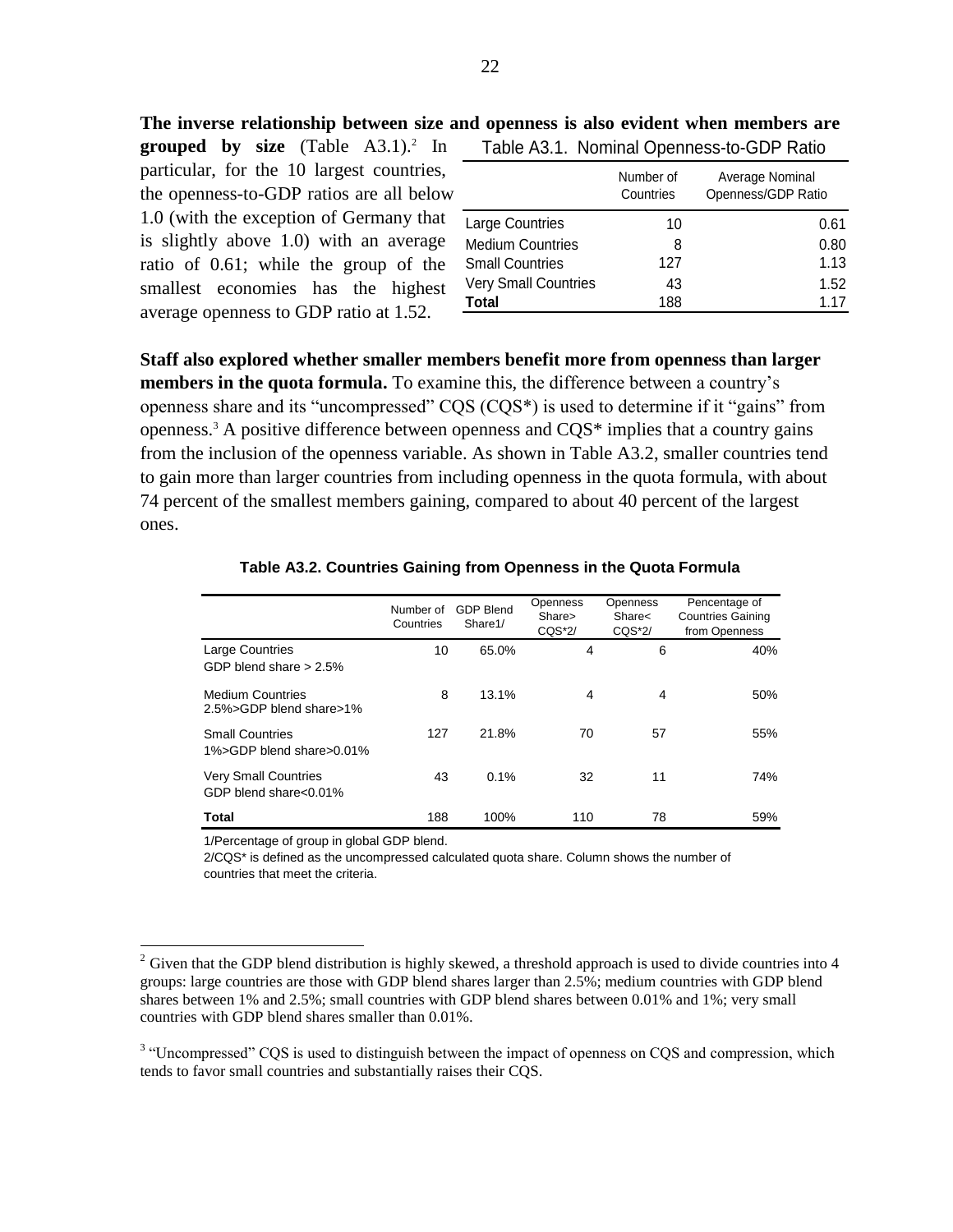#### **Annex IV. Adding a Compressed Population Variable to the Formula?**

*At the September Board meeting, a few Directors suggested that the quota shares of the poorest countries could be protected by including a compressed population variable in the formula. The Annex reviews past discussions on this issue, where adding population to the quota formula did not gain broad support on the ground that the Fund is a monetary*  institution and that population does not bear directly on international monetary issues. It *also shows that EMDCs and LICs account for a large share of the world's population, and presents some illustrative simulations of including a compressed population variable with a small weight.* 

**Inclusion of population in the quota formula has been discussed in the past.** In the 10<sup>th</sup>Quota Review, the Executive Board reflected on the use of population in the quota formulas and agreed to continue this work as part of the Eleventh Quota Review. 1 In the report to the Executive Board, the Quota Formula Review Group (QFRG) listed population as one of the variables that could be considered in the quota formula.<sup>2</sup> Apart from including a population variable in the formula, in the Twelfth Review, some proposals were made to base voting power on a weighted average of quotas, population and basic votes to enhance the voice of developing countries. 3 In the 2008 reform, this issue was raised again and population was discussed specifically as a possible new variable in staff papers.<sup>4</sup>

**There has not been, however, sufficiently broad support for including population in the formula.** Proponents for including population have noted that global decision-making affects the economic welfare of all individuals and the inclusion of population would capture members' relative stakes in the international public goods provided by the Fund. A member of the QFRG also stressed that a population variable would give poor countries a larger voice. However, inclusion of a population variable has not received broad support, neither at the Executive Board nor in the QFRG. Past discussions have highlighted that the Fund is essentially a monetary institution and population does not bear directly on international monetary issues. It was also recognized that quota formula should not be overloaded with too

 1 *IMF Board of Governors Vote to Complete 10th Quota Review; Request Executive Board to Continue Work Under the 11th Review,* Press Release No. 95/4, January 23, 1995.

<sup>2</sup> *External Review of the Quota Formulas* (05/01/2000) [http://www.imf.org/external/np/tre/quota/2000/eng/qfrg/report.](http://www.imf.org/external/np/tre/quota/2000/eng/qfrg/report)

<sup>3</sup> *Alternative Quota Formulas—Further Considerations* (06/06/2002) <http://www.imf.org/external/np/tre/quota/2002/eng/050302.htm>**;** *Quota Distribution—Selected Issues*   $\frac{1}{(07/17/2003)}$  [http://www.imf.org/external/np/fin/2003/quota/eng/071703.htm.](http://www.imf.org/external/np/fin/2003/quota/eng/071703.htm)

<sup>&</sup>lt;sup>4</sup> *Ouotas—Further Thoughts on a New Quota Formula, and Statistical Appendices I and II* (11/22/2006) <http://www.imf.org/external/np/pp/eng/2006/112206.pdf>*; A New Quota Formula—Additional Considerations*  $\frac{1}{(03/14/2007)}$  [http://www.imf.org/external/np/pp/2007/eng/031407.pdf.](http://www.imf.org/external/np/pp/2007/eng/031407.pdf)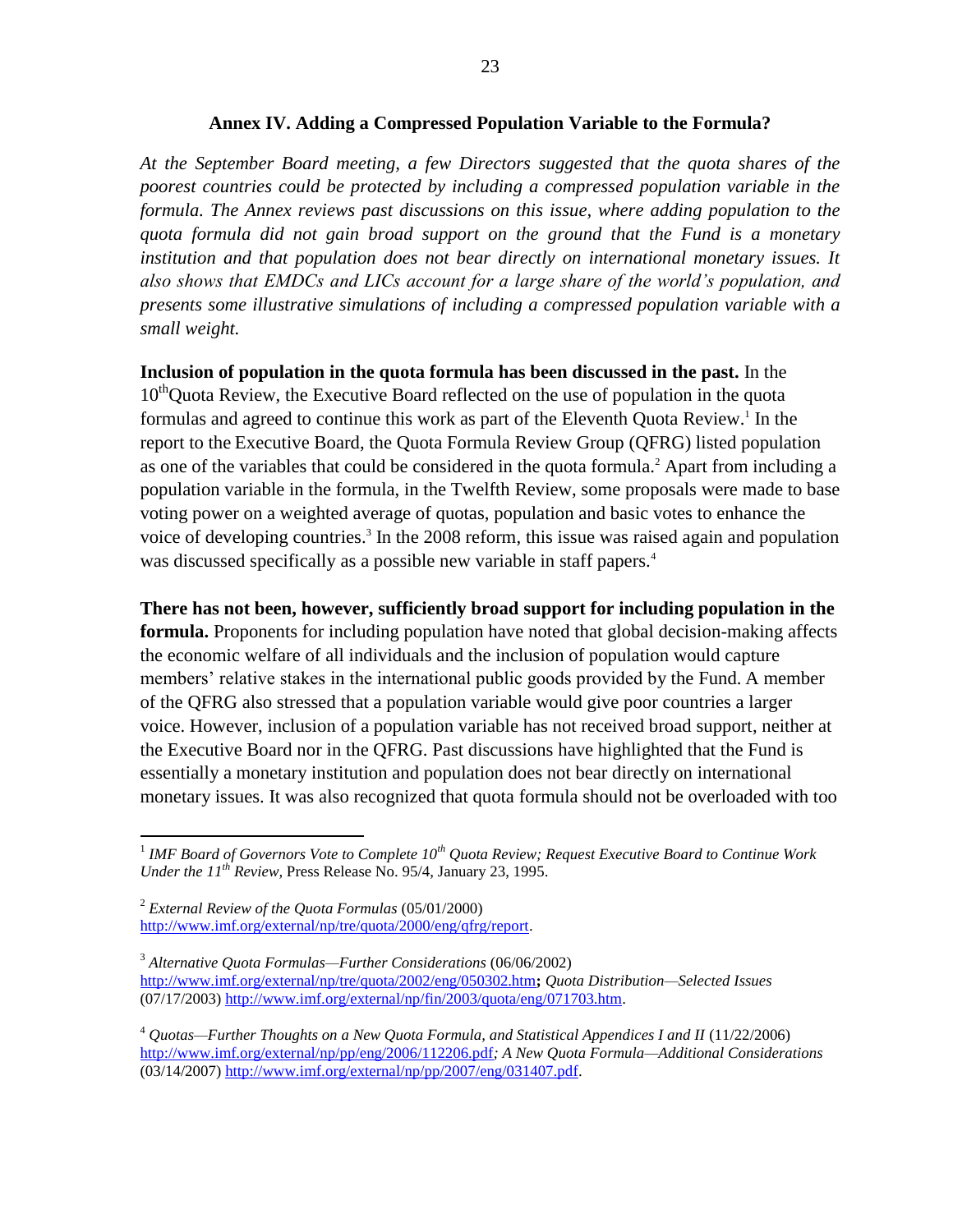many objectives. Moreover, it is argued that this case is similar to that for PPP GDP, and the two variables have a relatively high correlation.

**The distributions of population<sup>5</sup> among major country groups differ substantially from other current variables.** For EMDCs, the shares of population are much higher than for the current variables, especially the shares of the GDP Blend, openness and variability. As shown in Table A4.1, EMDCs account for 86.5 percent of the world's population and advanced economies (AEs) for the remaining 13.5 percent. This suggests that including population, even with a small weight, would significantly increase calculated quota shares for EMDCs. Compression, unless very large, would not change much the population shares of AEs and EMDCs but would change the distribution within EMDCs and shift shares from Asia to other groups. The population shares of LICs are also much larger than other variables. Moreover, using compression for the population variable would tend to further increase the population shares of LICs (at the expense of other EMDCs; see Table A4.1).

**PPP GDP captures some aspects of a population variable.** Population is highly correlated with PPP GDP: the correlation coefficient is 0.64 for the whole membership, and even substantially higher when calculated separately for AEs and EMDCs (0.99 and 0.91, respectively). The difference in the relationship within AEs and EMDCs can also be seen in Figure A4.1, which plots the PPP GDP shares against population shares separately for AEs and EMDCs. The slope of trend line for AEs is much higher than that for EMDCs. Other things equal, including population would therefore have a larger effect on the calculated quota shares of EMDCs.



**Figure A4.1. Population and PPP GDP: Comparison of AEs and EMDCs (In percent)**

<sup>&</sup>lt;sup>5</sup> IFS data as of end 2010, except for Kosovo, Marshall Islands, and Uzbekistan (data from staff reports) and for South Sudan (World Bank data as of 2011).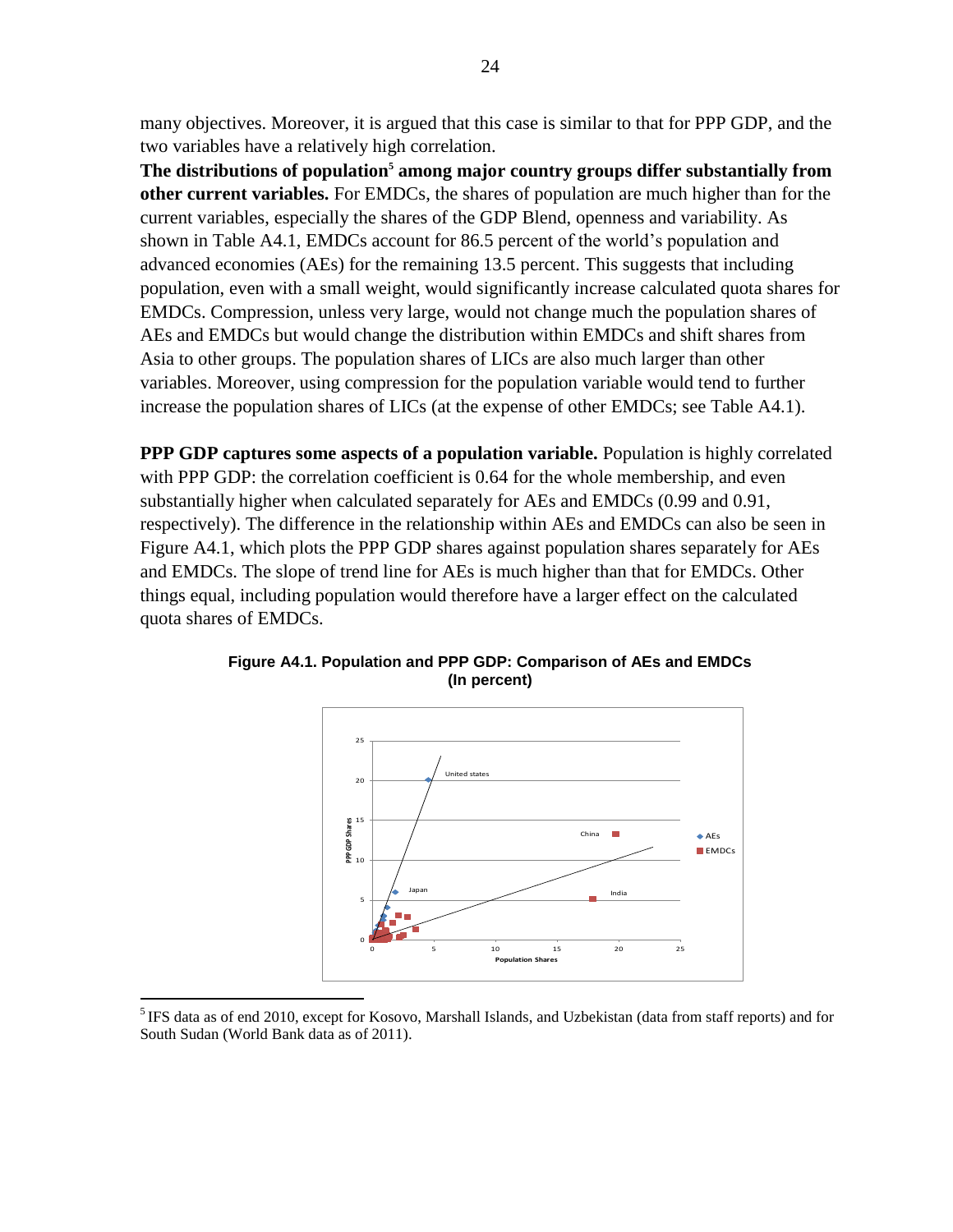**For illustrative purposes, different options of including a compressed population variable in the formula with a small weight (5%) were examined.** The chosen weight is largely arbitrary and corresponds to the smallest weight of variables in the existing formula (i.e., the weight of reserves). The simulations include: (i) dropping variability and redistributing 5 percent to population and10 percent to GDP; (ii) dropping variability, giving 5 percent to population and splitting the remaining 10 percent between GDP (2/3) and openness (1/3). Compression factors of 0.95 and 0.90 on population shares are illustrated. The inclusion of population would result in a redistribution of calculated quota shares (CQS) from advanced economies to EMDCs, particularly those countries with large populations. For example, if the first approach is applied with a compression factor of 0.95 on population shares, the CQS of EMDCs would increase by 2.1 percentage points. Including population would also increase the CQS of LICs by about 1 percentage point (Table A4.2).

25

|                                             | 14 <sup>th</sup><br>General<br>Review<br>Quotas | Calculated<br>Quota<br><b>Shares</b> | GDP   | PPP GDP | Openness | Variability | Reserves | Population | Compressed<br>Population<br>0.95 | Compressed<br>Population<br>0.9 | Compressed<br>Population<br>0.85 |
|---------------------------------------------|-------------------------------------------------|--------------------------------------|-------|---------|----------|-------------|----------|------------|----------------------------------|---------------------------------|----------------------------------|
| Advanced economies                          | 57.6                                            | 56.1                                 | 64.2  | 49.3    | 62.2     | 57.9        | 23.9     | 13.5       | 14.0                             | 14.4                            | 14.8                             |
| Major advanced economies                    | 43.4                                            | 40.6                                 | 51.9  | 40.7    | 41.8     | 38.7        | 17.3     | 10.9       | 11.0                             | 11.1                            | 11.1                             |
| Other advanced economies                    | 14.3                                            | 15.4                                 | 12.3  | 8.6     | 20.4     | 19.2        | 6.7      | 2.6        | 2.9                              | 3.3                             | 3.7                              |
| Emerging Market and Developing Countries 1/ | 42.4                                            | 43.9                                 | 35.8  | 50.7    | 37.8     | 42.1        | 76.1     | 86.5       | 86.0                             | 85.6                            | 85.2                             |
| Africa                                      | 4.4                                             | 3.3                                  | 2.2   | 3.3     | 2.6      | 3.6         | 4.0      | 13.7       | 14.8                             | 16.0                            | 17.2                             |
| Asia                                        | 16.0                                            | 19.6                                 | 16.0  | 26.0    | 17.9     | 14.9        | 44.5     | 53.1       | 50.0                             | 47.0                            | 43.9                             |
| Middle East, Malta and Turkey               | 6.7                                             | 6.2                                  | 4.7   | 5.5     | 5.2      | 7.5         | 10.9     | 5.3        | 5.7                              | 6.1                             | 6.5                              |
| Western Hemisphere                          | 7.9                                             | 7.1                                  | 7.3   | 8.7     | 4.9      | 6.5         | 6.8      | 8.4        | 8.9                              | 9.4                             | 9.8                              |
| <b>Transition economies</b>                 | 7.2                                             | 7.7                                  | 5.5   | 7.3     | 7.1      | 9.6         | 9.8      | 6.1        | 6.6                              | 7.2                             | 7.8                              |
| Total                                       | 100.0                                           | 100.0                                | 100.0 | 100.0   | 100.0    | 100.0       | 100.0    | 100.0      | 100.0                            | 100.0                           | 100.0                            |
| Memorandum items:                           |                                                 |                                      |       |         |          |             |          |            |                                  |                                 |                                  |
| <b>EU27</b>                                 | 30.2                                            | 30.9                                 | 28.0  | 21.3    | 41.1     | 34.7        | 8.1      | 7.4        | 8.0                              | 8.7                             | 9.3                              |
| LICs 2/                                     | 4.0                                             | 2.7                                  | 1.7   | 3.0     | 2.1      | 2.6         | 2.1      | 18.3       | 19.8                             | 21.2                            | 22.7                             |

| Table A4.1. Quota Formula Variables-Shares in Global Totals |  |
|-------------------------------------------------------------|--|
| (In percent)                                                |  |

Source: Finance Department.

1/ Including Czech Republic, Estonia, Korea, Malta, Singapore, Slovak Republic and Slovenia. 2/ PRGT-eligible countries.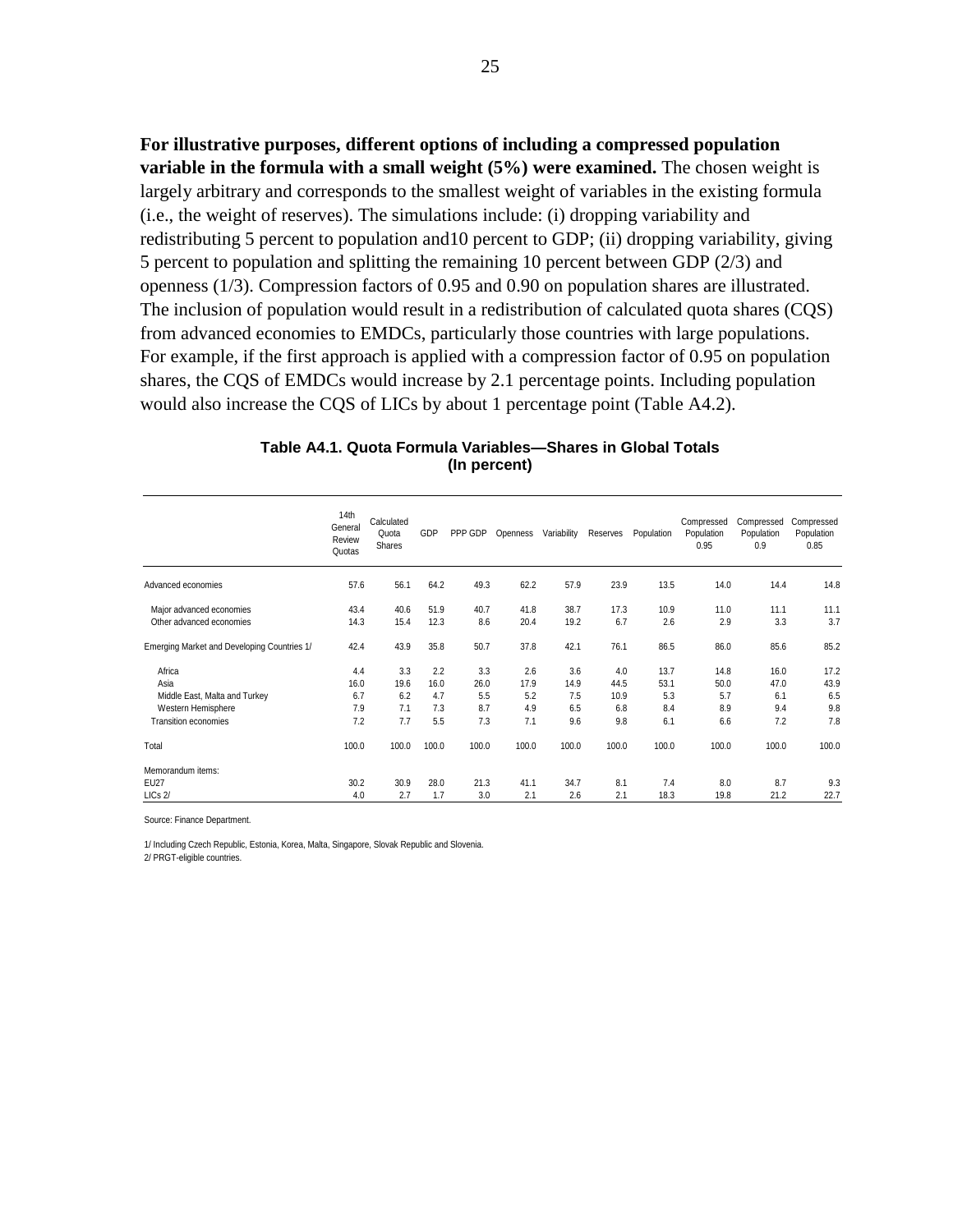#### **Table A4.2. Illustrative Calculations: Formula including Population (In percent)**

|                                             | 14th General<br>Review<br>Quotas | Calculated<br>Quota Shares | Drop Var, 5% to<br>Population, 10%<br>to GDP | Drop Var, 5% to<br>Population, 10% split<br>$b/w$ GDP $(2/3)$ and<br>Openness(1/3) | Drop Var, 5% to<br>Population, 10%<br>to GDP | Drop Var, 5% to<br>Population, 10% split b/w<br>$GDP(2/3)$ and<br>Openness(1/3) |
|---------------------------------------------|----------------------------------|----------------------------|----------------------------------------------|------------------------------------------------------------------------------------|----------------------------------------------|---------------------------------------------------------------------------------|
|                                             |                                  |                            |                                              | Compression on population: 0.95                                                    | Compression on population: 0.9               |                                                                                 |
| Advanced economies                          | 57.6                             | 56.1                       | 54.0                                         | 54.1                                                                               | 54.0                                         | 54.1                                                                            |
| Major advanced economies                    | 43.4                             | 40.6                       | 40.2                                         | 40.0                                                                               | 40.2                                         | 40.0                                                                            |
| <b>United States</b>                        | 17.4                             | 15.8                       | 15.9                                         | 15.7                                                                               | 15.9                                         | 15.7                                                                            |
| Japan                                       | 6.5                              | 6.2                        | 6.2                                          | 6.1                                                                                | 6.2                                          | 6.1                                                                             |
| Germany                                     | 5.6                              | 5.7                        | 5.4                                          | 5.5                                                                                | 5.4                                          | 5.5                                                                             |
| France                                      | 4.2                              | 3.6                        | 3.7                                          | 3.7                                                                                | 3.7                                          | 3.7                                                                             |
| United Kingdom                              | 4.2                              | 4.1                        | 3.8                                          | 3.9                                                                                | 3.8                                          | 3.9                                                                             |
| Italy                                       | 3.2                              | 3.0                        | 3.0                                          | 3.0                                                                                | 3.0                                          | 3.0                                                                             |
| Canada                                      | 2.3                              | 2.3                        | 2.2                                          | 2.2                                                                                | 2.2                                          | 2.2                                                                             |
| Other advanced economies                    | 14.3                             | 15.4                       | 13.8                                         | 14.1                                                                               | 13.8                                         | 14.1                                                                            |
| Spain                                       | 2.0                              | 2.2                        | 2.2                                          | 2.2                                                                                | 2.2                                          | 2.2                                                                             |
| Netherlands                                 | 1.8                              | 2.0                        | 1.7                                          | 1.8                                                                                | 1.7                                          | 1.8                                                                             |
| Australia                                   | 1.4                              | 1.4                        | 1.4                                          | 1.4                                                                                | 1.4                                          | 1.4                                                                             |
| Belgium                                     | 1.3                              | 1.3                        | 1.1                                          | 1.2                                                                                | 1.1                                          | 1.2                                                                             |
| Switzerland                                 | 1.2                              | 1.2                        | 1.1                                          | 1.2                                                                                | 1.1                                          | 1.2                                                                             |
| Sweden                                      | 0.9                              | 1.0                        | 0.9                                          | 0.9                                                                                | 0.9                                          | 0.9                                                                             |
| Austria                                     | 0.8                              | 0.8                        | 0.8                                          | 0.8                                                                                | 0.8                                          | 0.8                                                                             |
| Norway                                      | 0.8                              | 0.8                        | 0.7                                          | 0.7                                                                                | 0.7                                          | 0.7                                                                             |
| Ireland                                     | 0.7                              | 0.9                        | 0.7                                          | 0.7                                                                                | 0.7                                          | 0.7                                                                             |
| Denmark                                     | 0.7                              | 0.7                        | 0.6                                          | 0.6                                                                                | 0.6                                          | 0.6                                                                             |
| Emerging Market and Developing Countries 1/ | 42.4                             | 43.9                       | 46.0                                         | 45.9                                                                               | 46.0                                         | 45.9                                                                            |
| Africa                                      | 4.4                              | 3.3                        | 3.8                                          | 3.8                                                                                | 3.9                                          | 3.9                                                                             |
| South Africa                                | 0.6                              | 0.6                        | 0.6                                          | 0.6                                                                                | 0.6                                          | 0.6                                                                             |
| Nigeria                                     | 0.5                              | 0.5                        | 0.5                                          | 0.5                                                                                | 0.5                                          | 0.5                                                                             |
| Asia                                        | 16.0                             | 19.6                       | 21.7                                         | 21.7                                                                               | 21.6                                         | 21.5                                                                            |
| China 2/                                    | 6.4                              | 9.4                        | 10.4                                         | 10.3                                                                               | 10.3                                         | 10.2                                                                            |
| India                                       | 2.7                              | 2.6                        | 3.5                                          | 3.4                                                                                | 3.4                                          | 3.4                                                                             |
| Korea                                       | 1.8                              | 2.0                        | 2.0                                          | 2.0                                                                                | 2.0                                          | 2.0                                                                             |
| Indonesia                                   | 1.0                              | 1.0                        | 1.2                                          | 1.1                                                                                | 1.2                                          | 1.1                                                                             |
| Singapore                                   | 0.8                              | 1.3                        | 1.0                                          | 1.1                                                                                | 1.0                                          | 1.1                                                                             |
| Malaysia                                    | 0.8                              | 0.8                        | 0.7                                          | 0.7                                                                                | 0.7                                          | 0.7                                                                             |
| Thailand                                    | 0.7                              | 0.9                        | 0.8                                          | 0.8                                                                                | 0.8                                          | 0.8                                                                             |
| Middle East, Malta and Turkey               | 6.7                              | 6.2                        | 5.9                                          | 5.9                                                                                | 5.9                                          | 5.9                                                                             |
| Saudi Arabia                                | 2.1                              | 1.4                        | 1.1                                          | 1.1                                                                                | 1.1                                          | 1.1                                                                             |
| Turkey                                      | 1.0                              | 1.1                        | 1.1                                          | 1.1                                                                                | 1.1                                          | 1.1                                                                             |
| Iran, Islamic Republic of                   | 0.7                              | 0.7                        | 0.8                                          | 0.8                                                                                | 0.8                                          | 0.8                                                                             |
| Western Hemisphere                          | 7.9                              | 7.1                        | 7.4                                          | 7.3                                                                                | 7.4                                          | 7.3                                                                             |
| <b>Brazil</b>                               | 2.3                              | 2.2                        | 2.4                                          | 2.3                                                                                | 2.4                                          | 2.3                                                                             |
| Mexico                                      | 1.9                              | 1.7                        | 1.8                                          | 1.7                                                                                | 1.8                                          | 1.7                                                                             |
| Venezuela, República Bolivariana de         | 0.8                              | 0.5                        | 0.5                                          | 0.5                                                                                | 0.5                                          | 0.5                                                                             |
| Argentina                                   | 0.7                              | 0.6                        | 0.6                                          | 0.6                                                                                | 0.6                                          | 0.6                                                                             |
| <b>Transition economies</b>                 | 7.2                              | 7.7                        | 7.2                                          | 7.2                                                                                | 7.2                                          | 7.3                                                                             |
| <b>Russian Federation</b>                   | 2.7                              | 2.6                        | 2.6                                          | 2.6                                                                                | 2.6                                          | 2.6                                                                             |
| Poland                                      | 0.9                              | 1.0                        | 1.0                                          | 1.0                                                                                | 1.0                                          | 1.0                                                                             |
| Total                                       | 100.0                            | 100.0                      | 100.0                                        | 100.0                                                                              | 100.0                                        | 100.0                                                                           |
| Memorandum items:                           |                                  |                            |                                              |                                                                                    |                                              |                                                                                 |
| <b>EU27</b>                                 | 30.2                             | 30.9                       | 28.7                                         | 29.2                                                                               | 28.7                                         | 29.2                                                                            |
| LICs 3/                                     | 4.0                              | 2.7                        | 3.6                                          | 3.6                                                                                | 3.7                                          | 3.7                                                                             |

Source: Finance Department.

1/ Including Czech Republic, Estonia, Korea, Malta, Singapore, Slovak Republic and Slovenia.

2/ Including China, P.R., Hong Kong SAR, and Macao SAR.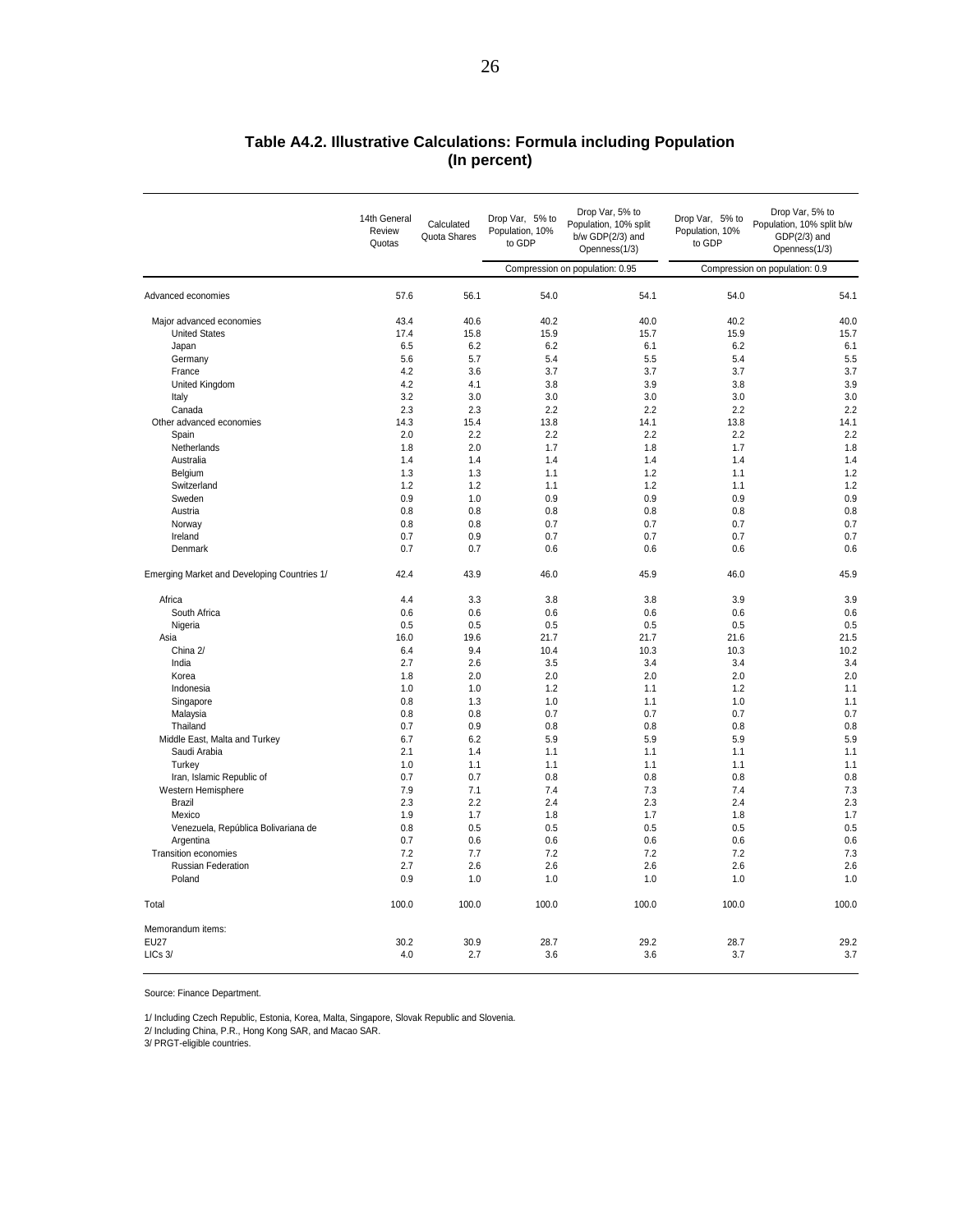### **Annex V. Value Added Trade Data**

*Based on recent academic studies, this Annex provides an overview of the data availability regarding value added in trade, challenges with their usage, and some stylized facts. The analysis confirms earlier staff work that a robust adjustment of the openness measure for value added is not feasible at this stage.*

**In the September Board meeting, a number of Directors reiterated their view that the current openness measure is flawed.** In particular, they noted one of the long-standing concerns that export and import flows are measured on a gross rather than a value added basis, which potentially leads to significant double counting. Given the increase in international specialization of production and vertical integration, the degree of double counting is likely to have increased over time, exacerbating this issue.

**Official trade data for goods and services are measured on a gross basis.**<sup>1</sup> These include the data for exports and imports reported by member in the IFS and the bilateral merchandise trade data. The OECD and WTO have embarked on an exercise to regularly produce estimates of trade on a value-added basis to complement the statistics on gross trade being compiled by economies. The exercise is based on the OECD database of harmonized national input-output tables, which covers 48 countries (33 OECD and 15 non-OECD), and these input-output tables are available for 1995, 2000, and 2005. There are also other databases for subsamples of countries. For example, the World Input-Output Database (WIOD) uses national input-output tables and covers the period 1995-2009 but only for 39 countries. The Global Trade Analysis Project (GTAP) is a commercial database that covers 106 countries in its latest distribution but only for 2007; a distribution also exists for 2004, covering fewer countries. However, given the methodological and data challenges noted in this Annex, it is unlikely that value added trade data will be available for the bulk of the membership in the near-term. It should be noted that the sixth edition of the *Balance of Payments and International Investment Position Manual* (*BPM6)* introduces a new treatment of goods for processing (GFP), where the goods being processed do not change ownership. For economies where inward or outward processing is relevant, the treatment in *BPM6* reduces gross exports and imports of goods, and increases exports or imports of services. As a result, the distortion on the current openness measure would be reduced.

**While official data are not available, a number of studies have attempted to shed some light on the magnitude of the double counting by constructing estimates of trade in value-added terms.** Recent studies have provided estimates for value-added trade for several years and for various samples of countries, tracking the evolution of double-counting over time and across counties (see, for example, Stehrer et al.(2012); Koopman et al. (2012); and

<sup>&</sup>lt;sup>1</sup> For an extensive summary of official data sources, see Annex II in *Quota Formula Review—Additional Considerations--Annexes* (9/5/2012).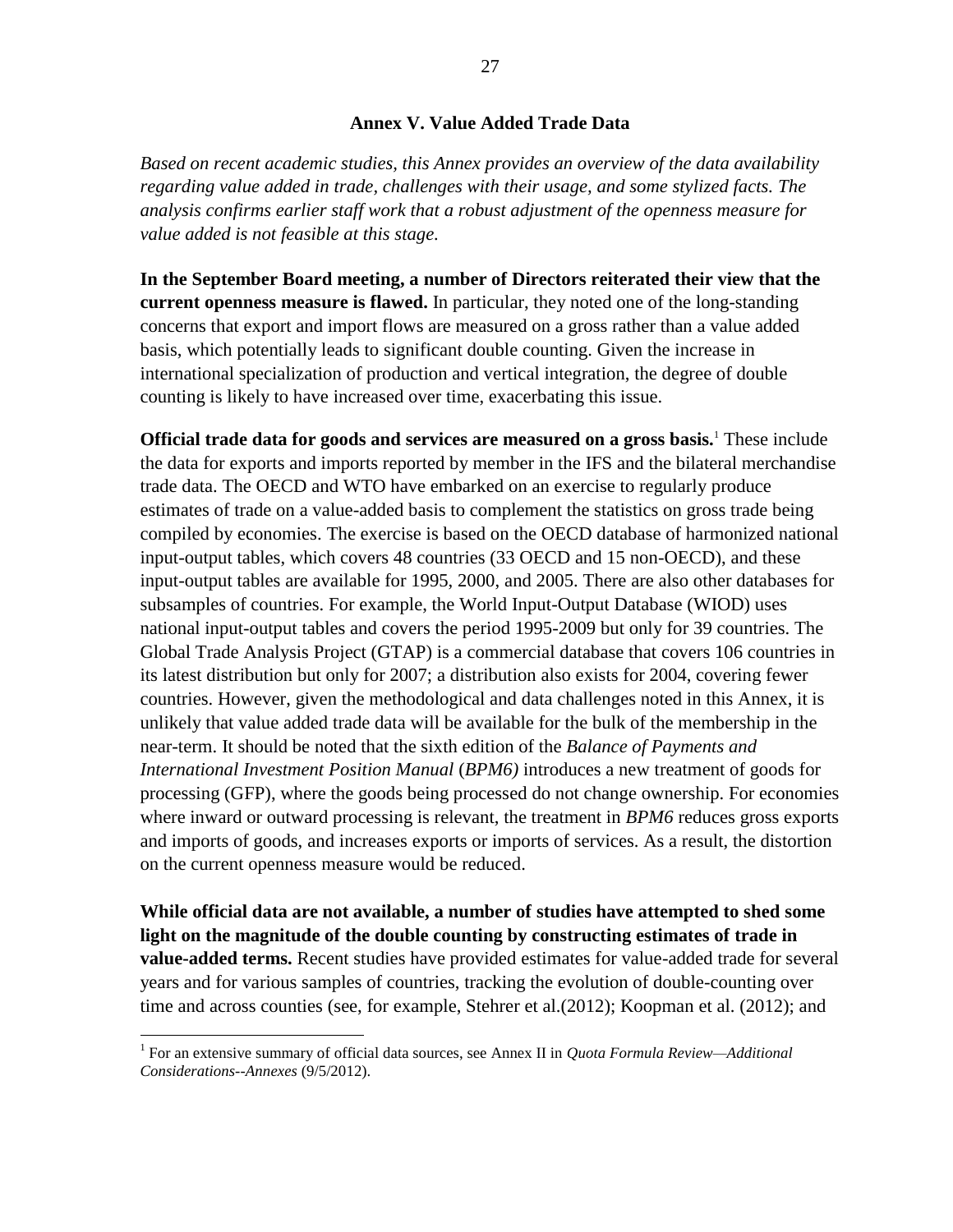Johnson and Noguera  $(2012a, 2012b)$ .<sup>2</sup> One of the main measures computed by these studies is the VAX ratio, defined as the ratio of value added exports to gross exports for a given country or between a pair of trade partners (the bilateral VAX ratio).

**Based on estimates for value-added trade and VAX ratios, these studies highlight several interesting findings.** First, the VAX ratios from the study by Johnson and Noguera  $(2012a)^3$  vary substantially across some individual countries. For example, for the limited sample of countries covered in their study, they range from 0.37 in the case of Singapore to 0.95 for Iran. More than half of the countries in the sample have VAX ratios between 0.65 and 0.80, resulting in a cross-country average of 0.73 (Table A5.1, first column). In addition, the overall VAX ratio (to world exports) exhibits a downward trend during the period 1970- 2009 with the overall drop being around 13 percentage points. <sup>4</sup> For individual countries, VAX ratios decreased for most (with the exception of Norway), with magnitudes ranging from around zero to over 30 percentage points. The largest drops were reported in countries undergoing structural transformations (e.g., China, Korea, and Thailand).<sup>5,6</sup> Second, bilateral VAX ratios seem to be positively related to distance between trading partners. Nearby countries tend to have lower bilateral VAX ratios, and this relationship seems to be strengthening over time.

### **Bilateral VAX ratios appear to be negatively related to the presence of a regional trade agreement (RTA)**. The studies show that the VAX ratios tend to be lower for country pairs

<sup>3</sup> While other sources exist for value-added exports in different years, these studies have substantially less coverage. This is a reflection of the fact that data on value-added trade which has wide coverage across both countries and time do not exist.

 $4$  This is largely due to the fact that while the global volume of gross exports has been increasing over this time period, the amount of value-added embodied in each transaction has been decreasing.

 $<sup>5</sup>$  The authors also find that VAX ratios decreased only in manufacturing, and thus a large portion of the</sup> observed overall decrease is due to sectoral shifts in the countries mentioned above.

 $\overline{a}$ <sup>2</sup> Stehrer, Robert, Neil Foster, and Gaaitzen de Vries (2012), "Value-added and Factors in Trade: A Comprehensive Approach", WIOD Working Paper 7, April 2012, report values for 1995, 2000, 2007, and 2009 for 39 countries. Koopman, Robert, Zhi Wang, and Shang-Jin Wei (2012), "The Value-added Structure of Gross Exports and Global Production Network", mimeo, June 2012 report values for 17 countries in 2007. Johnson, Robert C. and Guillermo Noguera (2012a): "Accounting for Intermediates: Production Sharing and Trade in Value-added‖, Journal of International Economics 86, pp. 224-236, report values for 91 countries in 2004. Johnson and Noguera (2012b), "Fragmentation and trade in value added over four decades," NBER Working Paper 18186, report values for 42 countries in the period 1970-2009.

<sup>6</sup> Although the world VAX ratio has in general declined over the last four decades, VAX ratios have not significantly changed over the last few years. Comparing the 2004 VAX ratios in the first column of Table A3.1 to analogous numbers from the same GTAP dataset in 2007 for the limited sample reported by Koopman et al.(2012), changes in VAX ratios for most countries are relatively small across these two years for most countries (Table A3.1). Although there are some noticeable increases and decreases across countries, in the aggregate, the world VAX ratio increased by only 2 pps from 2004 to 2007.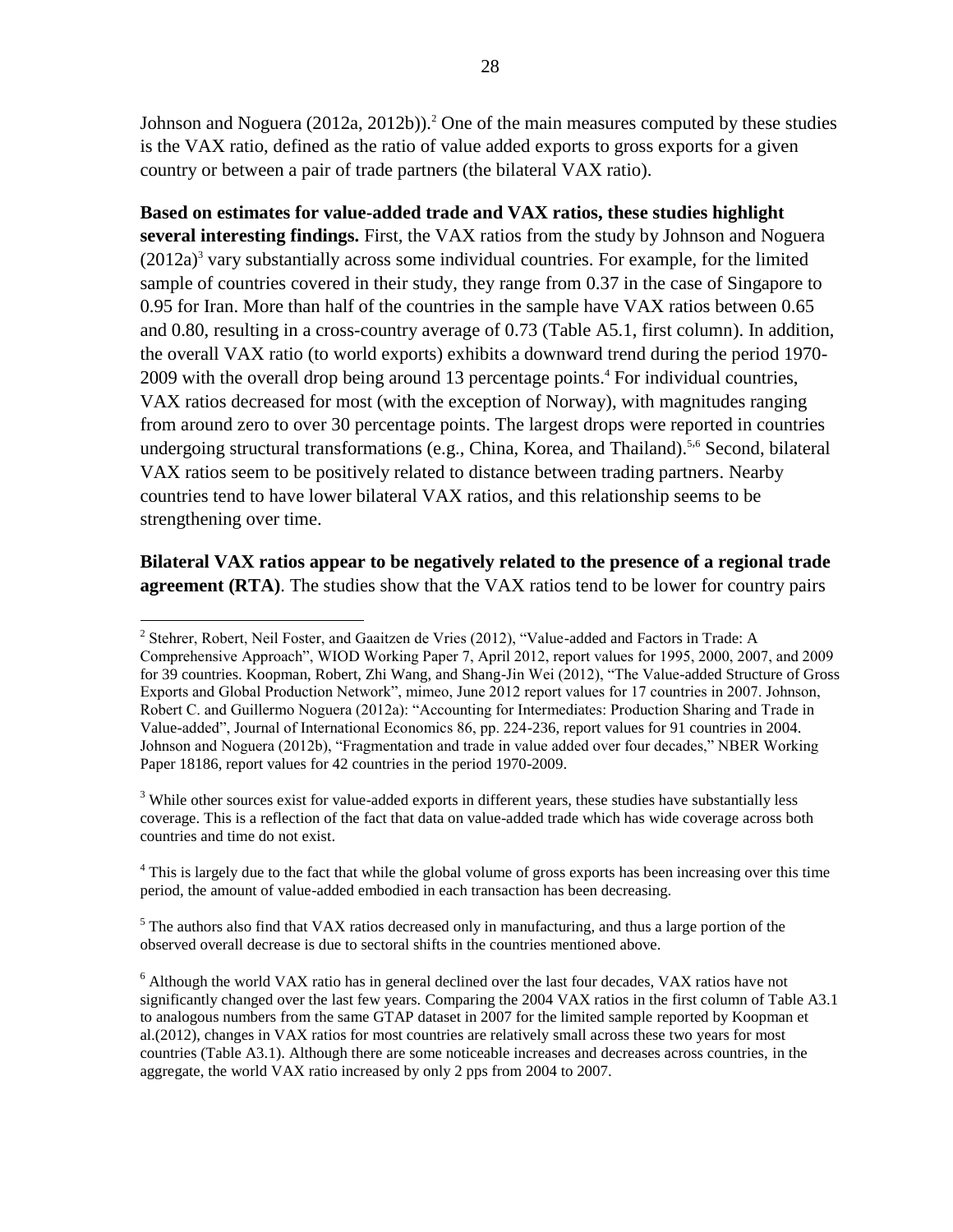who participate in agreements for deeper international economic integration, such as currency unions, custom unions and common markets. According to regression evidence, the adoption of one of these modalities lowers the bilateral VAX ratio between members by 10- 15 percent, whereas a free trade agreement is linked to a 6–7 percent decline. However, aggregate VAX ratios by country provide mixed support for a negative relationship between the share of value added in exports and RTAs. For example, while the average VAX ratio for the euro area countries in 2004 is 0.70, which is slightly below the sample average of 0.72, the average VAX ratio for NAFTA is 0.74, which is higher than the world average.

#### **It should be emphasized that the VAX estimates are based on some quite stringent**

**assumptions.** Most of the studies mentioned above utilize national input-output tables<sup>7</sup> and bilateral trade data on a gross basis (available for merchandise trade only) to estimate a country's exports on a value added basis. For example, most studies employ the "proportionality assumption" whereupon bilateral trade data are split into final and intermediate consumption goods using overall shares of intermediate to final consumption goods at the sectoral level for each country, based on each country's input-output tables. In addition, due to the lack of data on bilateral services trade, synthetic bilateral services flows are constructed which mirror the proportions of those partners' trade in goods.

**In addition, a number of important issues arise concerning the import side and other components of the openness variable.** First, the estimates reported above cover only export data. For imports, one possibility discussed in the literature<sup>8</sup> approximates value-added imports for a country as gross imports minus the non-domestic (foreign) value-added portion of gross exports.Intuitively, this approach computes a country's value-added imports by taking into account only the proportion of gross imports which remains in the country and it has the advantage that intermediate goods are never double-counted in the production chain.<sup>9</sup> Although this method has the suitable implication that the balance of trade in value-added terms is the same as the balance of trade in gross terms, it is based on very strong assumptions that could affect the results significantly. Second, there are currently no data available for calculating the value-added in the other components of current receipts and payments, including for investment income. This data challenge is especially important for financial centers, where investment income can account for a large portion of their

 $<sup>7</sup>$  The input-output tables report data at different levels of sectoral disaggregation, which can be combined into</sup> broader composite sectors, such as agriculture, manufacturing, and services.

<sup>&</sup>lt;sup>8</sup> See e.g., Saito, Mika and Ranil Salgado (2011): "Measuring Value-Added Trade: Implications for Macroeconomic Policy", note prepared for the World Bank Workshop on the Fragmentation of Global Production and Trade in Value-Added—Developing New Measures of Cross Border Trade, June 9-10, 2011 and Benedetto, John B. (2012), "Implications and Interpretations of Value-added trade balances", *Journal of International Commerce and Economics,* July 2012.

<sup>&</sup>lt;sup>9</sup> In practice, *VA Imports = Gross Imports –*  $(1-VAX)$  *\* Gross Exports.*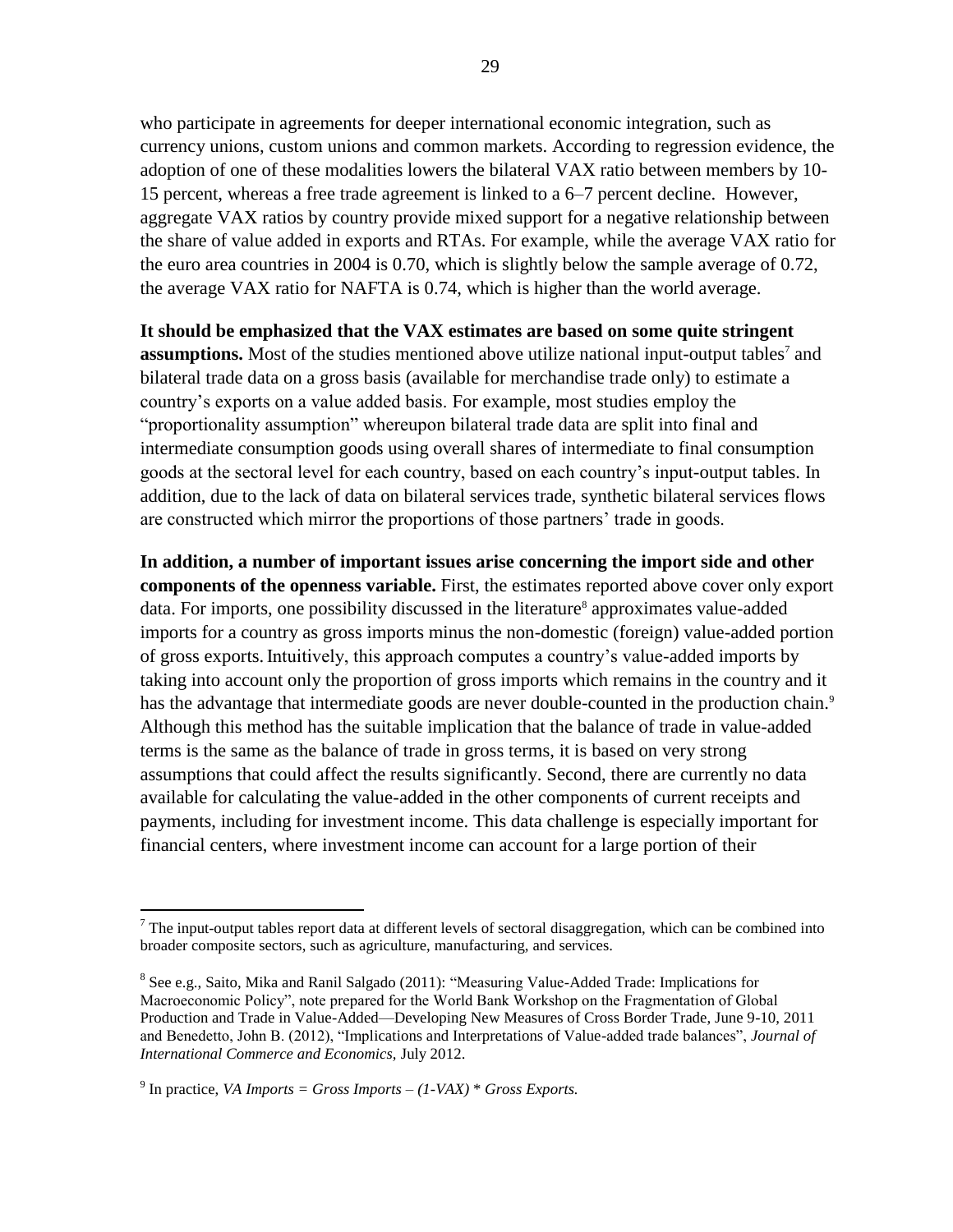openness.<sup>10</sup> In addition, the data on value-added content of exports are available for less than half the membership, and only for a few years (see Table A5.2 for number of countries with VAX ratio). <sup>11</sup> Moreover, the data are not available on a timely basis, with input-output tables in particular being produced only every five years. Given these considerations, it is not feasible at this stage to provide a robust adjustment of the openness measure for value added.

 $10$  Although there are no data available for calculating value-added in investment income, it may be possible to capture value added under *BPM6*, since actual interest transactions are separated into pure interest (which represents value added) and financial intermediation services.

 $11$  Moreover, in most cases the information is available to subscribers only.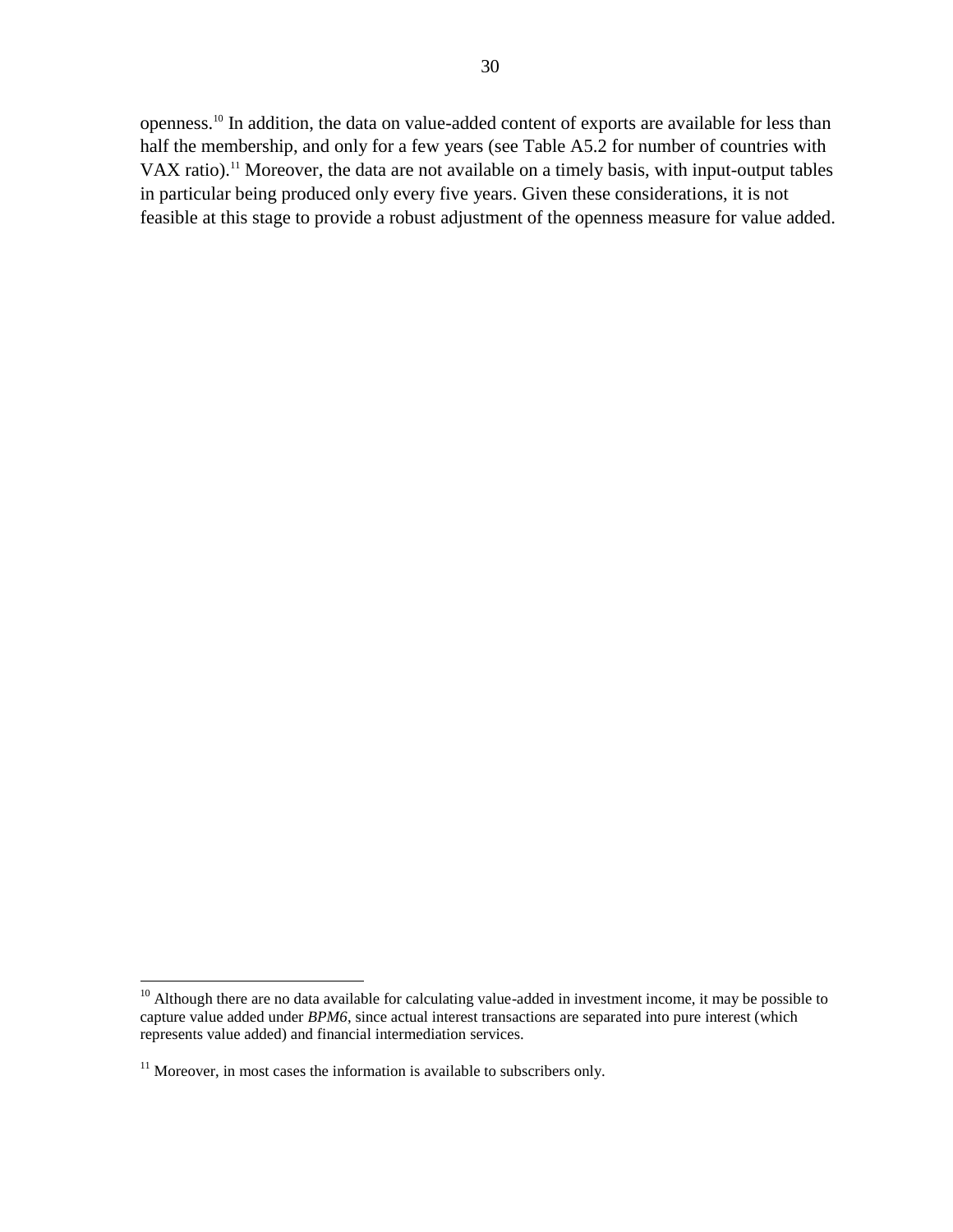#### **Table A5.1. VAX Ratios 1/**

(value added exports to gross exports)

|                                                       | 2004<br>(1) | 2007<br>(2) | Difference<br>$(2) - (1)$ |
|-------------------------------------------------------|-------------|-------------|---------------------------|
| Advanced economies                                    |             |             |                           |
| Major advanced economies                              |             |             |                           |
| <b>United States</b>                                  | 0.77        | 0.75        | $-0.02$                   |
| Japan                                                 | 0.85        | 0.80        | $-0.05$                   |
| Germany                                               | 0.74        |             |                           |
| France                                                | 0.73        |             |                           |
| United Kingdom                                        | 0.79        |             |                           |
| Italy                                                 | 0.77        |             |                           |
| Canada                                                | 0.70        | 0.74        | 0.04                      |
| Other advanced economies                              |             |             |                           |
| Spain                                                 | 0.75        |             |                           |
| Netherlands                                           | 0.69        |             |                           |
| Australia                                             | 0.86        | 0.88        | 0.02                      |
| Belgium                                               | 0.48        |             |                           |
| Switzerland                                           | 0.67        |             |                           |
| Sweden                                                | 0.72        |             |                           |
| Austria                                               | 0.67        |             |                           |
| Norway                                                | 0.87        |             |                           |
| Ireland                                               | 0.66        |             |                           |
| Denmark                                               | 0.73        |             |                           |
| Emerging Market and Developing Countries 2/<br>Africa |             |             |                           |
| South Africa                                          | 0.80        | 0.78        | $-0.02$                   |
| Nigeria                                               | 0.94        |             |                           |
| Asia                                                  |             |             |                           |
| China 3/                                              | 0.70        | 0.66        | $-0.04$                   |
| India                                                 | 0.81        | 0.77        | $-0.04$                   |
| Korea                                                 | 0.63        | 0.64        | 0.01                      |
| Indonesia                                             | 0.79        | 0.82        | 0.03                      |
| Singapore                                             | 0.37        | 0.47        | 0.10                      |
| Malaysia                                              | 0.59        | 0.59        | 0.00                      |
| Thailand                                              | 0.60        | 0.63        | 0.03                      |
| Middle East, Malta and Turkey                         |             |             |                           |
| Turkey                                                | 0.76        |             |                           |
| Iran, Islamic Republic of                             | 0.95        |             |                           |
| Western Hemisphere                                    |             |             |                           |
| Brazil                                                | 0.86        | 0.87        | 0.01                      |
| Mexico                                                | 0.67        | 0.65        | $-0.02$                   |
| Venezuela, República Bolivariana de                   | 0.89        |             |                           |
| Argentina                                             | 0.84        |             |                           |
| Transition economies                                  |             |             |                           |
| Russian Federation                                    | 0.87        | 0.91        | 0.04                      |
| Poland                                                | 0.70        |             |                           |
| <b>Total World</b>                                    | 0.73        | 0.75        | 0.02                      |

Source: IMF Finance Department.

1/ 2004 data is from Johnson and Noguera (2012a), and 2007 data is from Koopman, Wang and Wei (2012)

2/ Including Czech Republic, Estonia, Korea, Malta, Singapore, Slovak Republic, and Slovenia. 3/ The VAX ratio reported for China does not include data for Hong Kong and is not adjusted for processing trade